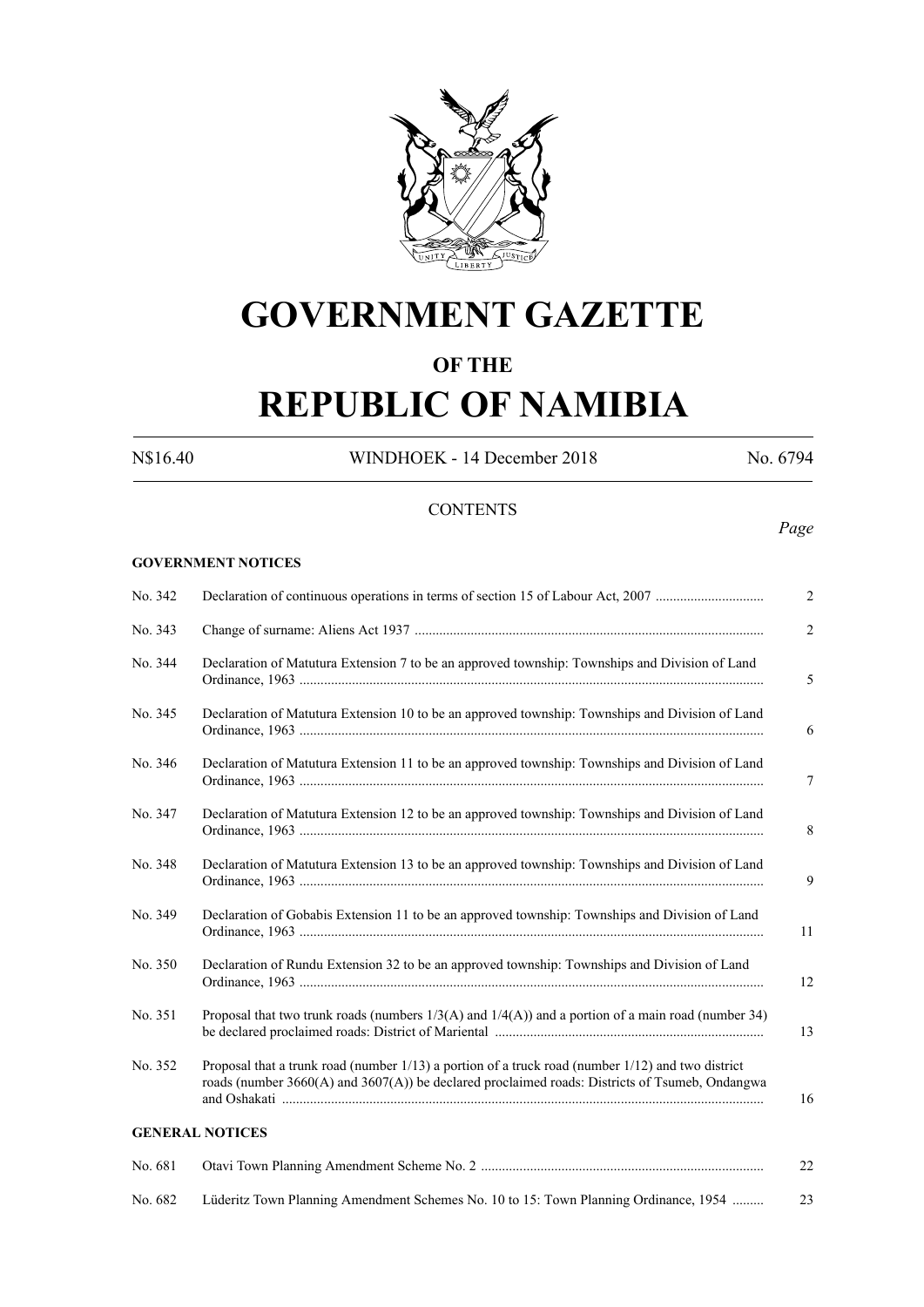| No. 683 | General valuation of rateable properties situated within the Local Authority Area of Mariental | 23 |
|---------|------------------------------------------------------------------------------------------------|----|
| No. 684 |                                                                                                | 23 |
| No. 685 |                                                                                                | 41 |
|         |                                                                                                |    |

# **Government Notices**

#### **MINISTRY OF LABOUR, INDUSTRIAL RELATIONS AND EMPLOYMENT CREATION**

No. 342 2018

# DECLARATION OF CONTINUOUS OPERATION IN TERMS OF SECTION 15 OF LABOUR ACT, 2007

Under section 15(1) of the Labour Act, 2007 (Act No. 11 of 2007), I declare the operation at Customer Reporting Centre and Department Technical Services at NORED Electricity (Pty) Ltd, to be continuous operation and permit the working of continuous shifts not more than 8 hours per day in respect of those operations from 19 October 2018 until 18 October 2021.

The declaration of the continuous operation is subject to the following conditions:

- (a) all hours in excess of the 8 hours per shift and in excess of 45 ordinary hours per week as per employment contract must be regarded as overtime; and
- (b) the obligations in terms of sections 17, 19, 21, 20(2) and 22 of the Labour Act applies.

# **MINISTRY OF HOME AFFAIRS AND IMMIGRATION**

 $\overline{\phantom{a}}$  , where  $\overline{\phantom{a}}$ 

No. 343 2018

#### CHANGE OF SURNAME: ALIENS ACT, 1937

In terms of section 9(1) of the Aliens Act, 1937 (Act No. 1 of 1937), it is hereby made known that the Minister of Home Affairs and Immigration has under the said section authorized each person whose name and residential address appear in column 1 of the schedule hereto assume the surname mentioned in Column 2 of the Schedule opposite his or her name in Column 1.

| <b>SCHEDULE</b> |  |
|-----------------|--|
|-----------------|--|

| <b>OLD SURNAME</b> | <b>NAMES</b>     | <b>RESIDENTIAL ADDRESS</b>                | <b>NEW SURNAME</b> |
|--------------------|------------------|-------------------------------------------|--------------------|
| Areseb             | Mervin Masiano   | Erf 87, Katutura                          | Kensington         |
| Letlhagoje         | Anna             | Erf 588, Cleopatra Street, Dorado<br>Park | Kambo              |
| Shamandjolo        | Lavinia          | Flat 36, Moselle House                    | Shamandjolo-Blake  |
| Gabriel            | Ndesheetelwa N.L | Erf 10072,143 Single Quarter              | Hauwanga           |
| Saubal             | Levi             | Takota Farm                               | Gaubareh           |
| Lomba-Fernandez    | Rauna Ketsho     | Erf 550, Sam Nuyoma Street, Walvis<br>Bay | Shuuya-Lomba       |
| Gabriel            | Astelia          | Erf 312, Omulyambambi, Windhoek           | Aikali             |
| Naweb              | Jack Robert      | 58 Nangolo Mbumba, Walvis Bay             | Manale             |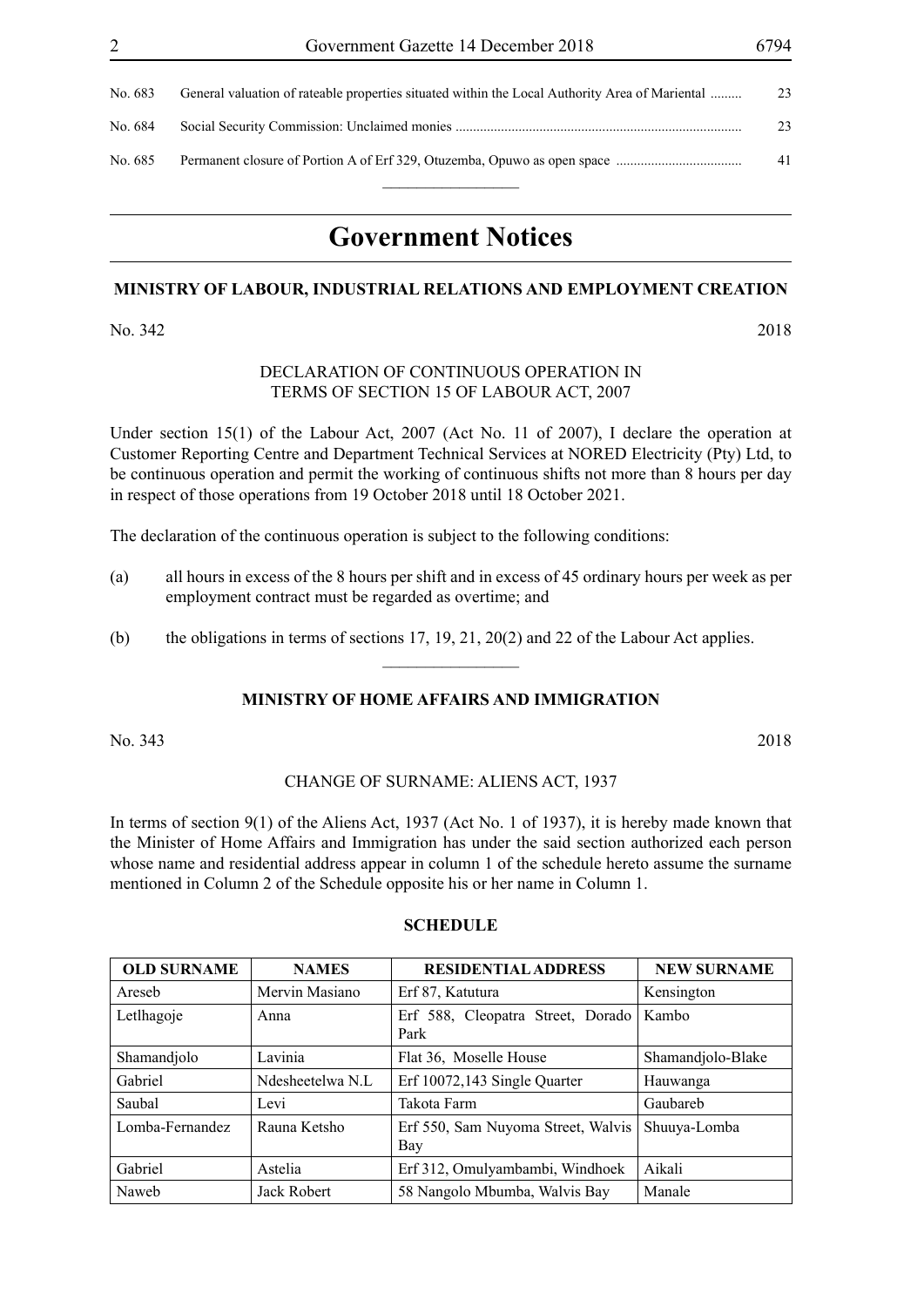| Nahambo        | Fina                   | Erf 3125 Omukalo Street, Freedom<br>Land              | Dambo                    |
|----------------|------------------------|-------------------------------------------------------|--------------------------|
| Shinima        | Augustinus             | 138, Kutako Road Windhoek North                       | Josef                    |
| <b>Titus</b>   | Thimoteus              | Okashitika - Eendola                                  | Shimwandi                |
| Tungulu        | Kahimbi Sandra         | Kaliyangile Village                                   | Sitoboha                 |
| Tjambiru       | Kauyorua               | Otjikoro-Opuwo                                        | Hembunga                 |
| Paulus         | Matheus                | Erf No. 369, Edimba Street, Hakahana                  | Shawapala                |
| Utoni          | Rauna                  | Oshakati                                              | Samuel                   |
| Hifindobe      | Niilo Inekela          | 52 Helen Street, Havana                               | Frans                    |
| Haitembu       | Anna Letu Laupika      | Erf 603, Brukkaros Street, Kleine<br>Kuppe            | Haitembu-Shihengo        |
| Mittendorf     | Alexander Werner       | Plot Santa, Portion No. 182, Messidat                 |                          |
| Mingeli        | Lima Fransiskus        | Erf 277, Hoof Street, Lüderitz                        | Miguel                   |
| Nuuyoma        | Kaalina Hilya          | Elim                                                  | Likius                   |
| Shinuna        | Henock Tulyameni       | Uupopo, Ondangwa                                      | Ndafenongo               |
| Enias          | Ndeyafetwa             | 1644,<br>Monotronios<br>Erf<br>Street,<br>Otjiwarongo | Tauya                    |
| Ntyamba        | Jona Kavanga           | 1073 A Mersin Street, Otjomuise                       | Kavanga                  |
| Eluba          | Hosea Alugongo         | Omankono Village                                      | Elago                    |
| Nghipandulwa   | Berta Nelago           | Erf Db 333, Ombili, Otjiwarongo                       | Nghipandulwa-<br>Nampala |
| Matheus        | Aili                   | Okaliveva, Onayena                                    | Fillemon                 |
| Mandima        | Ester<br>Mwaulangenayi | Omalola                                               | Fillipus                 |
| <b>Narises</b> | Eva                    | 145 Domlokation                                       | Gowases                  |
| Mutaleni       | Justus                 | Omalengefo, Omuntele                                  | Gideon                   |
| Shivute        | Hilma                  | Onamuntele                                            | Shindondola              |
| Name           | Tumu                   | Gunib-Okakarara                                       | Tjiposa                  |
| Augustus       | Miina                  | Onethika, Ontananga                                   | Shigwedha                |
| Itope          | Elias Usuta            | Erf3009, Longa Street, Otjomuise                      | Kanambunga               |
| Samuel         | Melchizedek            | Okaukamasheshe                                        | Angolo                   |
| Botma          | Gerald Oskar           | Theo Ben Guirirab 10, Walvis Bay                      | Himmel                   |
| Bartholomeu    | Socrates Kandiwapa     | Units 5, Promenaden Street                            | Dias                     |
| Nuule          | Dionsia                | Oshikuku                                              | Paulus                   |
| Iitamalo       | Elias Usuta            | Bm52-13, Hosputal Street                              | Amunyela                 |
| Skrywer        | Rebekka                | Erf 36, Block E, Rehoboth                             | Hangura                  |
| Simon          | Monika                 | Erf 4291, Kuisebmund                                  | Nathinge                 |
| Naftal         | Ekandjo Angula         | Elondo - East                                         | Ekandjo                  |
| Ndunda         | Albert Teixeira        | Oribi Street 9, Suiderhof                             | Teixeira                 |
| Ndemumana      | Selma Ndanyengwa       | Olambo Village                                        | Benyamen                 |
| Nuunyango      | Hilma<br>Ndahambelela  | Erf 5096, Ongwediva Ext 11                            | Nuunyango-George         |
| Mikael         | Josef Kashandja        | Erf 577, Gambia Street, Wanaheda                      | Shapaka-Kashandja        |
| Magotsi        | Melvin                 | Erf 4497, Edsel, Khomasdal                            | Mokwena                  |
| Silva          | Felismina              | Erf 4611, Florence Street                             | Nduva-Silva              |
| Inta           | Ndiyana Kristine       | Rundu, Kapako, Kavango West                           | Linyando                 |
| Petrus         | Paulus                 | Ongobe Yaola Village                                  | Hamulungu                |
| Kausenge       | Kalistus Shiboba       | Nyondo Village                                        | Muteka                   |
| Lutjiana       | Scholastika            | Ondjola Omeege                                        | Lucian                   |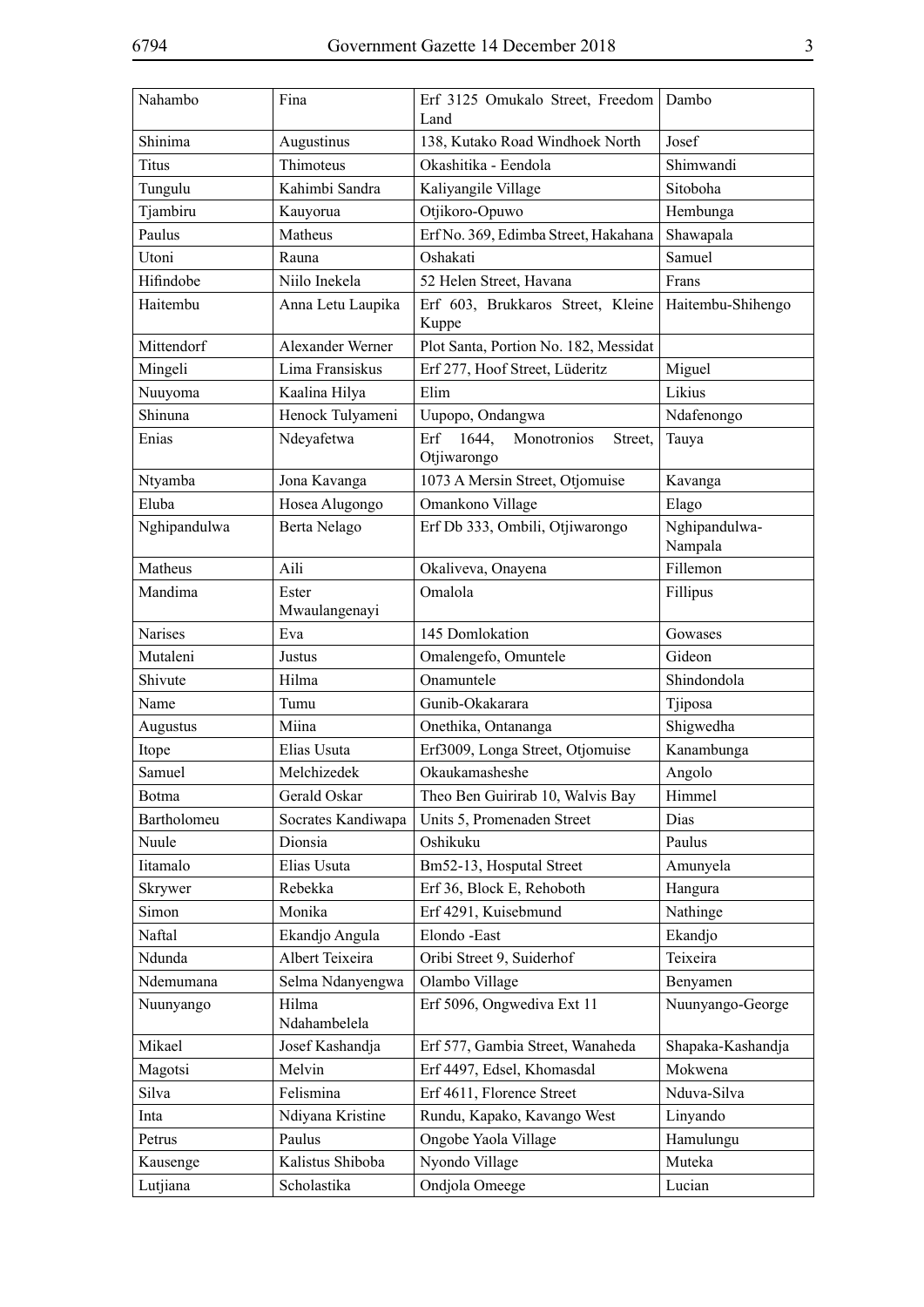| Abraham         | Wilhelm                        | 46 Mautamanene Street, Kuisebmund                  | Hashipala    |
|-----------------|--------------------------------|----------------------------------------------------|--------------|
| Jakob           | Jakob                          | Ondjumbwa, Ontananga                               | Amunwe       |
| Klukostjie      | Monica Theresia                | 2080<br>Transnamib.<br>Tseiblaagte,<br>Keetmashoop | Cornelius    |
| Mbendjamu       | Fiina Nelago                   | Eemhunda Village                                   | Shimpanda    |
| Ambrosius       | Ambrosius                      | Farm Witrand No. 6, Khorixas                       | Ortner       |
| Muze            | Lazarus                        | Ombuma Village                                     | Shafa        |
| Alfeua          | Alfeus                         | Ondukuta Tsandi                                    | Endjala      |
| Gabriel         | Jackson                        | Ongonga                                            | Abniel       |
| Asino           | Elizabeth                      | Onanime                                            | Jacob        |
| Hango           | Heinrich Hango                 | Ongwediva                                          | Nangolo      |
| Johannes        | Martha                         | Onyanya Village                                    | Mvula        |
| Joseph          | Katrina Nanewo                 | Ontunda Village                                    | Neshuku      |
| Juuso           | Elizabeth                      | Iikelo Village                                     | Kamati       |
| Kawagas         | Christina                      | Kanaan C Epako                                     | Mbaeva       |
| Katjiwapewa     | Ester Katjawapewa              | Erf 5266, Hadula Street, Katutula                  | Hengari      |
| David           | Thaimmie Ndapewa               | Ompundu Onaena                                     | Shidhimbwa   |
| Nghighiyang E   | Valelia                        | Omutsegonime                                       | Nghishihange |
| Petrus          | Monika                         | Uudhiya Village                                    | Nghifimule   |
| Pedru           | Hendrina                       | Omaputu-Ohalushu                                   | Petrus       |
| Nambuli         | Nikras Kaudinge                | Etyapa Village                                     | Angula       |
| Shilongo        | Frieda                         | Eloolo                                             | Nambanza     |
| Nangombe        | Frieda                         | Onamutene- Elombe                                  | Nangolo      |
| Samuel          | Rauha Hanna                    | Iihongo Village                                    | Andreas      |
| <b>Stefanus</b> | Hashovali                      | Onkumbula Village                                  | Nghitongo    |
| Tietzi          | Kelemesia                      | Iindongo Yakeelu                                   | Samuel       |
| Johannes        | Frieda                         | Okankolo                                           | Shidove      |
| Penondadi       | Saima Ndeshipanda<br>Penondadi | Tutungeni                                          | Nghinaunye   |
| Tjitui          | Tjitui Jonas                   | Opuwo Kunene                                       | Kuhuvamba    |
| Nkiluwa         | Joad                           | Oshikuyu, Omungwelume                              | Daniel       |
| Jason           | Israel                         | P.O. Box 525, Lüderitz                             | Kajambo      |
| Mbueza          | Luise                          | Okamatapati Village                                | Kaparanga    |
| Matheus         | Andreas                        | Iikokola Village                                   | Nembungu     |
| Amundjindi      | Jacob                          | Tallismanus                                        | Nekomba      |
| Mandume         | Mandume                        | Onawa Village                                      | Kandenge     |
| Hamwomo         | Saara                          | Shiteni Village                                    | Amoomo       |
| Nghituwamat A   | Thomas                         | Ohandjobali Village                                | Hamutoko     |
| Festus          | Johanna<br>Ndamononghenda      | Oshaango Village                                   | Nuuyoma      |
| Johannes        | Katrina                        | Erf 58, Ombili Katutura                            | Kleopas      |
| Pedru           | Grasia                         | Omatando Village                                   | Petrus       |
| Nakare          | Sophia Kapango                 | Yingu Village                                      | Samuketa     |
| Amutenya        | Martha                         | Ombangela Village                                  | Samuel       |
| Haibeb          | Josef                          | Kuvukiland Location Tsumeb                         | Gawiseb      |
| Andreas         | Johanna                        | Oshamba Village                                    | Simon        |
| Johannes        | Eva                            | Onyaanya Village                                   | Ashinyama    |
| Eino            | Johannes                       | Keetmanshoop                                       | Sylvanus     |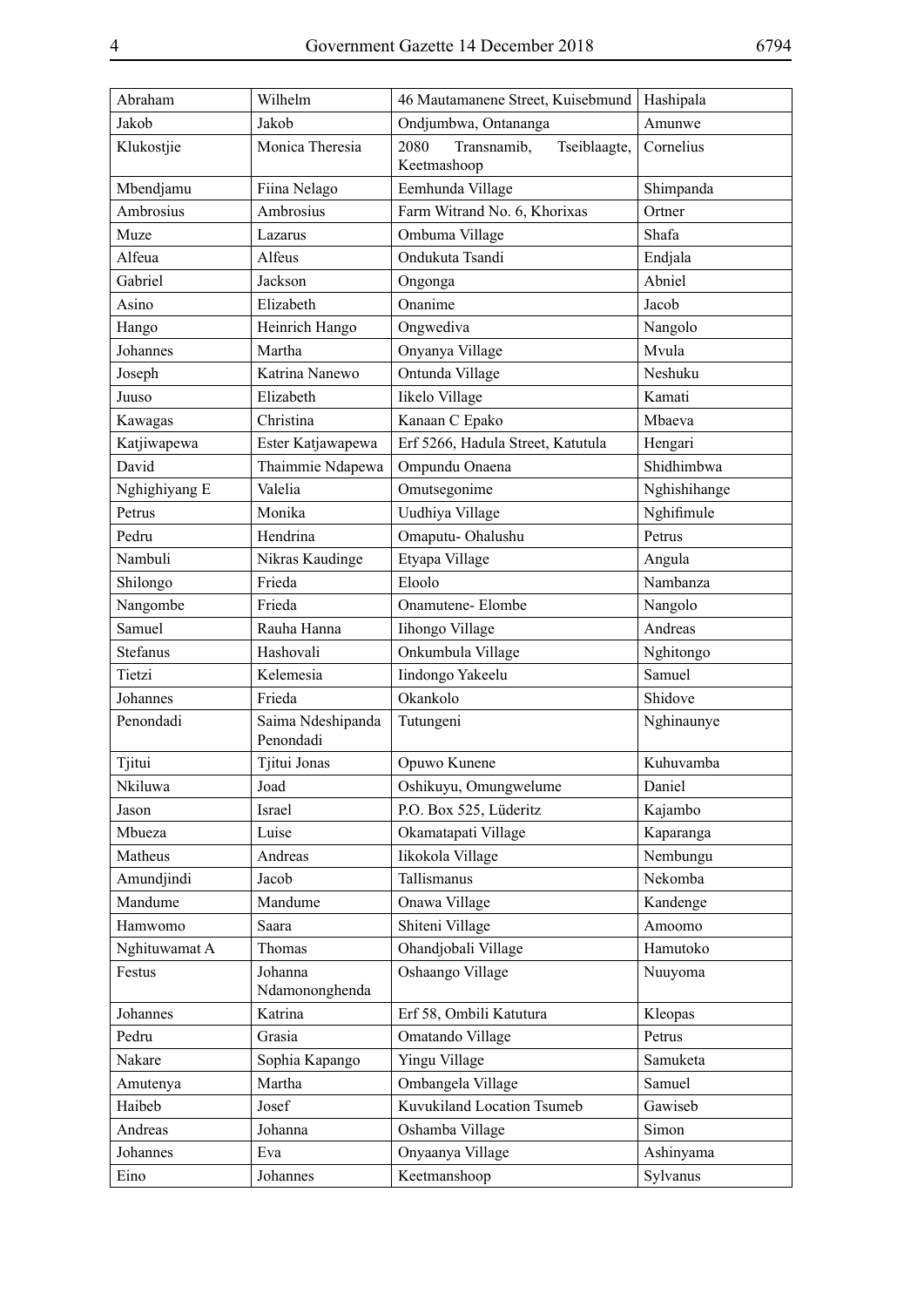| Lizazi  | Namasiku Esabel<br>Idda | Erf No. 8475, Claudius       | Mushibalizazi |
|---------|-------------------------|------------------------------|---------------|
| Andreas | Evelyne Numba           | Biro, Kavango Region         | Muhembo       |
| Muroua  | Gebhardine              | Erf 496, Levitikus, Katutura | Tjipe         |

# **MINISTRY OF URBAN AND RURAL DEVELOPMENT**

 $\frac{1}{2}$ 

No. 344 2018

# DECLARATION OF MATUTURA EXTENSION 7 TO BE AN APPROVED TOWNSHIP: TOWNSHIPS AND DIVISION OF LAND ORDINANCE, 1963

In terms of section 13 of the Townships and Division of Land Ordinance, 1963 (Ordinance No. 11 of 1963), I -

- (a) declare the area situated on Portion 146, a portion of Portion 137, of Farm Swakopmund Town and Townlands No. 41, in the Registration Division "G" in the Erongo Region, as indicated on the General Plan No. G208 (SG. No. A354/2017) to be an approved township; and
- (b) set forth in the Schedule the conditions subject to which the application for permission to establish the township concerned has been granted.

#### **DR. P. Mushelenga Minister of Urban and Rural Development** Windhoek, 27 November 2018

# **SCHEDULE**

# **1. Name of township:**

The township is called Matutura Extension 7.

# **2. Composition of township:**

The township comprises of 343 erven numbered 1147 to 1489 and the remainder streets as indicated on General Plan No. G208 (SG. No. A354/2017).

# **3. Reservation of erven:**

Erven 1283 and 1485 to 1489 are reserved for the Local Authority for public open space purposes.

#### **4. Conditions of title:**

(1) The following conditions must be registered in favour of the Local Authority against the title deeds of all erven, except the erven referred to in paragraph 3:

The erf must only be used or occupied for purposes which are in accordance with the provisions of the Swakopmund Town Planning Scheme prepared and approved in terms of the Town Planning Ordinance, 1954 (Ordinance No. 18 of 1954).

(2) The following condition in addition to those mentioned in subparagraph (1) must be registered in favour of the Local Authority against the title deeds of Erven 1147 to 1282, 1284 to 1339 and 1341 to 1482: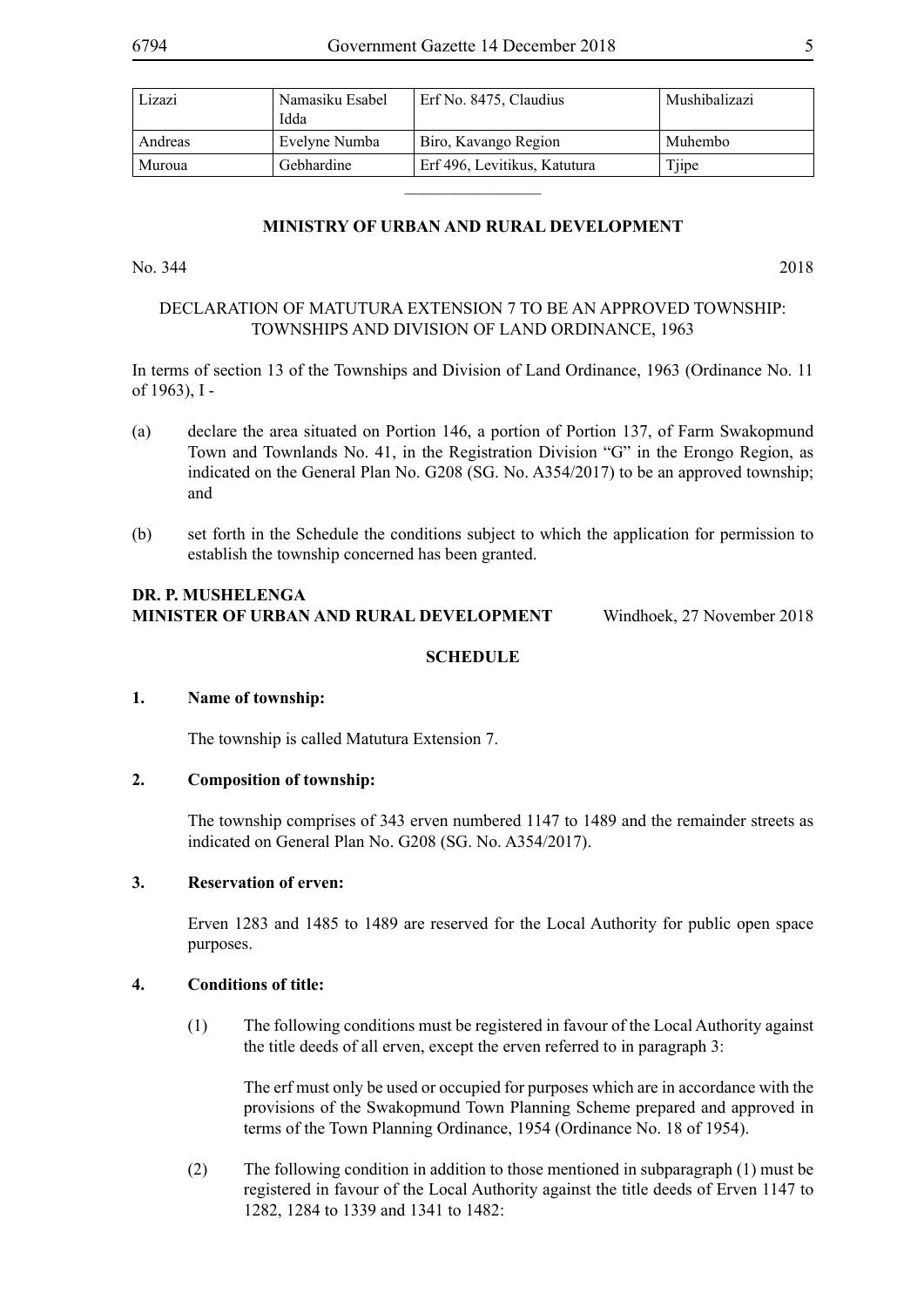The building value of the main building, including the outbuildings, to be erected on the erf must be at least two times the prevailing valuation of the erf.

(3) The following condition must in addition to those mentioned in subparagraph (1) must be registered in favour of the Local Authority against the title deed of Erf 1340:

The building value of the main building, including the outbuildings, to be erected on the erf must be at least four times the prevailing valuation of the erf.

(4) The following condition must in addition to those mentioned in subparagraph (1) must be registered in favour of the Local Authority against the title deed of Erf 1483:

The building value of the main building, including the outbuildings, to be erected on the erf must be at least equal to the prevailing valuation of the erf.

# **MINISTRY OF URBAN AND RURAL DEVELOPMENT**

 $\frac{1}{2}$ 

#### No. 345 2018

# DECLARATION OF MATUTURA EXTENSION 10 TO BE AN APPROVED TOWNSHIP: TOWNSHIPS AND DIVISION OF LAND ORDINANCE, 1963

In terms of section 13 of the Townships and Division of Land Ordinance, 1963 (Ordinance No. 11 of 1963), I -

- (a) declare the area situated on Portion 149, a portion of Portion 137, of Farm Swakopmund Town and Townlands No. 41, in the Registration Division "G" in the Erongo Region, as indicated on the General Plan No. G211 (SG. No. A357/2017) to be an approved township; and
- (b) set forth in the Schedule the conditions subject to which the application for permission to establish the township concerned has been granted.

#### **DR. P. Mushelenga Minister of Urban and Rural Development** Windhoek, 27 November 2018

# **SCHEDULE**

# **1. Name of township:**

The township is called Matutura Extension 10.

# **2. Composition of township:**

The township comprises of 324 erven numbered 2010 to 2316, 2841 to 2857 and the remainder streets as indicated on General Plan No. G211 (SG. No. A357/ 2017).

# **3. Reservation of erven:**

- (1) Erf 2011 is reserved for the State for educational purposes.
- (2) The following erven are reserved for the Local Authority
	- (a) Erven 2854 to 2857 is reserved for public open space purposes;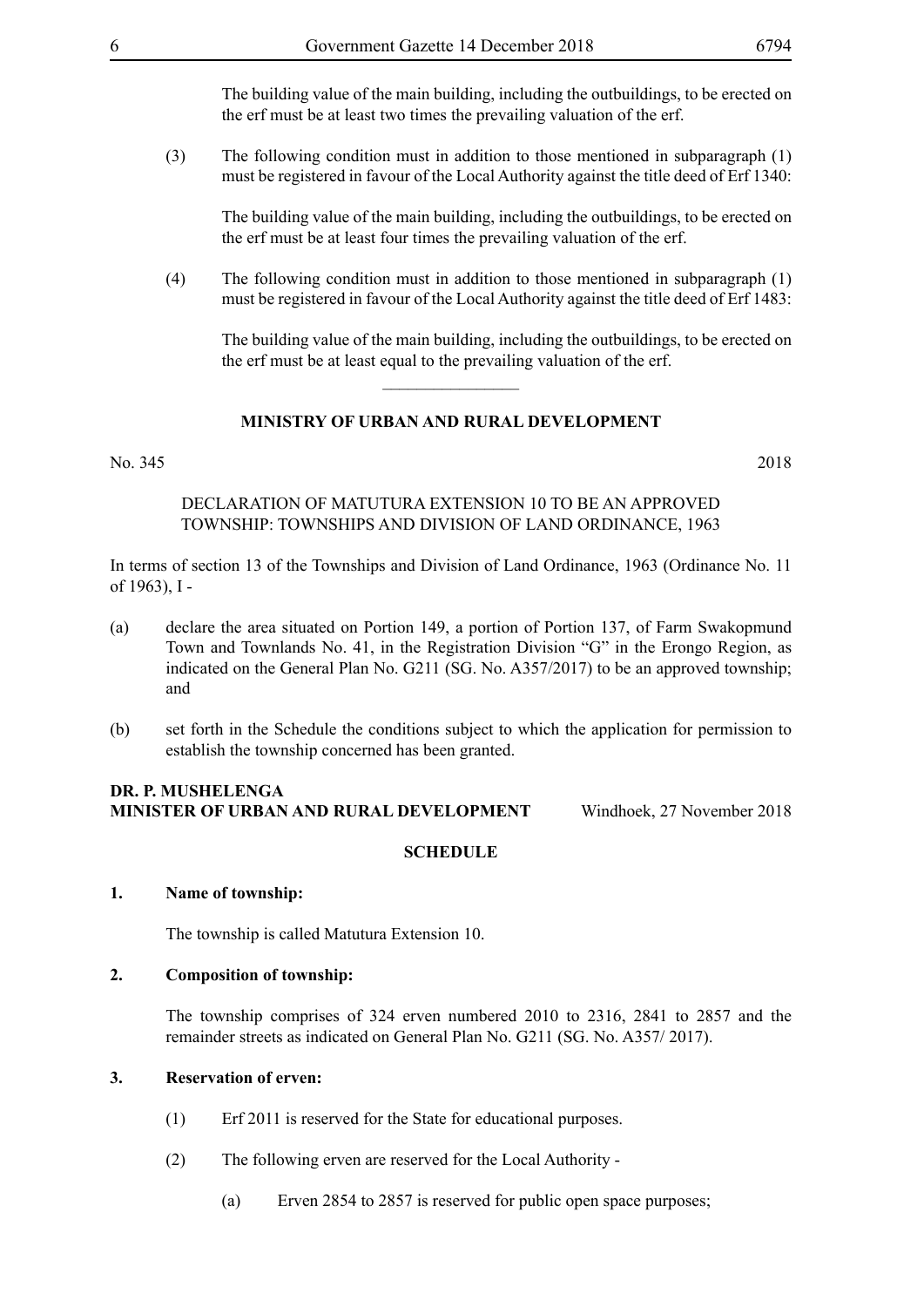- (b) Erf 2035 is reserved for general administrative purposes; and
- (c) Erf 2158 is reserved for parking purposes.

#### **4. Conditions of title:**

(1) The following conditions must be registered in favour of the Local Authority against the title deeds of all erven, except the erven referred to in paragraph 3:

The erf must only be used or occupied for purposes which are in accordance with the provisions of the Swakopmund Town Planning Scheme prepared and approved in terms of the Town Planning Ordinance, 1954 (Ordinance No. 18 of 1954).

(2) The following condition in addition to those mentioned in subparagraph (1) must be registered in favour of the Local Authority against the title deeds of Erven 2012 to 2034, 2036 to 2156 and 2159 to 2311:

The building value of the main building, including the outbuildings, to be erected on the erf must be at least two times the prevailing valuation of the erf.

(3) The following condition must in addition to those mentioned in subparagraph (1) must be registered in favour of the Local Authority against the title deeds of Erven 2157 and 2240:

The building value of the main building, including the outbuildings, to be erected on the erf must be at least four times the prevailing valuation of the erf.

(4) The following condition must in addition to those mentioned in subparagraph (1) must be registered in favour of the Local Authority against the title deed of Erf 2312:

The building value of the main building, including the outbuildings, to be erected on the erf must be at least equal to the prevailing valuation of the erf.

# **MINISTRY OF URBAN AND RURAL DEVELOPMENT**

 $\overline{\phantom{a}}$  , where  $\overline{\phantom{a}}$ 

#### No. 346 2018

#### DECLARATION OF MATUTURA EXTENSION 11 TO BE AN APPROVED TOWNSHIP: TOWNSHIPS AND DIVISION OF LAND ORDINANCE, 1963

In terms of section 13 of the Townships and Division of Land Ordinance, 1963 (Ordinance No. 11 of 1963), I -

- (a) declare the area situated on Portion 150, a portion of Portion 137, of Farm Swakopmund Town and Townlands No. 41, in the Registration Division "G" in the Erongo Region, as indicated on the General Plan No. G212 (SG. No. A397/2016) to be an approved township; and
- (b) set forth in the Schedule the conditions subject to which the application for permission to establish the township concerned has been granted.

#### **DR. P. Mushelenga Minister of Urban and Rural Development** Windhoek, 27 November 2018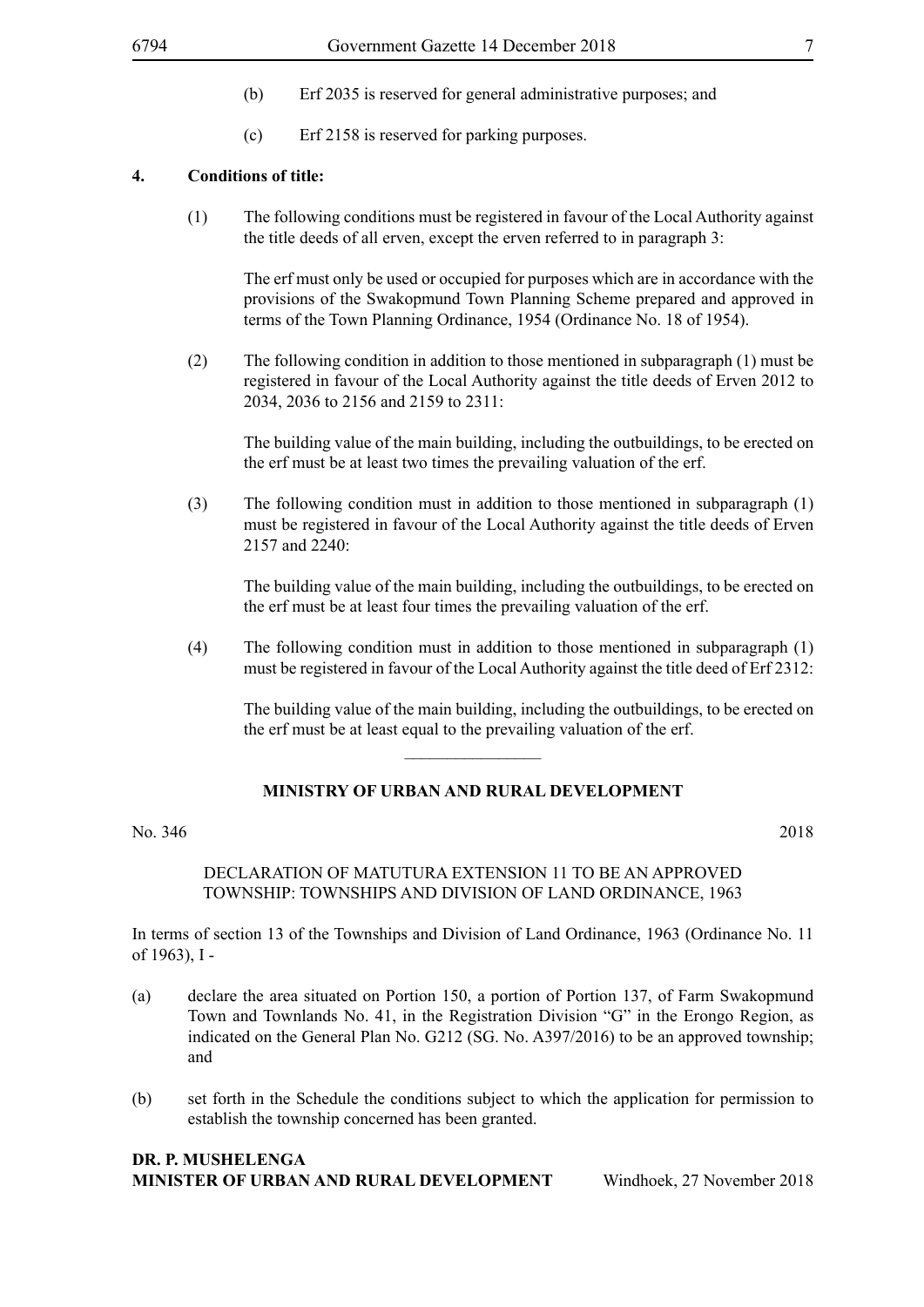# **SCHEDULE**

# **1. Name of township:**

The township is called Matutura Extension 11.

# **2. Composition of township:**

The township comprises of 161 erven numbered 2317 to 2477 and the remainder streets as indicated on General Plan No. G212 (SG. No. A397/2016).

# **3. Reservation of erven:**

Erven 2477 is reserved for the Local Authority for public open space purposes.

# **4. Conditions of title:**

(1) The following conditions must be registered in favour of the Local Authority against the title deeds of all erven, except the erven referred to in paragraph 3:

The erf must only be used or occupied for purposes which are in accordance with the provisions of the Swakopmund Town Planning Scheme prepared and approved in terms of the Town Planning Ordinance, 1954 (Ordinance No. 18 of 1954).

(2) The following condition in addition to those mentioned in subparagraph (1) must be registered in favour of the Local Authority against the title deeds of Erven 2317 to 2347, 2350 to 2460 and 2462 to 2476:

The building value of the main building, including the outbuildings, to be erected on the erf must be at least two times the prevailing valuation of the erf.

(3) The following condition must in addition to those mentioned in subparagraph (1) must be registered in favour of the Local Authority against the title deeds of Erven 2348, 2349 and 2461:

The building value of the main building, including the outbuildings, to be erected on the erf must be at least four times the prevailing valuation of the erf.

# **MINISTRY OF URBAN AND RURAL DEVELOPMENT**

 $\overline{\phantom{a}}$  , where  $\overline{\phantom{a}}$ 

# No. 347 2018

# DECLARATION OF MATUTURA EXTENSION 12 TO BE AN APPROVED TOWNSHIP: TOWNSHIPS AND DIVISION OF LAND ORDINANCE, 1963

In terms of section 13 of the Townships and Division of Land Ordinance, 1963 (Ordinance No. 11 of 1963), I -

- (a) declare the area situated on Portion 151, a portion of Portion 137, of Farm Swakopmund Town and Townlands No. 41, in the Registration Division "G" in the Erongo Region, as indicated on the General Plan No. G213 (SG. No. A398/2016) to be an approved township; and
- (b) set forth in the Schedule the conditions subject to which the application for permission to establish the township concerned has been granted.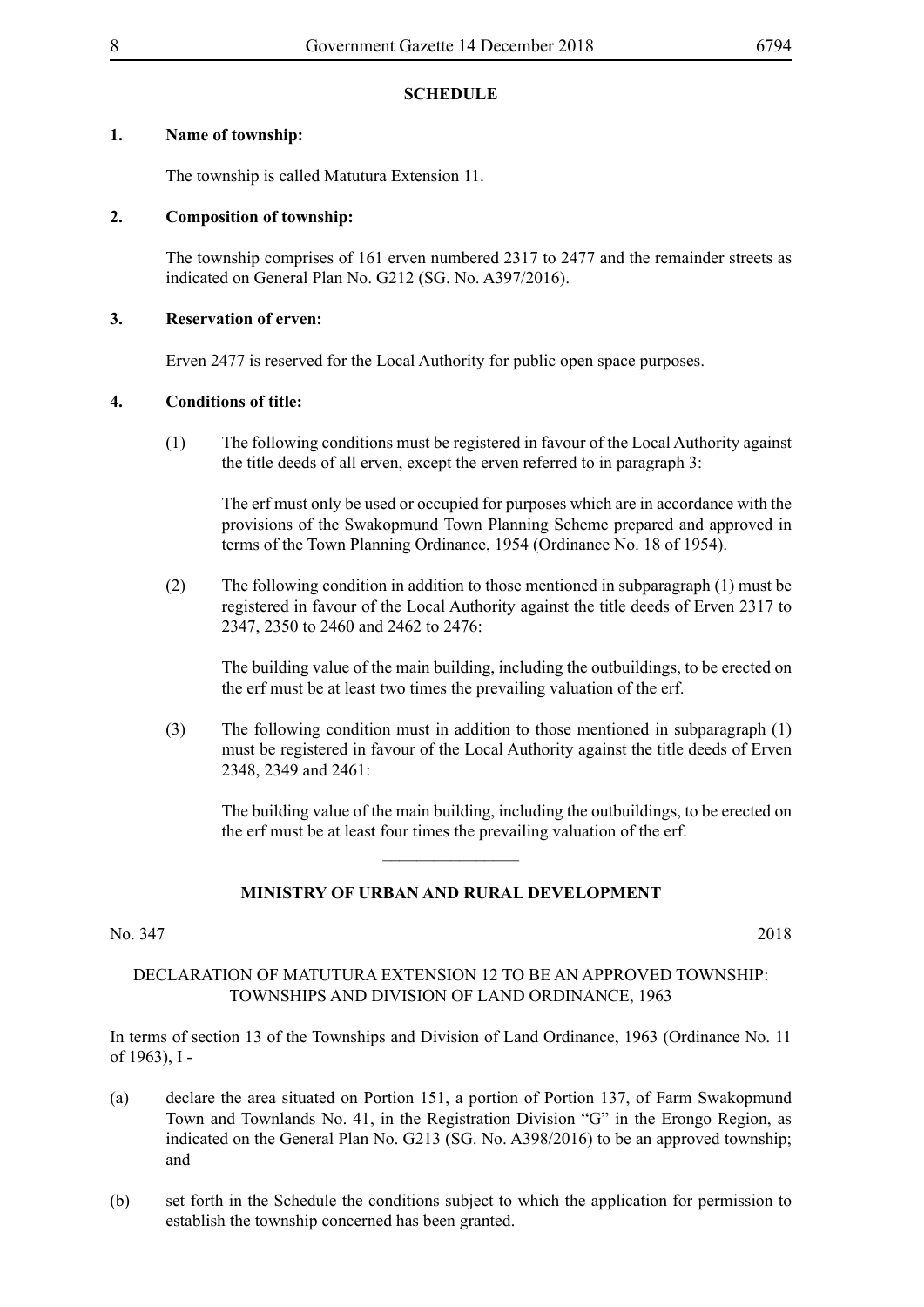# **SCHEDULE**

# **1. Name of township:**

The township is called Matutura Extension 12.

#### **2. Composition of township:**

The township comprises of 229 erven numbered 2478 to 2706 and the remainder streets as indicated on General Plan No. G213 (SG. No. A398/2016).

#### **3. Reservation of erven:**

Erven 2704 and 2705 are reserved for the Local Authority for public open space purposes.

#### **4. Conditions of title:**

(1) The following conditions must be registered in favour of the Local Authority against the title deeds of all erven, except the erven referred to in paragraph 3:

The erf must only be used or occupied for purposes which are in accordance with the provisions of the Swakopmund Town Planning Scheme prepared and approved in terms of the Town Planning Ordinance, 1954 (Ordinance No. 18 of 1954).

(2) The following conditions must be registered in favour of the Local Authority against the title deeds of Erven 2478 to 2501, 2503 to 2587 and 2589 to 2703:

The building value of the main building, including the outbuildings, to be erected on the erf must be at least two times the prevailing valuation of the erf.

(3) The following condition must in addition to those mentioned in subparagraph (1) must be registered in favour of the Local Authority against the title deed of Erf 2588:

The building value of the main building, including the outbuildings, to be erected on the erf must be at least four times the prevailing valuation of the erf.

(4) The following condition must in addition to those mentioned in subparagraph (1) must be registered in favour of the Local Authority against the title deed of Erf 2502:

The building value of the main building, including the outbuildings, to be erected on the erf must be at least equal to the prevailing valuation of the erf.

# **MINISTRY OF URBAN AND RURAL DEVELOPMENT**

 $\frac{1}{2}$ 

No. 348 2018

# DECLARATION OF MATUTURA EXTENSION 13 TO BE AN APPROVED TOWNSHIP: TOWNSHIPS AND DIVISION OF LAND ORDINANCE, 1963

In terms of section 13 of the Townships and Division of Land Ordinance, 1963 (Ordinance No. 11 of 1963), I -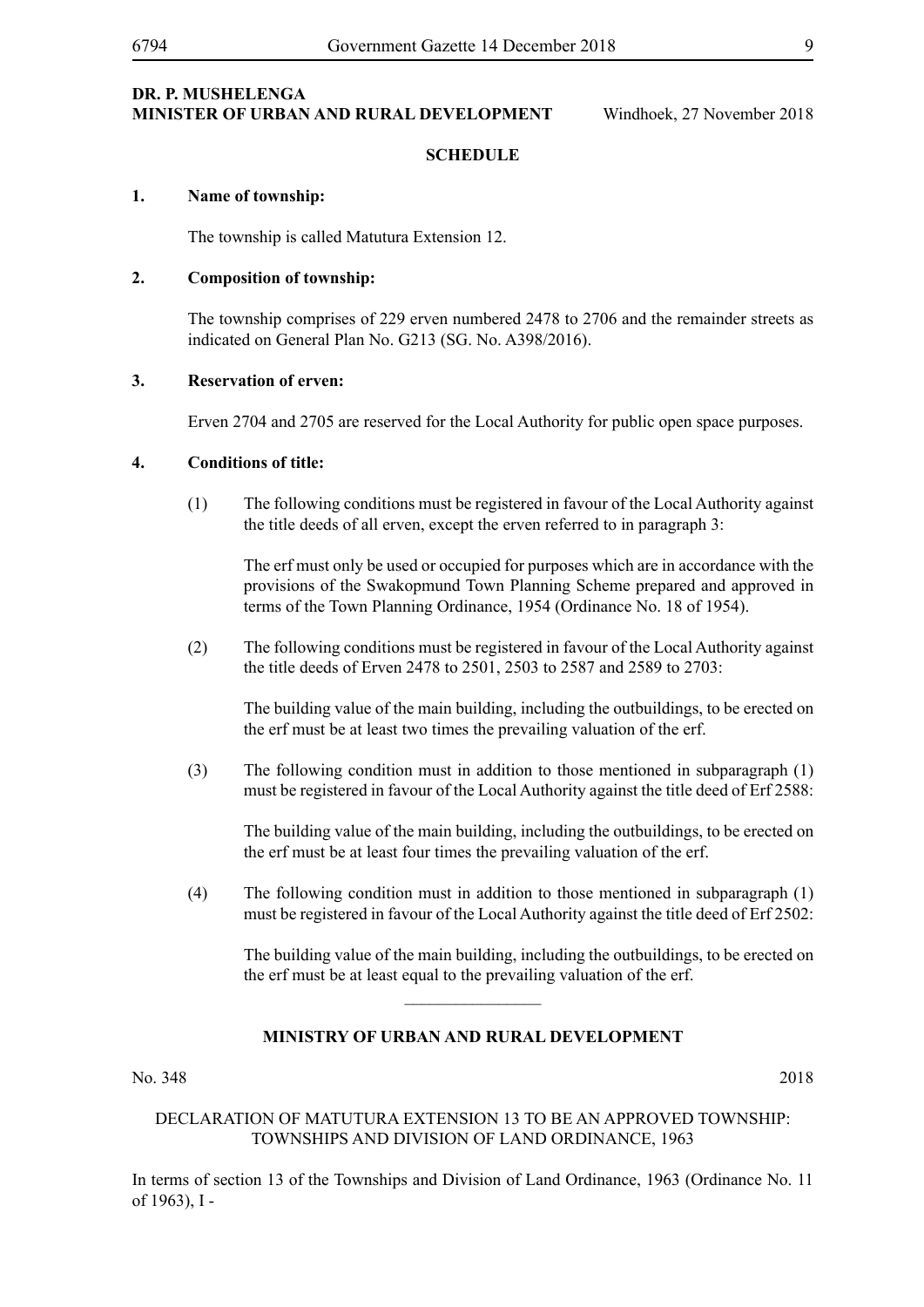- (a) declare the area situated on Portion 152, a portion of Portion 137, of Farm Swakopmund Town and Townlands No. 41, in the Registration Division "G" in the Erongo Region, as indicated on the General Plan No. G214 (SG. No. A605/2017) to be an approved township; and
- (b) set forth in the Schedule the conditions subject to which the application for permission to establish the township concerned has been granted.

#### **DR. P. Mushelenga Minister of Urban and Rural Development** Windhoek, 27 November 2018

# **SCHEDULE**

# **1. Name of township:**

The township is called Matutura Extension 13.

# **2. Composition of township:**

The township comprises of 111 erven numbered 2707 to 2817 and the remainder streets as indicated on General Plan No. G214 (SG. No. A605/2017).

# **3. Reservation of erven:**

- (1) Erf 2809 is reserved for the State for educational purposes.
- (2) Erven 2723 and 2749 are reserved for the Local Authority for general administrative purposes.

# **4. Conditions of title:**

(1) The following conditions must be registered in favour of the Local Authority against the title deeds of all erven, except the erven referred to in paragraph 3:

The erf must only be used or occupied for purposes which are in accordance with the provisions of the Swakopmund Town Planning Scheme prepared and approved in terms of the Town Planning Ordinance, 1954 (Ordinance No. 18 of 1954).

(2) The following condition in addition to those mentioned in subparagraph (1) must be registered in favour of the Local Authority against the title deeds of Erven 2707 to 2722, 2725 to 2744, 2746, 2750 to 2808 and 2810 to 2816:

The building value of the main building, including the outbuildings, to be erected on the erf must be at least two times the prevailing valuation of the erf.

(3) The following condition must in addition to those mentioned in subparagraph (1) must be registered in favour of the Local Authority against the title deeds of Erven 2747 and 2748:

The building value of the main building, including the outbuildings, to be erected on the erf must be at least four times the prevailing valuation of the erf.

(4) The following condition must in addition to those mentioned in subparagraph (1) must be registered in favour of the Local Authority against the title deed of Erf 2745: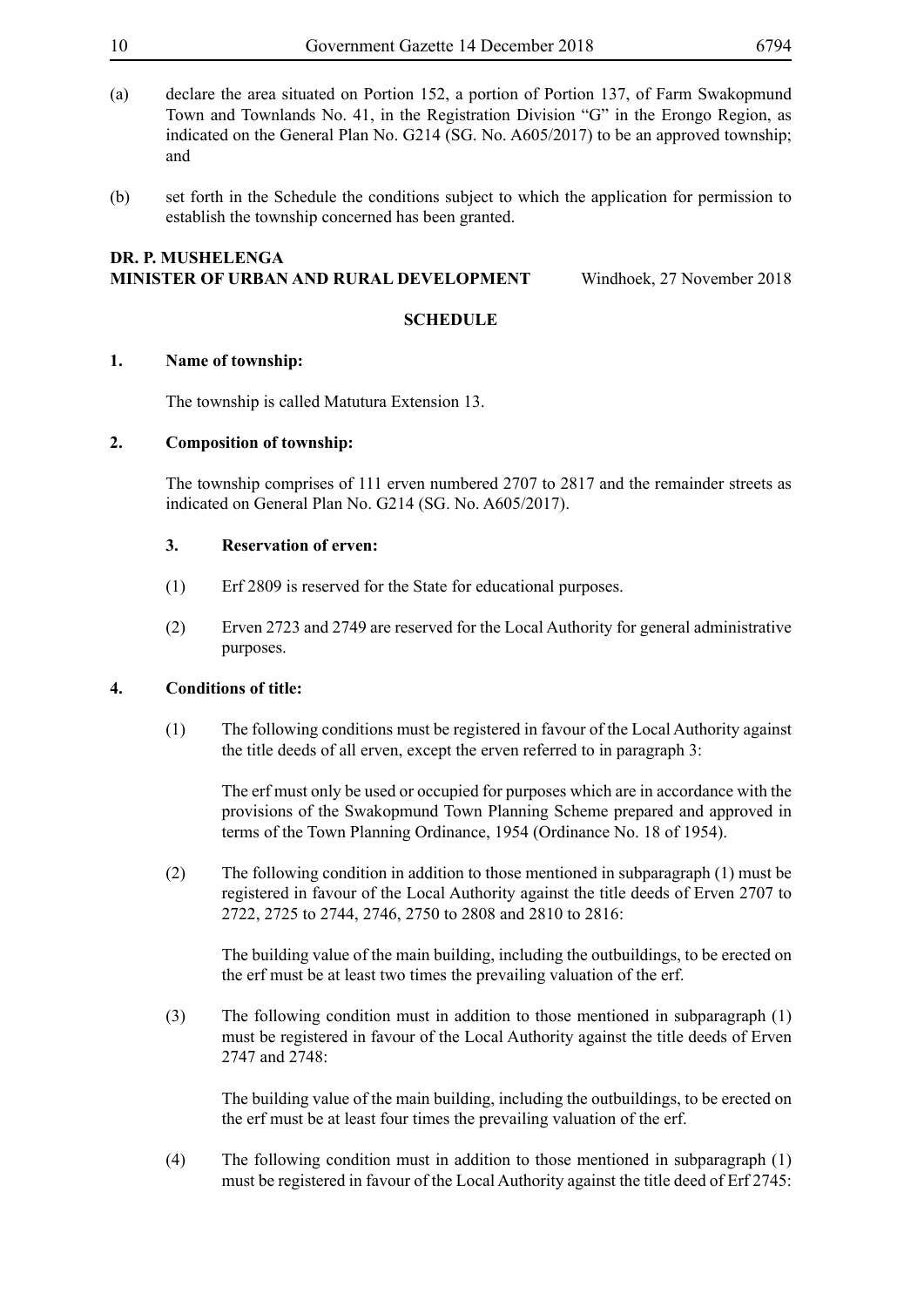The building value of the main building, including the outbuildings, to be erected on the erf must be at least equal to the prevailing valuation of the erf.

# **MINISTRY OF URBAN AND RURAL DEVELOPMENT**

 $\overline{\phantom{a}}$  , where  $\overline{\phantom{a}}$ 

No. 349 2018

# DECLARATION OF GOBABIS EXTENSION 11 TO BE AN APPROVED TOWNSHIP: TOWNSHIPS AND DIVISION OF LAND ORDINANCE

In terms of Section 13 of the Townships and Division of Land Ordinance, 1963 (Ordinance No. 11 of 1963), I -

- (a) declare the area situated on Farm No. 2087 a portion of Farm Gobabis Townlands No.114 Registration Division "L" in the Omaheke Region as indicated by General Plan No. L111 (SG. No. A221/2018) to be an approved township; and
- (b) set forth in the Schedule the conditions subject to which the application for permission to establish the township concerned has been granted.

# **DR. P. Mushelenga Minister of Urban and Rural Development** Windhoek, 27 November 2018

# **SCHEDULE**

# **1. Name of township:**

The township is called Gobabis Extension 11.

# **2. Composition of township:**

The township comprises of 130 erven numbered 1717 to 1846 and the remainder streets as indicated on General Plan No. L111 (SG. No. A 221/2018).

# **3. Reservation of erven:**

Erven 1840 to 1846 are reserved for Local Authority public open space purposes.

# **4. Conditions of title:**

The following conditions must be registered in favour of the Local Authority against the title deeds of all erven, except the erven referred to in paragraph 3:

- (a) The erf must be used or occupied for purposes which are in accordance with, and the use of the occupation of the erf must at all times be subject to, the provisions of the Gobabis Town Planning Scheme prepared and approved in terms of the Town Planning Ordinance, 1954 (Ordinance No. 18 of 1954).
- (b) The building value of the main building, including the outbuilding to be erected on the erf, must be at least four times the prevailing valuation of the erf.
- (c) An erf may not be subdivided without the consent of the Minister.

 $\frac{1}{2}$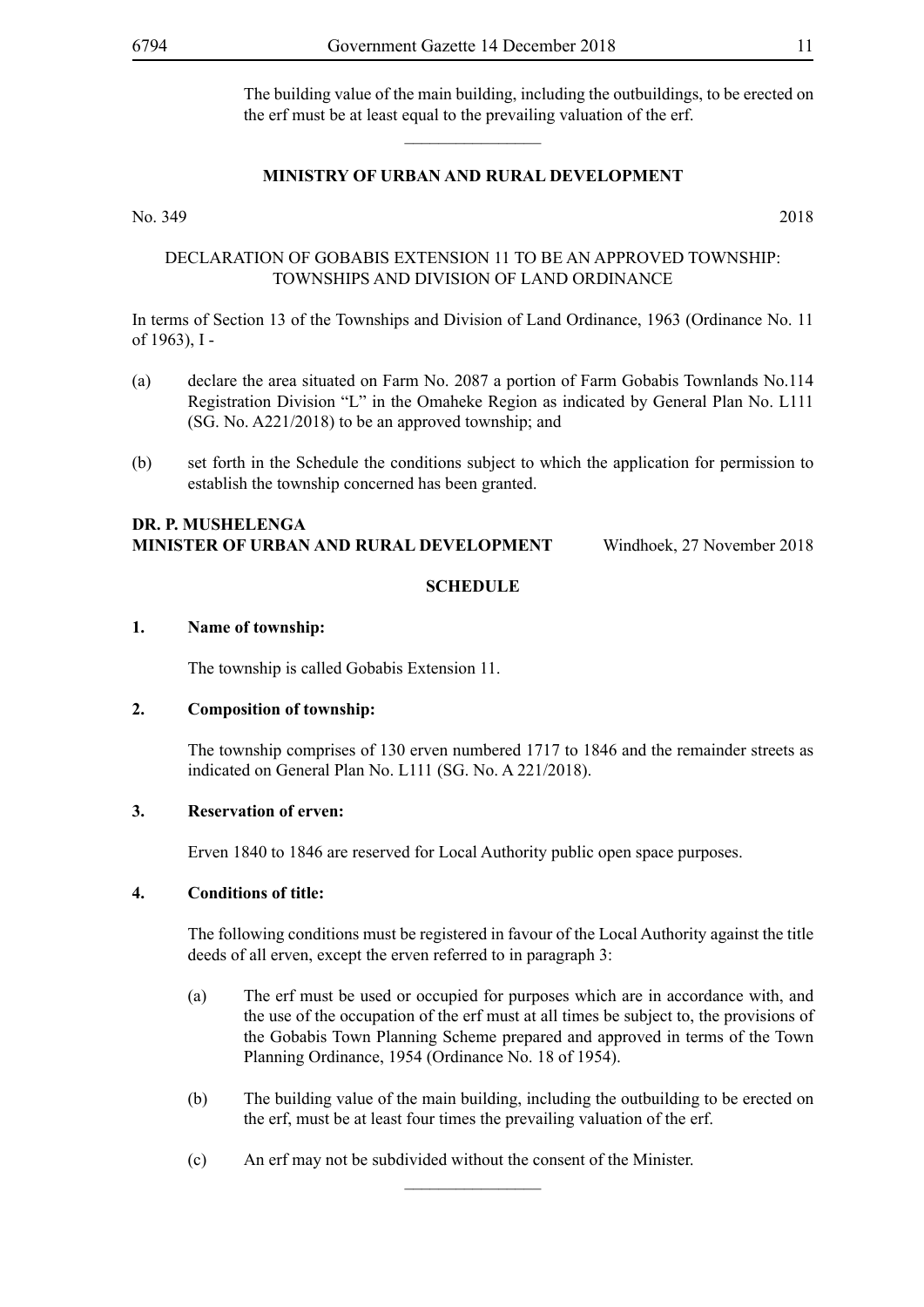# **MINISTRY OF URBAN AND RURAL DEVELOPMENT**

No. 350 2018

# DECLARATION OF RUNDU EXTENSION 32 TO BE AN APPROVED TOWNSHIP: TOWNSHIPS AND DIVISION OF LAND ORDINANCE, 1963

In terms of Section 13 of the Townships and Division of Land Ordinance, 1963 (Ordinance No. 11 of 1963), I -

- (a) declare the area situated on Portion 131 of the Farm Rundu Townlands No. 1329, Registration Division "B" Kavango East Region, as indicated on General Plan B336 (S.G No. A732/2016) to be an approved township; and
- (b) set out in the Schedule the conditions subject to which the application for permission to establish the township concerned has been granted.

# **DR. P. Mushelenga Minister of Urban and Rural Development** Windhoek, 27 November 2018

# **SCHEDULE**

#### **1. Name of township:**

The township is called Rundu Extension 32.

#### **2. Composition of township:**

The township comprises 276 erven numbered 9422 to 9691 and the remainder streets as indicated on General Plan B336.

#### **3. Reservation of erven:**

The following erven are reserved for the local authority:

- (a) Erf 9488 for general administrative purposes; and
- (b) Erven 9692 to 9697 for public open space purposes.

# **4. Conditions of title:**

The following conditions must be registered in favour of the local authority against the title deeds of all erven, except the erven referred to in paragraph 3:

- (a) The erf must only be used or occupied for purposes which are in accordance with and the use or occupation of the erf must at all times be subject to the provisions of the Rundu Town Planning Scheme prepared and approved in terms of the Town Planning Ordinance, 1954 (Ordinance 18 of 1954); and
- (b) The building value of the main building, including the outbuildings, to be erected on the erf, must be at least four times the prevailing valuation of the erf.

 $\frac{1}{2}$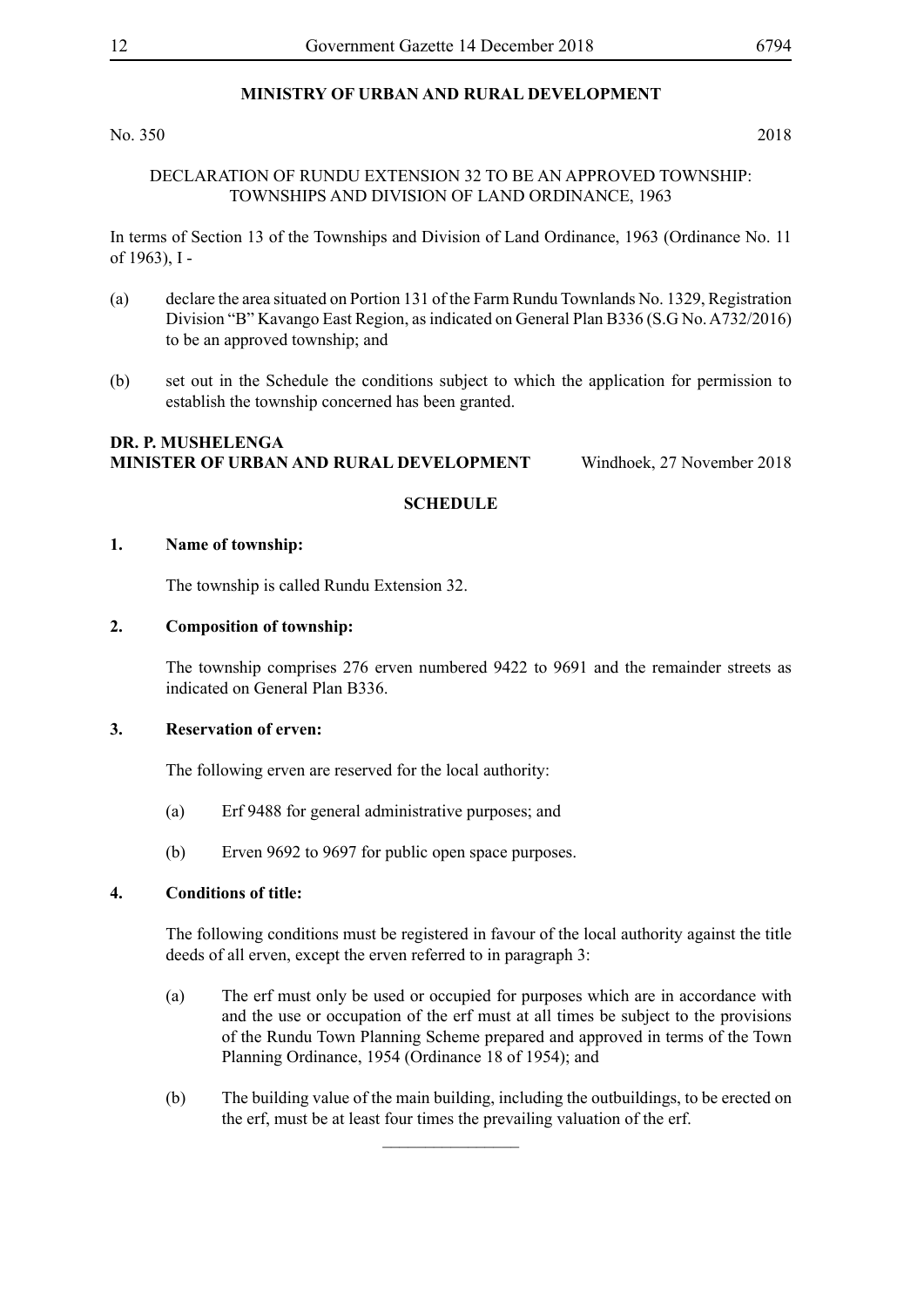# **MINISTRY OF WORKS AND TRANSPORT**

No. 351 2018

# PROPOSAL THAT TWO TRUNK ROADS (NUMBERS 1/3(A) AND 1/4(A)) AND A PORTION OF A MAIN ROAD (NUMBER 34) BE DECLARED PROCLAIMED ROADS: DISTRICT OF MARIENTAL

In terms of section  $20(1)(a)$  of the Roads Ordinance, 1972 (Ordinance 17 of 1972), it is hereby made known that the Roads Authority, on behalf of the Permanent Secretary: Works and Transport, proposes that, in the district of Mariental:

- (a) a trunk road (number  $1/3$ (a)) as described in Schedule I and indicated by co-ordinates in Schedule III and shown by symbols A-B-C on sketch-map P2376 be proclaimed;
- (b) a trunk road (number 1/4(a)) as described in Schedule II and indicated by co-ordinates in Schedule III and shown by symbols C-D-E on sketch-map P2376 be proclaimed; and
- (c) a portion of a main road (number 34) as described in Schedule IV and indicated by coordinates in Schedule V and shown by symbols B-F on sketch-map P2376 be proclaimed.

A copy of this notice and the said sketch-map on which the roads to which the proposal refers and other proclaimed, minor and private roads in the area are shown, shall for the full period of 30 days, mentioned below, lie open to inspection at the offices of the Roads Authority, Windhoek, and the Chief Engineering Technician of the Roads Authority, Mariental, during normal office hours.

Every person having any objection to the above-mentioned proposal is hereby commanded to lodge his or her objection in writing, with the grounds upon which it is based clearly and specifically therein stated, with the Liaison Officer: Roads Boards, Private Bag 12030, Ausspannplatz, within a period of 30 days from the date of publication of this notice.

# **SCHEDULE I**

From a point (A on sketch-map P2376) on the farm Portion 2 of Kachas 92 generally northwards and more and more north-eastwards across the said farm and the farm Koichas 89 to a point (B on sketchmap P2376) at the junction with the road described in Schedule IV on the last-mentioned farm; thence generally north-eastwards and more and more northwards across the last-mentioned farm and the farm Remainder of Portion C of Koichas 89 to a point (C on sketch-map P2376) at the junction with the road described in Schedule II and main road 29 on the last-mentioned farm.

#### **SCHEDULE II**

From a point (C on sketch-map P2376) at the junction with the road described in Schedule I on the farm Remainder of Portion C of Koichas 89 generally northwards and more and more north-northwestwards across the said farm and the farms Remainder of Keikanachab Ost 90 and Keikanachab Ost 90 to a point (D on sketch-map P2376) on the last-mentioned farm; thence generally north-northwestwards and more and more north-westwards across the last-mentioned farm to a point (E on sketch-map P2376) at the junction with trunk road 1/4 on the last-mentioned farm.

# **SCHEDULE III**

The co-ordinates measured in metres according to the LO 22/17 system which indicate the road reserve boundaries of the proposed trunk roads (number  $1/3$ (a) and  $1/4$ (a)) as set out hereunder and shown on sketch-map P2376.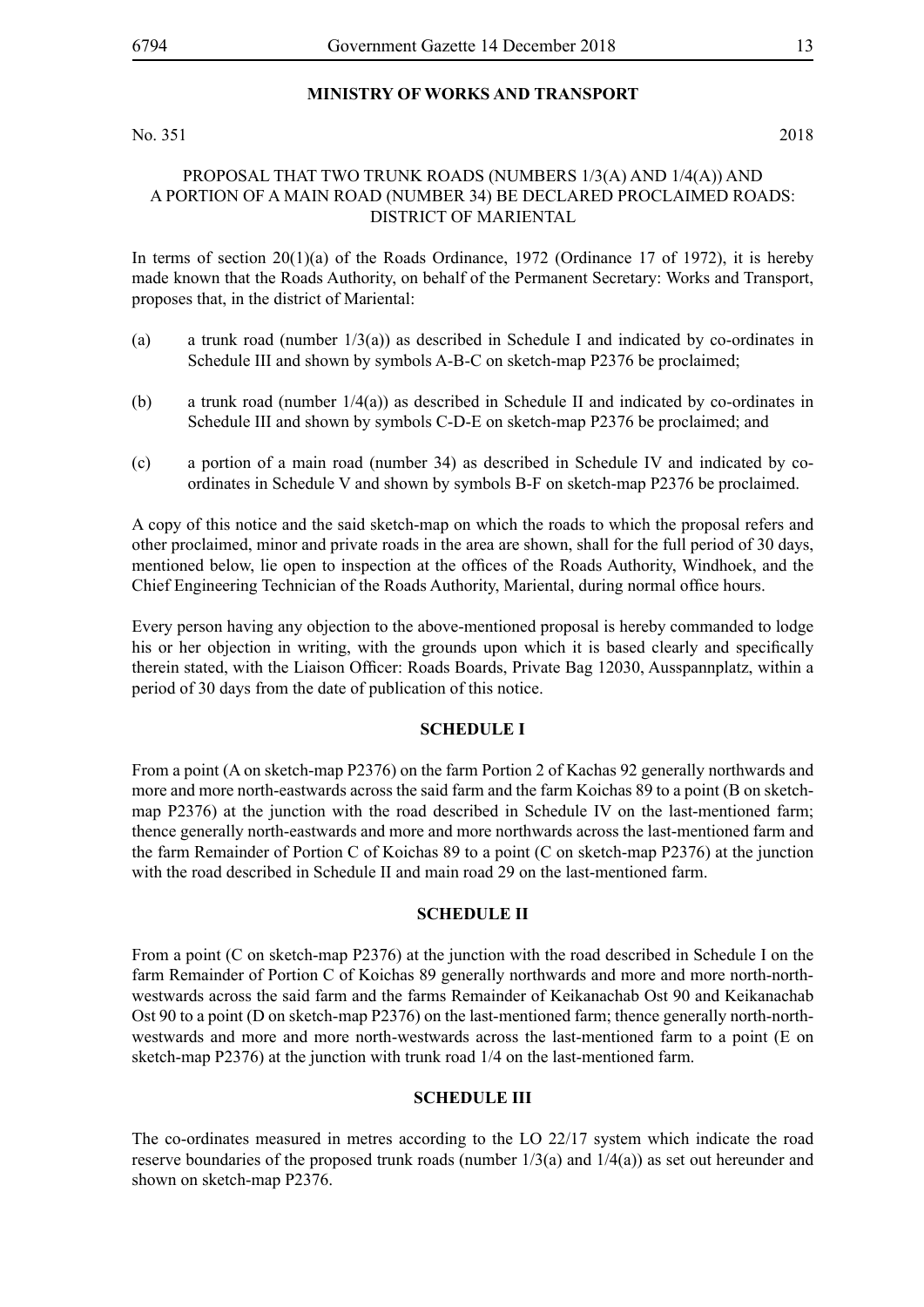| ID             | Y          | X             | ID              | Y          | $\mathbf{X}$  |
|----------------|------------|---------------|-----------------|------------|---------------|
| L1             | 299611.500 | -94796.000    | R <sub>1</sub>  | 299621.500 | -94866.000    |
| L2             | 299175.500 | -94863.500    | R <sub>2</sub>  | 299230.000 | -94929.000    |
| L <sub>3</sub> | 298918.000 | -94944.000    | R <sub>3</sub>  | 298950.000 | -95016.000    |
| L4             | 298648.000 | -95091.000    | R <sub>4</sub>  | 298693.000 | -95156.000    |
| L <sub>5</sub> | 298445.000 | -95260.500    | R <sub>5</sub>  | 298470.000 | -95343.500    |
| L <sub>6</sub> | 298284.000 | -95445.000    | R <sub>6</sub>  | 298337.500 | -95492.000    |
| L7             | 296150.500 | -97852.000    | R7              | 296101.500 | -98015.000    |
| L8             | 295843.500 | -98148.000    | R <sub>8</sub>  | 295813.000 | -98387.500    |
| L9             | 295518.500 | -98240.500    | R <sub>9</sub>  | 295810.000 | -98668.000    |
| L10            | 295463.500 | -98265.000    | R10             | 295755.000 | -98766.500    |
| L11            | 295407.500 | -98363.000    | R11             | 295700.000 | -98791.500    |
| L12            | 295405.000 | -98646.000    | R12             | 295374.500 | -98886.000    |
| L13            | 295117.500 | -99018.500    | R13             | 295175.000 | -99069.000    |
| L14            | 294636.000 | -99561.000    | R14             | 295022.000 | -99235.000    |
| L15            | 294430.500 | -99768.000    | R15             | 294694.000 | -99612.000    |
| L16            | 294175.000 | -99902.000    | R16             | 294481.500 | -99835.000    |
| L17            | 293887.500 | -99956.500    | R17             | 294201.000 | -99983.000    |
| L18            | 292306.000 | $-100198.000$ | R <sub>18</sub> | 293602.000 | $-100074.000$ |
| L19            | 292006.500 | $-100226.000$ | R <sub>19</sub> | 293306.000 | $-100117.500$ |
| L20            | 291595.000 | $-100039.500$ | R <sub>20</sub> | 292317.000 | $-100268.000$ |
| L1             | 299611.500 | -94796.000    | R21             | 292023.000 | $-100330.500$ |
| L2             | 299175.500 | -94863.500    | R22             | 291679.500 | $-100636.000$ |
| L <sub>3</sub> | 298918.000 | -94944.000    | R23             | 291618.000 | $-100627.500$ |
| L <sub>4</sub> | 298648.000 | -95091.000    | R <sub>24</sub> | 291365.500 | $-100598.000$ |
| L <sub>5</sub> | 298445.000 | -95260.500    | R25             | 291118.500 | $-100476.000$ |
| L <sub>6</sub> | 298284.000 | -95445.000    | R <sub>26</sub> | 290788.500 | $-100501.000$ |
| L7             | 296150.500 | -97852.000    | R27             | 290634.000 | $-100526.500$ |
| L8             | 295843.500 | -98148.000    | <b>R28</b>      | 290432.000 | $-100542.000$ |
| L9             | 295518.500 | -98240.500    | R29             | 290128.500 | $-100534.500$ |
| L10            | 295463.500 | -98265.000    | <b>R30</b>      | 289826.500 | $-100489.000$ |
| L11            | 295407.500 | -98363.000    | R31             | 288281.500 | $-100064.000$ |
| L12            | 295405.000 | -98646.000    | R32             | 287896.000 | -99955.500    |
| L13            | 295117.500 | -99018.500    | R33             | 286641.000 | -99610.500    |
| L14            | 294636.000 | -99561.000    | R34             | 286354.000 | -99511.500    |
| L15            | 294430.500 | -99768.000    | R35             | 286080.000 | -99386.000    |
| L16            | 294175.000 | -99902.000    | R36             | 284742.000 | -98703.500    |
| L17            | 293887.500 | -99956.500    | R37             | 284360.000 | -98468.000    |
| L18            | 292306.000 | $-100198.000$ | <b>R38</b>      | 282642.000 | -96818.500    |
| L19            | 292006.500 | $-100226.000$ | R39             | 282346.000 | $-96623.000$  |
| L20            | 291595.000 | $-100039.500$ | R <sub>1</sub>  | 299621.500 | -94866.000    |
| L21            | 291536.000 | $-100049.000$ | R <sub>2</sub>  | 299230.000 | -94929.000    |
| L22            | 291194.000 | $-100349.500$ | R <sub>3</sub>  | 298950.000 | -95016.000    |
| L23            | 290900.000 | $-100412.500$ | R <sub>4</sub>  | 298693.000 | -95156.000    |
| L24            | 290724.000 | $-100440.000$ | R <sub>5</sub>  | 298470.000 | -95343.500    |
| L25            | 290430.000 | $-100467.500$ | R <sub>6</sub>  | 298337.500 | -95492.000    |
| L26            | 290135.000 | $-100458.500$ | R7              | 296101.500 | -98015.000    |
| L27            | 289841.000 | $-100415.000$ | R <sub>8</sub>  | 295813.000 | -98387.500    |
| L28            | 289650.000 | $-100366.500$ | R <sub>9</sub>  | 295810.000 | -98668.000    |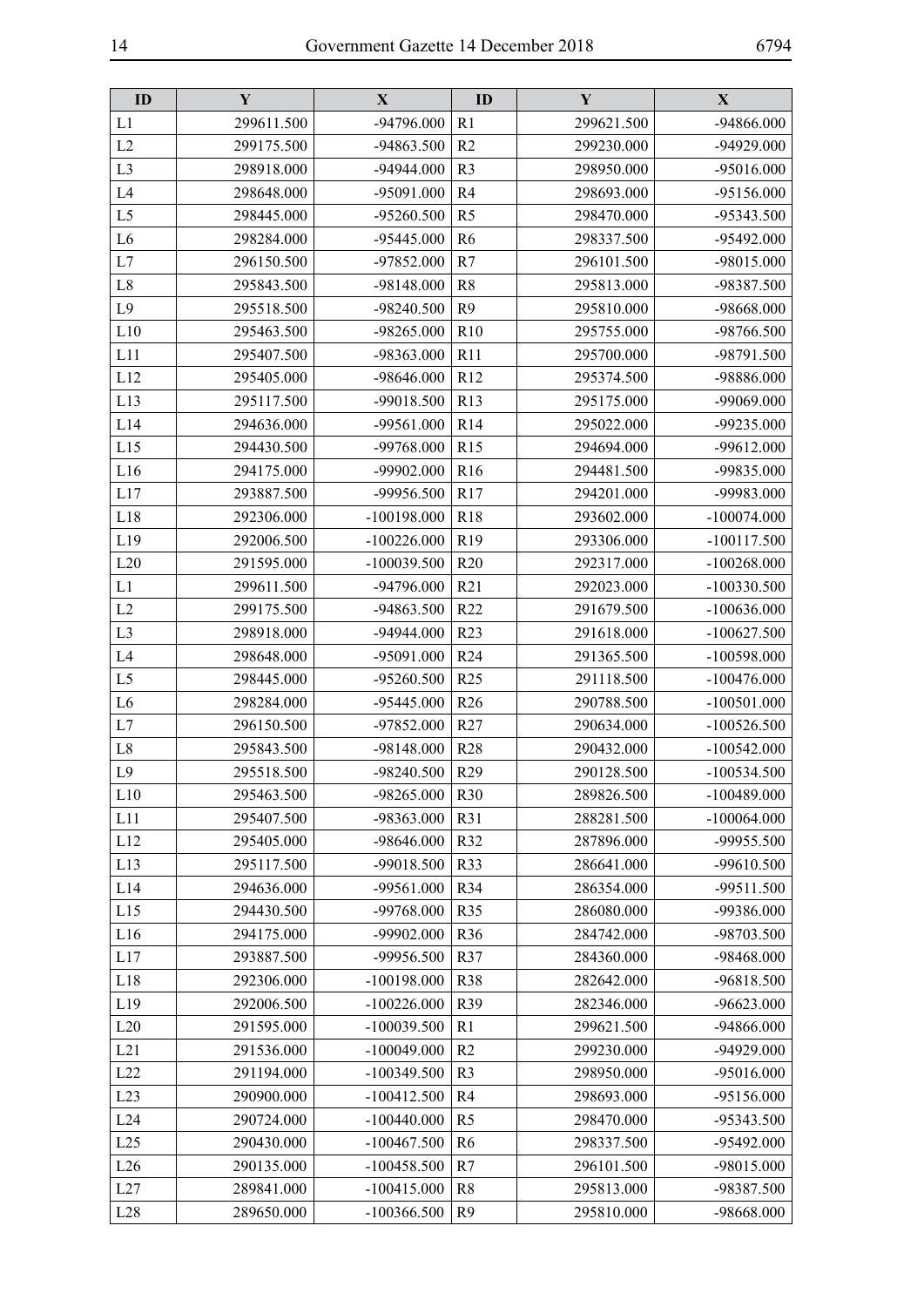| L29 | 288975.000 | $-100181.000$ | R <sub>10</sub> | 295755.000 | -98766.500    |
|-----|------------|---------------|-----------------|------------|---------------|
| L30 | 288878.000 | $-100150.000$ | R11             | 295700.000 | -98791.500    |
| L31 | 288301.500 | -99991.000    | R12             | 295374.500 | -98886.000    |
| L32 | 287915.000 | -99886.500    | R13             | 295175.000 | -99069.000    |
| L33 | 286855.000 | -99596.000    | R14             | 295022.000 | -99235.000    |
| L34 | 286663.000 | -99540.000    | R15             | 294694.000 | -99612.000    |
| L35 | 286382.500 | -99441.000    | R <sub>16</sub> | 294481.500 | -99835.000    |
| L36 | 286110.500 | -99321.000    | R17             | 294201.000 | -99983.000    |
| L37 | 284864.500 | -98685.500    | R18             | 293602.000 | $-100074.000$ |
| L38 | 284610.000 | -98535.500    | R <sub>19</sub> | 293306.000 | $-100117.500$ |
| L39 | 284374.000 | -98355.500    | R <sub>20</sub> | 292317.000 | $-100268.000$ |
| L40 | 284229.000 | -98221.500    | R21             | 292023.000 | $-100330.500$ |
| L41 | 282765.000 | -96822.500    | R <sub>22</sub> | 291679.500 | $-100636.000$ |
| L42 | 282456.000 | -96596.500    | R23             | 291618.000 | $-100627.500$ |
| L43 | 282350.000 | -96536.500    | R <sub>24</sub> | 291365.500 | $-100598.000$ |
| L21 | 291536.000 | $-100049.000$ | R25             | 291118.500 | $-100476.000$ |
| L22 | 291194.000 | $-100349.500$ | R <sub>26</sub> | 290788.500 | $-100501.000$ |
| L23 | 290900.000 | $-100412.500$ | R27             | 290634.000 | $-100526.500$ |
| L24 | 290724.000 | $-100440.000$ | <b>R28</b>      | 290432.000 | $-100542.000$ |
| L25 | 290430.000 | $-100467.500$ | R29             | 290128.500 | $-100534.500$ |
| L26 | 290135.000 | $-100458.500$ | R30             | 289826.500 | $-100489.000$ |
| L27 | 289841.000 | $-100415.000$ | R31             | 288281.500 | $-100064.000$ |
| L28 | 289650.000 | $-100366.500$ | R32             | 287896.000 | -99955.500    |
| L29 | 288975.000 | $-100181.000$ | <b>R33</b>      | 286641.000 | -99610.500    |
| L30 | 288878.000 | $-100150.000$ | R34             | 286354.000 | -99511.500    |
| L31 | 288301.500 | -99991.000    | R35             | 286080.000 | -99386.000    |
| L32 | 287915.000 | -99886.500    | R36             | 284742.000 | -98703.500    |
| L33 | 286855.000 | -99596.000    | R37             | 284360.000 | -98468.000    |
| L34 | 286663.000 | -99540.000    | <b>R38</b>      | 282642.000 | -96818.500    |
| L35 | 286382.500 | -99441.000    | R39             | 282346.000 | $-96623.000$  |
| L36 | 286110.500 | -99321.000    |                 |            |               |
| L37 | 284864.500 | -98685.500    |                 |            |               |
| L38 | 284610.000 | -98535.500    |                 |            |               |
| L39 | 284374.000 | -98355.500    |                 |            |               |
| L40 | 284229.000 | -98221.500    |                 |            |               |
| L41 | 282765.000 | -96822.500    |                 |            |               |
| L42 | 282456.000 | -96596.500    |                 |            |               |
| L43 | 282350.000 | -96536.500    |                 |            |               |

#### **SCHEDULE IV**

From a point (B on sketch-map P2376) at the junction with the road described in Schedule I on the farm Koichas 89 generally west-north-westwards and more and more westwards across the said farm and the farm Portion 2 of Kachas 92 to a point (F on sketch-map P2376) at the junction with main road 34 on the last-mentioned farm.

#### **SCHEDULE V**

The co-ordinates measured in metres according to the LO 22/17 system which indicate the road reserve boundaries of a portion of a main road (number 34) as set out hereunder and shown on sketch-map P2376.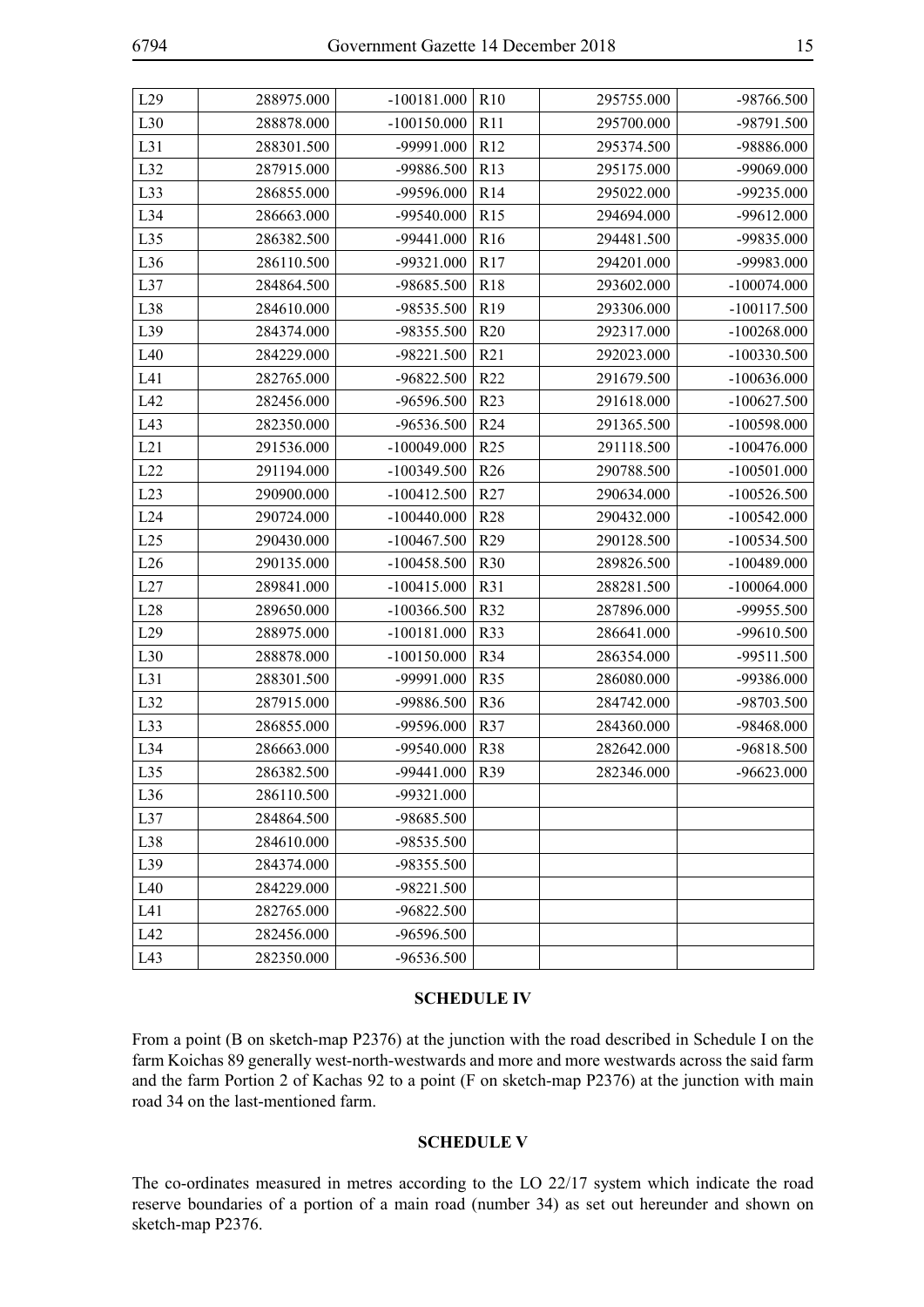| ID               | Y            | X             | ID               | Y            | X          |
|------------------|--------------|---------------|------------------|--------------|------------|
| L100             | $-96346.500$ | 295177.000    | R <sub>100</sub> | -96346.500   | 295237.000 |
| L <sub>101</sub> | $-97490.500$ | 295167.500    | R <sub>101</sub> | $-97365.000$ | 295227.000 |
| L <sub>102</sub> | $-97693.000$ | 295209.000    | R <sub>102</sub> | $-97579.000$ | 295247.000 |
| L10              | -98265.000   | 295463.500    | R <sub>103</sub> | -97781.500   | 295313.000 |
| R <sub>11</sub>  | -98791.500   | $+295700.00$  | L <sub>9</sub>   | $-98240.500$ | 295518.500 |
| L <sub>103</sub> | -98993.500   | $+295789.500$ | R <sub>10</sub>  | -98766.500   | 295755.000 |
|                  |              |               | R <sub>104</sub> | -98968.500   | 295844.500 |
|                  |              |               |                  |              |            |

# **MINISTRY OF WORKS AND TRANSPORT**

No. 352 2018

# PROPOSAL THAT A TRUNK ROAD (NUMBER 1/13), A PORTION OF TRUNK ROAD (NUMBER 1/12) AND TWO DISTRICT ROADS (NUMBERS 3660(A) AND 3607(A)) BE DECLARED PROCLAIMED ROADS: DISTRICTS OF TSUMEB, ONDANGWA AND OSHAKATI

In terms of section 20(1)(a) of the Roads Ordinance, 1972 (Ordinance 17 of 1972), it is hereby made known that the Roads Authority on behalf of the Permanent Secretary: Works and Transport proposes that, in the districts of Tsumeb, Ondangwa and Oshakati:

- (a) trunk road (number 1/13) as described in Schedule I and indicated by co-ordinates in Schedule II and shown by symbols A-B-C-D-E-F-G-H-I on sketch-map P2377 be proclaimed;
- (b) a portion of trunk road (number 1/12) as described in Schedule III and indicated by coordinates in Schedule IV and shown by symbols D1-D2 on sketch-map P2377 be proclaimed;
- (c) district road (number 3660(a)) as described in Schedule V and indicated by co-ordinates in Schedule VI and shown by symbols F1-F-F2) on sketch-map P2377 be proclaimed; and
- (d) district road (number 3607(a)) as described in Schedule VII and indicated by co-ordinates in Schedule VIII and shown by symbols G1-G-G2) on sketch-map P2377 be proclaimed.

A copy of this notice and the said sketch-map on which the roads to which the proposal refers and other proclaimed, minor and private roads in the area are shown, shall for the full period of 30 days, mentioned below, lie open to inspection at the offices of the Roads Authority, Windhoek, and the Chief Engineering Technician of the Roads Authority, Ongwediva, during normal office hours.

Every person having any objection to the above-mentioned proposal is hereby commanded to lodge his or her objection in writing, with the grounds upon which it is based clearly and specifically therein stated, with the Liaison Officer: Roads Boards, Private Bag 12030, Ausspannplatz, within a period of 30 days from the date of publication of this notice.

# **SCHEDULE I**

From a point (A on sketch-map P2377) at the junction with trunk road 1/11 in the Oshikoto Region generally south-westwards and more and more westwards to a point (B on sketch-map P2377); thence generally westwards across the common boundary of the said region and the

Oshana Region to a point (C on sketch-map P2377); thence westwards and more and more northwestwards to a point (D on sketch-map P2377); thence generally north-westwards to a point (E on sketch-map P2377); thence generally north-westwards to a point (E on sketch-map P2377);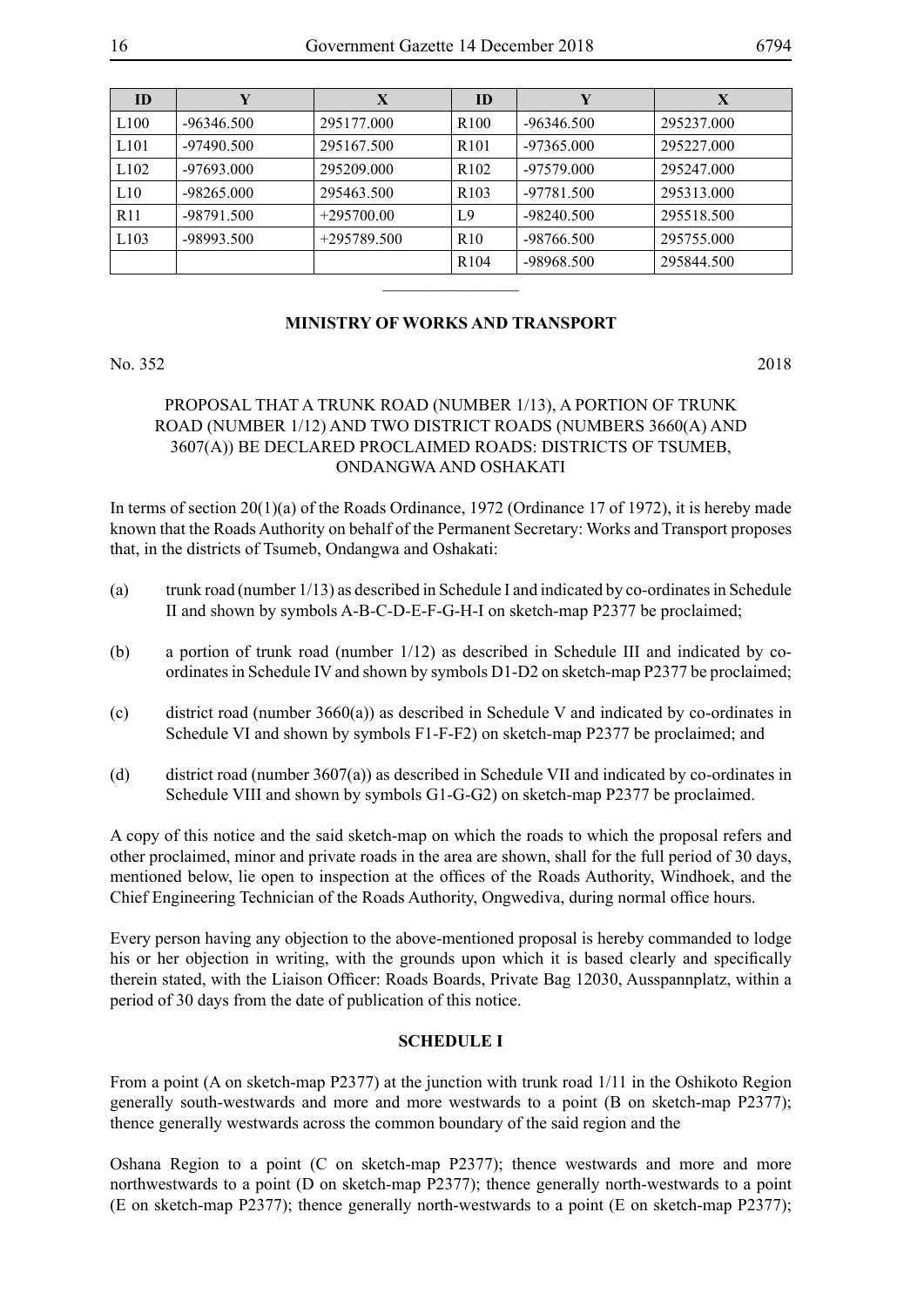thence generally north-westwards and more and more west-north-westwards to a point (F on sketchmap P2377); thence generally west-north-westwards and more and more westwards to a point (G on sketch-map P2377); thence generally westwards and more and more north-westwards to a point (H on sketch-map P2377); thence generally northwards to a point (I on sketch-map P2377) at the junction with main road 92.

# **SCHEDULE II**

The co-ordinates measured in metres according to the LO 22/17 system which indicate the road reserve boundaries of the trunk road (number 1/13) as set out hereunder and shown on sketch-map P2377.

| ID             | Y             | $\mathbf{X}$ | ID              | Y             | X            |
|----------------|---------------|--------------|-----------------|---------------|--------------|
| L1             | -110594.666   | -448800.963  | R <sub>1</sub>  | $-110439.621$ | -448883.332  |
| L2             | -110523.352   | -448782.231  | R <sub>2</sub>  | $-110456.904$ | -448817.532  |
| L <sub>3</sub> | -110156.559   | -448208.374  | R <sub>3</sub>  | $-110093.365$ | -448248.766  |
| L4             | $-110087.205$ | -448109.993  | R4              | -110027.937   | -448158.361  |
| L <sub>5</sub> | -109999.023   | -448014.759  | R <sub>5</sub>  | -109946.247   | $-448070.14$ |
| L <sub>6</sub> | -109899.655   | -447931.263  | R <sub>6</sub>  | -109854.196   | -447992.791  |
| L7             | $-109790.653$ | -447860.807  | R7              | $-109753.219$ | -447927.522  |
| $\rm L8$       | -109673.717   | -447804.49   | R <sub>8</sub>  | -109644.893   | -447875.352  |
| L <sub>9</sub> | $-109550.672$ | -447763.192  | R <sub>9</sub>  | -109530.908   | -447837.095  |
| L10            | $-109423.439$ | -447737.557  | R10             | $-109413.042$ | -447813.347  |
| L11            | -108943.638   | -447567.856  | R11             | -108907.784   | -447865.706  |
| L12            | -108939.362   | -447467.46   | R12             | -108880.433   | -448013.61   |
| L13            | -108917.154   | -447413.668  | R13             | -108795.378   | -448164.433  |
| L14            | $-108854.263$ | -447406.125  | R14             | $-108802.276$ | -448073.273  |
| L15            | -108844.354   | -447555.905  | R15             | $-108810.434$ | -448005.501  |
| L16            | -108609.337   | -447583.012  | R <sub>16</sub> | $-108808.5$   | -447853.754  |
| L17            | -108373.312   | -447628.481  | R17             | -108586.814   | -447771.672  |
| L18            | $-108245.433$ | -447637.727  | <b>R18</b>      | $-108410.429$ | -447716.014  |
| L19            | $-108118.767$ | -447657.585  | R19             | -108233.083   | -447716.961  |
| L20            | -107994.194   | -447687.918  | R <sub>20</sub> | -108133.754   | -447732.603  |
| L21            | $-107950.574$ | -447702.758  | R21             | -108015.373   | -447761.427  |
| L22            | $-107424.55$  | -447870.099  | R22             | $-107973.31$  | -447774.229  |
| L23            | $-107303.317$ | -447905.843  | R23             | $-107447.286$ | -447941.57   |
| L24            | $-107159.466$ | -447941.104  | R <sub>24</sub> | -107323.381   | -447979.665  |
| L25            | $-107014.033$ | -447969.131  | R25             | $-107175.816$ | -448015.836  |
| L26            | $-106867.38$  | -447989.854  | R <sub>26</sub> | $-107026.627$ | -448044.587  |
| L27            | $-106719.875$ | -448003.222  | R27             | $-106876.187$ | -448065.845  |
| L28            | $-106571.886$ | -448009.201  | <b>R28</b>      | $-106724.873$ | -448079.558  |
| L29            | $-106423.783$ | -448007.776  | R <sub>29</sub> | $-106573.063$ | -448085.692  |
| L30            | $-106374.408$ | -448005.655  | <b>R30</b>      | $-106421.135$ | -448084.23   |
| L31            | $-105730.216$ | -447973.387  | R31             | $-106370.656$ | -448080.562  |
| L32            | $-105578.41$  | -447969.561  | R32             | $-105726.464$ | -448048.293  |
| L33            | $-105426.598$ | -447973.327  | R33             | -105578.395   | -448044.561  |
| L34            | -105374.039   | -447976.403  | R34             | $-105430.331$ | -448048.234  |
| L35            | $-104862.194$ | -448010.831  | R35             | -105379.07    | -448051.234  |
| L36            | $-104404.661$ | -447928.851  | R36             | $-104867.227$ | -448085.661  |
| L37            | $-104374.26$  | -447780.557  | R37             | $-104424.794$ | -448228.174  |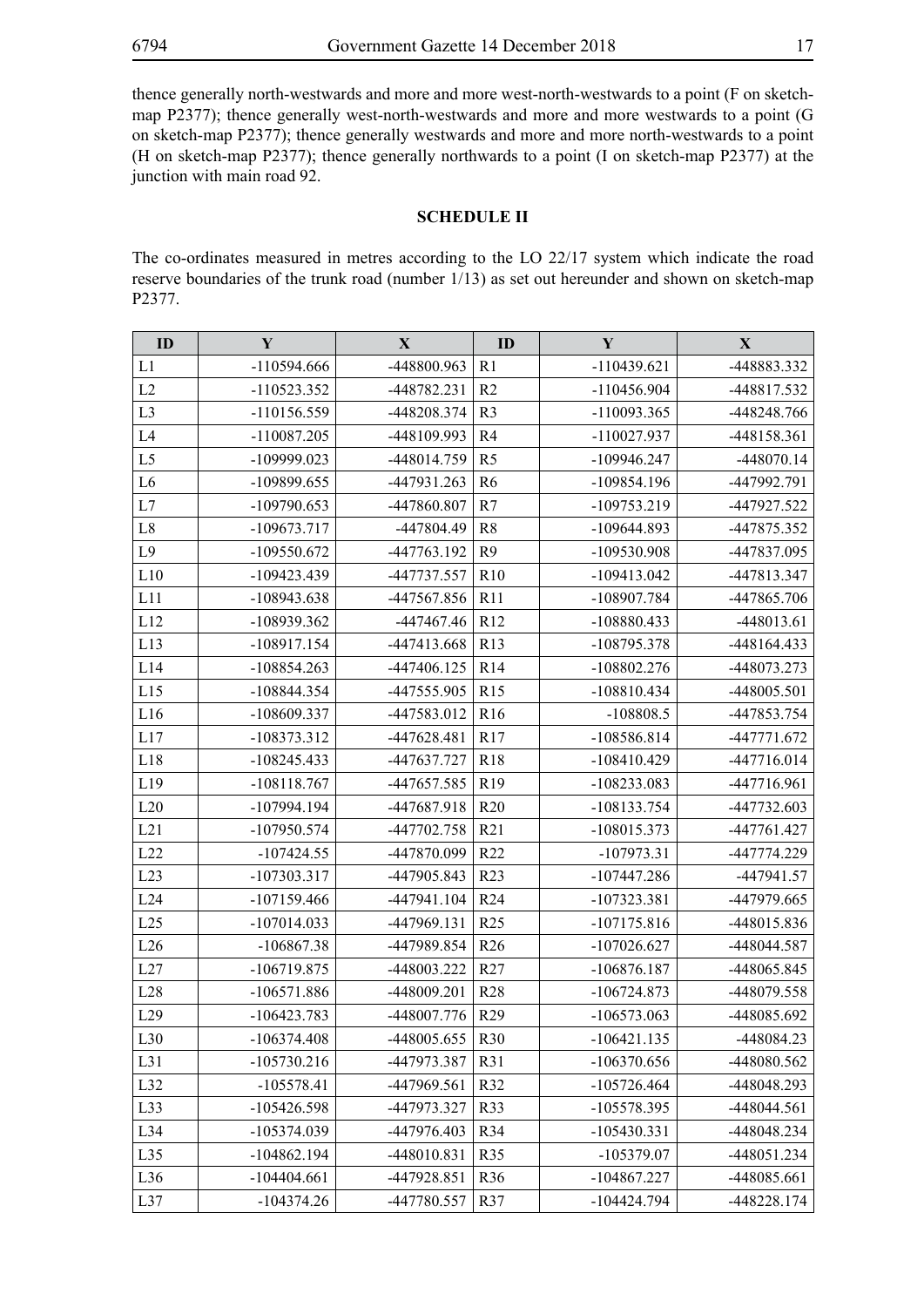| L38 | $-104314.395$ | -447784.583  | <b>R38</b>      | $-104415.277$ | -448410.559  |
|-----|---------------|--------------|-----------------|---------------|--------------|
| L39 | -104303.889   | -447935.629  | R39             | $-104347.414$ | -448385.94   |
| L40 | $-103863.451$ | -448078.008  | R40             | $-104308.727$ | -448232.051  |
| L41 | -103756.692   | -448085.189  | R41             | -103868.484   | -448152.839  |
| L42 | $-103627.9$   | -448100.416  | R42             | -103761.725   | -448160.019  |
| L43 | -103503.269   | -448132.735  | R43             | -103638.699   | -448176.256  |
| L44 | -103383.591   | -448180.22   | R44             | $-103518.8$   | -448208.181  |
| L45 | -103270.706   | -448242.143  | R45             | $-103404.004$ | -448255.264  |
| L46 | -103166.347   | -448317.552  | R46             | -103296.219   | -448316.724  |
| L47 | $-103072.115$ | -448405.289  | R47             | -103197.236   | -448391.539  |
| L48 | -102973.769   | -448528.512  | R48             | -103108.699   | -448478.466  |
| L49 | $-102222.676$ | -449609.12   | R49             | -103035.354   | -448571.317  |
| L50 | $-102114.889$ | -449750.217  | R <sub>50</sub> | $-102284.261$ | -449651.926  |
| L51 | -101994.798   | -449880.987  | R51             | $-102175.48$  | -449797.014  |
| L52 | $-101864.136$ | -449999.742  | R52             | $-102053.797$ | -449930.186  |
| L53 | $-101722.521$ | -450106.829  | <b>R53</b>      | -101920.819   | -450052.081  |
| L54 | $-101617.644$ | -450174.117  | R <sub>54</sub> | $-101777.588$ | -450161.746  |
| L55 | $-101373.04$  | -450320.382  | <b>R55</b>      | $-101656.135$ | -450238.486  |
| L56 | -100923.936   | -450457.853  | R <sub>56</sub> | $-101416.68$  | -450381.673  |
| L57 | $-100824.523$ | -450342.526  | R57             | -101089.057   | -450708.659  |
| L58 | $-100768.474$ | -450258.883  | <b>R58</b>      | -101154.909   | -450844.05   |
| L59 | $-100620.725$ | $-450033.16$ | R59             | $-101200.358$ | -450917.342  |
| L60 | $-100570.62$  | -450066.168  | R <sub>60</sub> | $-101233.36$  | -450991.691  |
| L61 | $-100721.844$ | -450295.726  | R61             | $-101247.032$ | -451066.505  |
| L62 | -100772.979   | -450373.348  | R <sub>62</sub> | $-101246.495$ | -451106.959  |
| L63 | $-100838.11$  | -450509.174  | R63             | $-101184.711$ | -451183.926  |
| L64 | -100519.039   | -450841.529  | R64             | -101187.677   | -451138.861  |
| L65 | -100330.349   | -450979.894  | R <sub>65</sub> | $-101186.697$ | -451075.797  |
| L66 | $-100120.079$ | -451152.907  | R <sub>66</sub> | $-101175.507$ | -451017.947  |
| L67 | -99982.474    | -451280.371  | R <sub>67</sub> | $-101149.063$ | -450948.834  |
| L68 | -98103.928    | -453064.844  | <b>R68</b>      | -101103.369   | -450874.879  |
| L69 | -97948.421    | -453221.492  | R69             | $-101003.231$ | -450759.981  |
| L70 | -97806.981    | -453390.959  | R70             | $-100559.414$ | -450906.629  |
| L71 | -96964.985    | -454473.167  | R71             | $-100376.377$ | -451041.005  |
| L72 | -96600.485    | -454758.469  | R72             | $-100170.436$ | -451210.495  |
| L73 | -96472.223    | -454683.28   | R73             | $-100034.128$ | -451334.748  |
| L74 | -96433.339    | -454729.03   | R74             | -98154.86     | -453119.907  |
| L75 | -96539.08     | -454837.396  | R75             | -98002.992    | -453275.189  |
| L76 | -96349.095    | -455264.804  | R76             | -97862.909    | $-453441.18$ |
| L77 | -95012.931    | -456982.249  | R77             | $-97024.18$   | -454519.221  |
| L78 | -94921.839    | -457083.821  | R78             | -96836.037    | -454944.261  |
| L79 | -94821.292    | -457174.464  | R79             | -96941.643    | -455052.801  |
| L80 | -94710.056    | -457253.299  | <b>R80</b>      | $-96904.8$    | -455100.158  |
| L81 | -94590.345    | -457318.55   | R81             | -96774.632    | -455023.188  |
| L82 | -94463.811    | -457369.318  | R82             | $-96410.132$  | -455308.49   |
| L83 | -94333.145    | -457404.704  | R83             | -95072.119    | -457028.311  |
| L84 | -94198.284    | -457424.726  | R84             | -94979.902    | -457133.881  |
| L85 | -94155.889    | -457429.215  | R85             | -94875.537    | -457228.995  |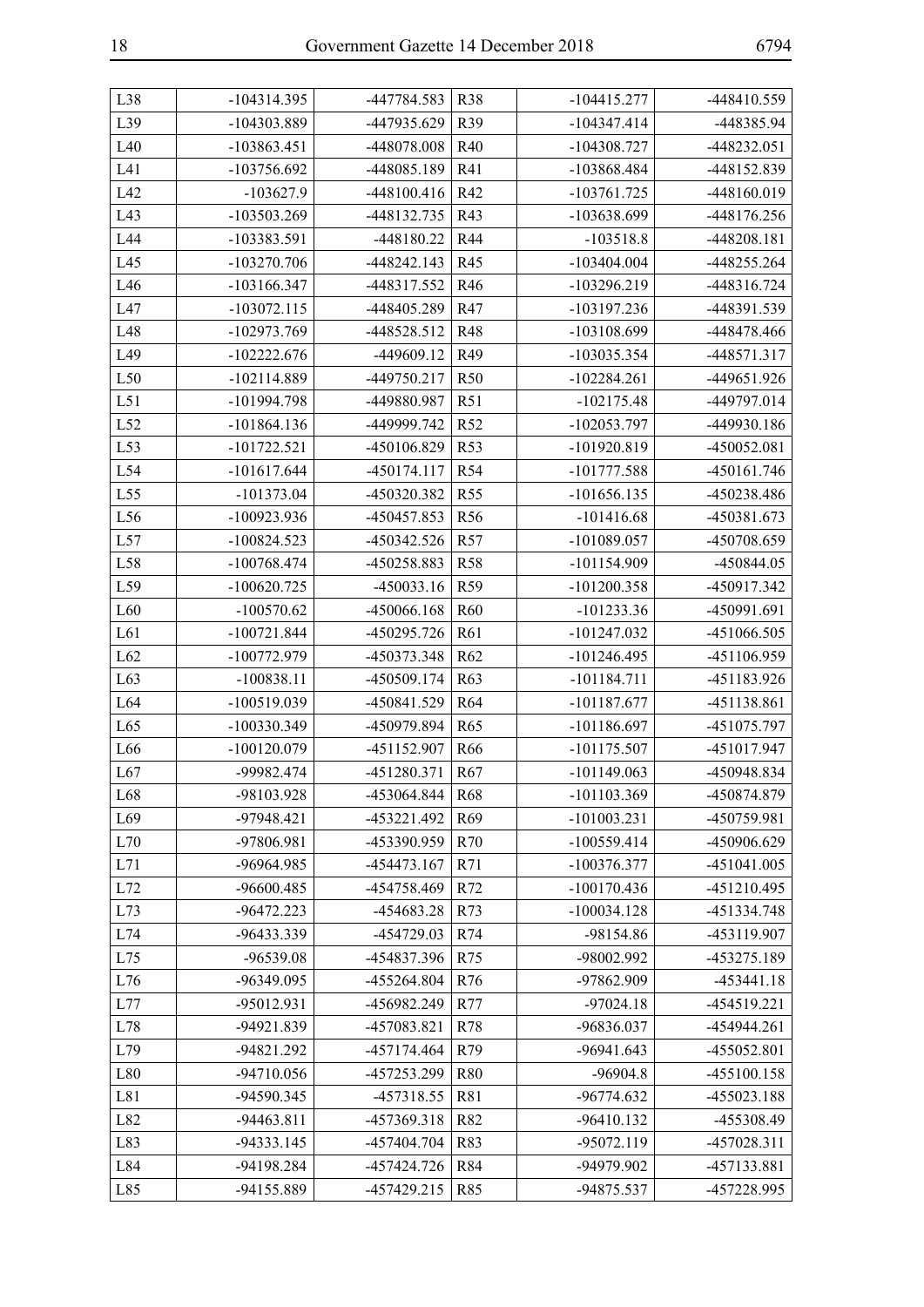| ×<br>I<br>I<br>I<br>۰.<br>v |
|-----------------------------|
|                             |

| L86              | -92689.892   | -457505.878   | R86              | -94761.885   | -457311.045   |
|------------------|--------------|---------------|------------------|--------------|---------------|
| L87              | $-92515.08$  | -457516.054   | R87              | -94639.683   | -457379.716   |
| L88              | -92364.771   | -457530.182   | <b>R88</b>       | -94509.527   | -457434.472   |
| L89              | -92214.862   | -457548.062   | R89              | -94374.986   | -457473.812   |
| L90              | $-92065.448$ | -457569.685   | R90              | -94235.834   | -457497.802   |
| L91              | -91916.62    | -457595.035   | R91              | -94159.805   | -457504.112   |
| L92              | -91768.473   | -457624.098   | R92              | -92693.809   | -457580.775   |
| L93              | -91557.868   | -457673.645   | R93              | -92521.286   | -457592.302   |
| L94              | $-86731.482$ | -458863.958   | R94              | -92372.881   | -457606.251   |
| L95              | $-86267.635$ | -458862.483   | R95              | -92224.872   | -457623.905   |
| L96              | $-86233.158$ | -458716.492   | R96              | -92077.35    | -457645.253   |
| L97              | -86173.373   | -458731.236   | R97              | -91930.407   | -457670.282   |
| L98              | $-86161.326$ | -458798.908   | R98              | $-91784.137$ | -457698.977   |
| L99              | $-86170.544$ | -458886.428   | R99              | -91575.827   | -457746.464   |
| L <sub>100</sub> | $-85760.813$ | -459104.38    | R <sub>100</sub> | $-86748.47$  | -458937.015   |
| L101             | -84759.567   | -459350.283   | R101             | -86339.471   | -459153.756   |
| L102             | $-84585.176$ | -459399.986   | R <sub>102</sub> | $-86355.046$ | -459304.409   |
| L103             | $-84417.297$ | -459466       | R <sub>103</sub> | $-86296.765$ | -459318.783   |
| L104             | $-84289.75$  | -459529.896   | R <sub>104</sub> | $-86242.38$  | -459177.701   |
| L105             | $-82622.921$ | -460416.588   | R105             | $-85778.772$ | -459177.198   |
| L106             | $-81740.066$ | -460886.235   | R106             | -84777.526   | -459423.101   |
| L107             | $-80109.434$ | -461753.672   | R107             | $-84607.211$ | -459473.305   |
| L108             | -79974.294   | -461821.819   | R <sub>108</sub> | $-84442.144$ | -459538.691   |
| L109             | -79839.038   | -461882.834   | R109             | -84324.974   | -459596.11    |
| L110             | -79701.292   | -461937.998   | R110             | $-82658.144$ | -460482.802   |
| L111             | -79561.309   | -461987.209   | R111             | $-81775.29$  | -460952.449   |
| L112             | -79419.346   | -462030.378   | R112             | $-80144.657$ | -461819.886   |
| L113             | -79275.664   | $-462067.426$ | R113             | $-80007.238$ | -461890.862   |
| L114             | -79130.526   | -462098.283   | R114             | -79868.994   | -461953.225   |
| L115             | -78984.2     | -462122.893   | R115             | -79728.204   | -462009.607   |
| L116             | -78836.953   | $-462141.212$ | R <sub>116</sub> | -79585.128   | -462059.906   |
| L117             | -78689.057   | -462153.206   | R117             | -79440.029   | -462104.029   |
| L118             | -78540.783   | -462158.852   | R118             | -79293.172   | -462141.895   |
| L119             | -78392.404   | $-462158.14$  | R119             | -79144.828   | -462173.434   |
| L120             | -78244.191   | -462151.071   | R120             | -78995.269   | -462198.588   |
| L121             | -78096.416   | -462137.659   | R121             | -78844.769   | -462217.312   |
| L122             | -78042.385   | -462131.155   | R122             | -78693.606   | -462229.57    |
| L123             | -76923.519   | -461987.893   | R123             | -78542.056   | -462235.341   |
| L124             | $-76460.703$ | -461815.215   | R124             | -78390.397   | -462234.613   |
| L125             | $-76465.476$ | -461714.896   | R125             | -78238.91    | -462227.389   |
| L126             | -76450.861   | $-461662.73$  | R126             | -78087.871   | -462213.68    |
| L127             | -76390.751   | -461655.033   | R127             | -78032.859   | -462205.548   |
| L128             | -76361.512   | -461802.514   | R128             | -76913.002   | -462062.159   |
| L129             | -75887.974   | -461855.299   | R129             | $-76428.552$ | -462113.547   |
| L130             | -73933.927   | -461605.099   | R130             | -76387.098   | -462259.464   |
| L131             | -73779.959   | -461587.825   | R131             | -76327.273   | $-462251.804$ |
| L132             | -73577.585   | -461579.075   | R132             | -76329.362   | -462100.847   |
| L133             | -73375.079   | -461583.825   | R133             | -75878.448   | -461929.692   |
|                  |              |               |                  |              |               |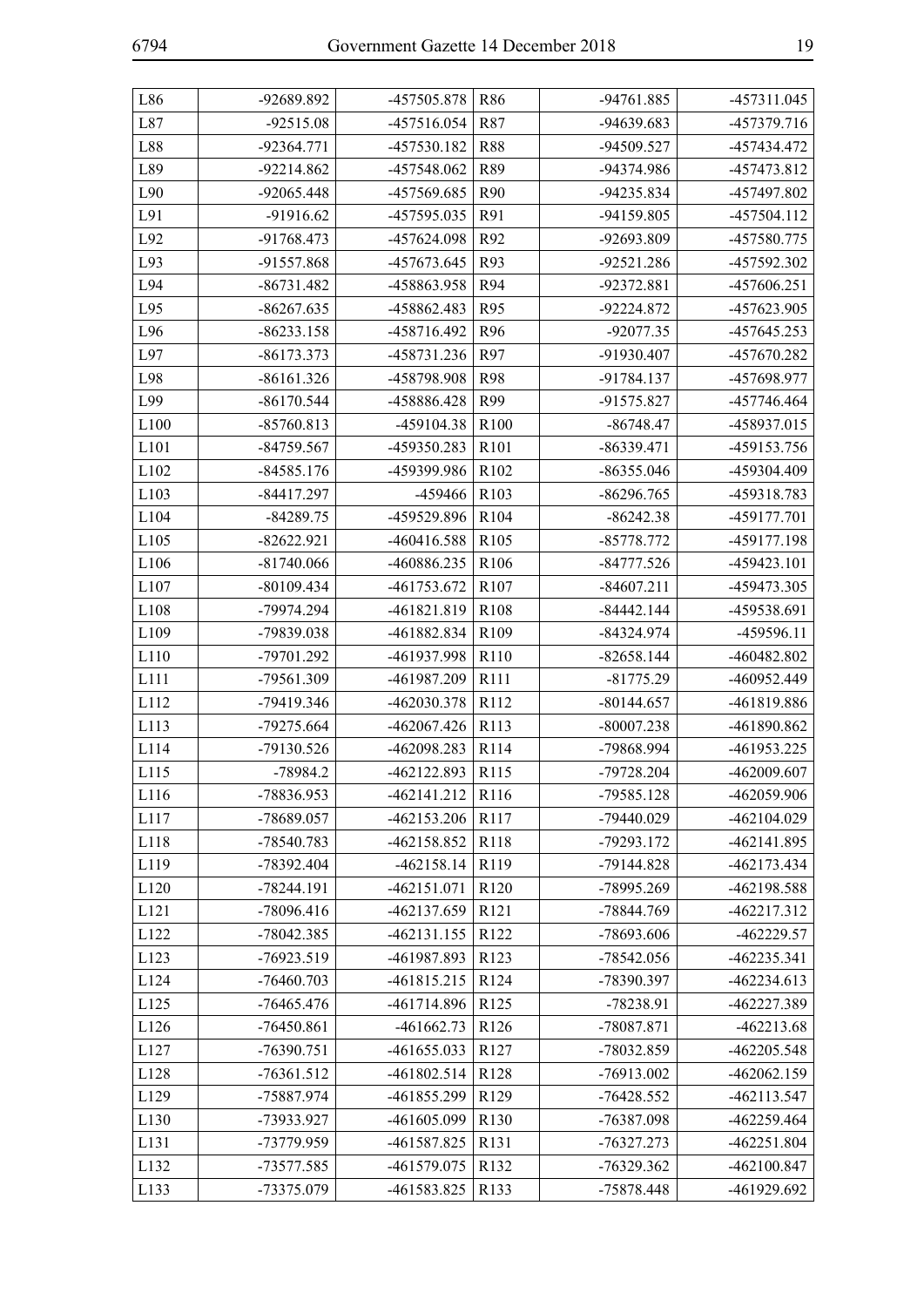| L134 | -73173.338   | -461602.056   | R <sub>134</sub> | -73924.401   | -461679.491   |
|------|--------------|---------------|------------------|--------------|---------------|
| L135 | $-72973.26$  | -461633.685   | R135             | -73774.109   | $-461664.101$ |
| L136 | -72775.734   | -461678.573   | R136             | -73576.83    | -461655.571   |
| L137 | -72581.637   | -461736.519   | R <sub>137</sub> | -73379.42    | -461660.202   |
| L138 | -72391.831   | -461807.268   | R <sub>138</sub> | -73182.758   | -461677.973   |
| L139 | $-72207.16$  | -461890.503   | R139             | -72987.717   | -461708.807   |
| L140 | -72028.444   | -461985.856   | R <sub>140</sub> | $-72795.163$ | -461752.564   |
| L141 | -71856.477   | -462092.902   | R141             | -72605.952   | -461809.052   |
| L142 | -71692.023   | -462211.167   | R <sub>142</sub> | $-72420.924$ | -461878.02    |
| L143 | -71535.813   | $-462340.124$ | R <sub>143</sub> | -72240.901   | $-461959.16$  |
| L144 | -71398.896   | -462470.921   | R <sub>144</sub> | -72066.684   | $-462052.112$ |
| L145 | $-70612.03$  | -463258.075   | R <sub>145</sub> | -71899.046   | -462156.464   |
| L146 | $-69905.84$  | -463966.233   | R <sub>146</sub> | -71738.732   | -462271.752   |
| L147 | -68884.084   | -464993.664   | R <sub>147</sub> | -71586.455   | -462397.463   |
| L148 | -68813.39    | -465068.401   | R148             | -71451.938   | -462523.944   |
| L149 | $-68715.571$ | -465185.756   | R149             | $-70665.073$ | -463311.098   |
| L150 | $-68626.821$ | $-465310.11$  | R <sub>150</sub> | -69959.019   | -464019.118   |
| L151 | $-68547.638$ | -465440.765   | R151             | -68937.263   | -465046.55    |
| L152 | $-68478.467$ | -465576.986   | R152             | $-68869.16$  | -465118.547   |
| L153 | $-68419.698$ | -465718.007   | R153             | -68774.942   | -465231.583   |
| L154 | $-68406.84$  | -465753.44    | R154             | -68689.459   | -465351.36    |
| L155 | $-68290.594$ | -465955.726   | R155             | $-6861119$   | -465477.205   |
| L156 | -68177.388   | -466184.837   | R156             | -68546.566   | -465608.412   |
| L157 | $-68025.841$ | -466173.909   | R <sub>157</sub> | $-68519.025$ | -465674.479   |
| L158 | $-68012.041$ | -466232.329   | R <sub>158</sub> | $-68477.181$ | -465790.879   |
| L159 | -68154.398   | -466282.158   | R159             | -68470.639   | -465998.258   |
| L160 | $-68157.587$ | -466527.462   | R <sub>160</sub> | $-68471.421$ | -466245.049   |
| L161 | $-68161.764$ | -466641.904   | R <sub>161</sub> | $-68613.961$ | -466294.101   |
| L162 | $-68168.795$ | -466699.816   | R <sub>162</sub> | $-68600.164$ | -466352.513   |
| L163 | -68167.917   | -466901.338   | R163             | $-68448.431$ | -466342.37    |
| L164 | -68176.382   | -467054.79    | R164             | -68333.739   | -466569.075   |
| L165 | -68191.937   | -467164.316   | R165             | $-68288.098$ | -466662.494   |
| L166 | $-68327.954$ | -467930.334   | R166             | $-68252.591$ | -466748.767   |
| L167 | -68340.954   | -468039.229   | R167             | $-68242.916$ | -466900.955   |
| L168 | -68340.872   | -468159.463   | R168             | $-68250.968$ | -467046.922   |
| L169 | $-68325.8$   | -468278.749   | R169             | $-68265.782$ | -467151.204   |
| L170 | $-68287.078$ | -468309.032   | R170             | -68401.799   | -467917.221   |
| L171 | $-68267.378$ | -468385.964   | R171             | $-68415.811$ | -468034.596   |
| L172 | $-68224.64$  | -468494.32    | R172             | $-68415.722$ | -468164.199   |
| L173 | $-68168.727$ | -468596.502   | R173             | -68399.476   | -468292.78    |
| L174 | -68100.379   | -468691.099   | R174             | $-68418.403$ | -468339.801   |
| L175 | $-68040.624$ | -468757.111   | R175             | -68394.038   | -468434.951   |
| L176 | -67967.336   | -468830.746   | R176             | $-68410.406$ | -468472.636   |
| L177 | $-67957.144$ | -468894.093   | R177             | -68589.576   | -468543.286   |
|      |              |               | R178             | $-68811.844$ | -468610.705   |
|      |              |               | R179             | -69038.372   | -468659.072   |
|      |              |               | R180             | $-68429.915$ | -468614.547   |
|      |              |               | R181             | $-68299.565$ | -468638.324   |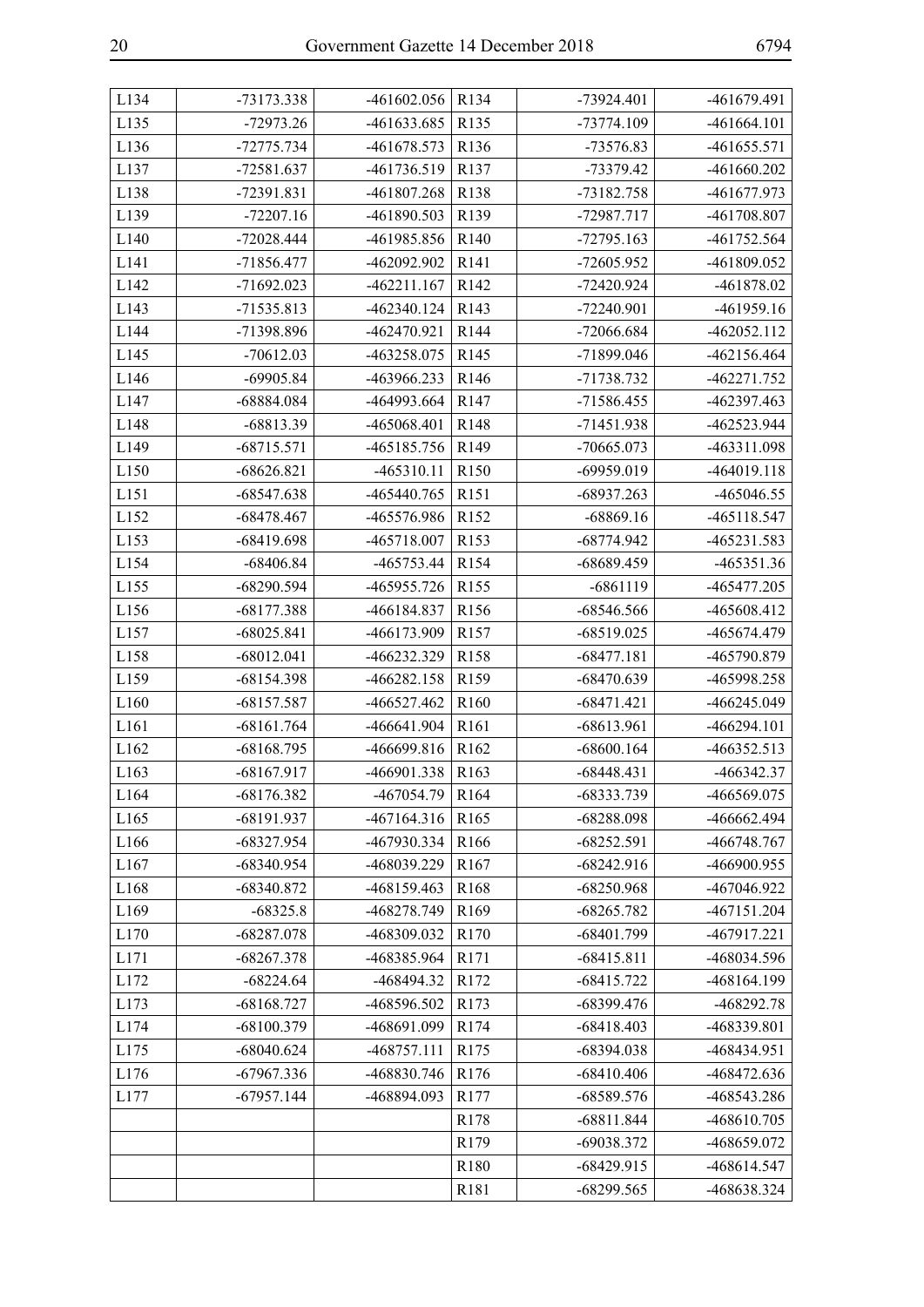|  | R <sub>182</sub> | -68205.008   | -468776.551 |
|--|------------------|--------------|-------------|
|  | R <sub>183</sub> | -68137.299   | -468851.35  |
|  | R <sub>184</sub> | $-68061.109$ | -468927.842 |
|  | R <sub>185</sub> | -68000.833   | -468935.217 |

# **SCHEDULE III**

From a point (Di on sketch-map P2377) at the junction with the road described in Schedule I generally north-north-eastwards to a point (D2 on sketch-map P2377) at the junction with trunk road 1/12.

# **SCHEDULE IV**

The co-ordinates measured in metres according to the LO 22/17 system which indicate the road reserve boundaries of the portion of trunk road (number 1/12) as set out hereunder and shown on sketch-map P2377.

| ID   | Y             | X            | ID               | Y             | X           |
|------|---------------|--------------|------------------|---------------|-------------|
| CL58 | $-100768.474$ | -450258.883  | CL58             | $-101154.909$ | -450844.05  |
| CL59 | $-100620.725$ | $-450033.16$ | CL59             | $-101200.358$ | -450917.342 |
| CL60 | $-100570.62$  | -450066.168  | CL60             | $-101233.36$  | -450991.691 |
| CL61 | $-100721.844$ | -450295.726  | CL61             | $-101247.032$ | -451066.505 |
|      |               |              | CL62             | $-101246.495$ | -451106.959 |
|      |               |              | CL63             | $-101184.711$ | -451183.926 |
|      |               |              | CL <sub>64</sub> | -101187.677   | -451138.861 |
|      |               |              | CL65             | $-101186.697$ | -451075.797 |
|      |               |              | CL <sub>66</sub> | $-101175.507$ | -451017.947 |
|      |               |              | CL67             | $-101149.063$ | -450948.834 |
|      |               |              | CL68             | $-101103.369$ | -450874.879 |

# **SCHEDULE V**

From a point (F1 on sketch-map P2377) at the junction with the district road 3660 generally southsouth-eastwards and more and more southwards to a point (F on sketch-map P2377) at the junction with the road described in Schedule I; thence generally southwards to a point (F2 on sketch-map P2377) at the junction with district road 3660.

# **SCHEDULE VI**

The co-ordinates measured in metres according to the LO 22/17 system which indicate the road reserve boundaries of the district road (number 3660(a)) as set out hereunder and shown on sketchmap P2377.

| ID              | Y            | X             | ID              | Y            | X           |
|-----------------|--------------|---------------|-----------------|--------------|-------------|
| BL1             | -85783.648   | -461119.442   | BR <sub>1</sub> | -86173.373   | -458599.723 |
| BL <sub>2</sub> | $-85816.012$ | $-461067.05$  | BR <sub>2</sub> | $-86173.373$ | -458731.236 |
| BL <sub>3</sub> | -85898.127   | -460929.83    | BR <sub>3</sub> | -86296.765   | -459318.783 |
| BL <sub>4</sub> | -85932.022   | $-460851.125$ | BR4             | $-86313.665$ | -459463.571 |
| BL <sub>5</sub> | -85960.727   | -460778.022   | BR <sub>5</sub> | -86294.444   | -459651.786 |
| BL <sub>6</sub> | -86325.269   | -459759.814   | BR <sub>6</sub> | $-86268.78$  | -459739.589 |
| BL7             | $-86358.921$ | -459658.879   | BR7             | -85904.611   | -460756.757 |
| BL <sub>8</sub> | -86382.937   | -459460.709   | BR <sub>8</sub> | -85865.833   | -460848.94  |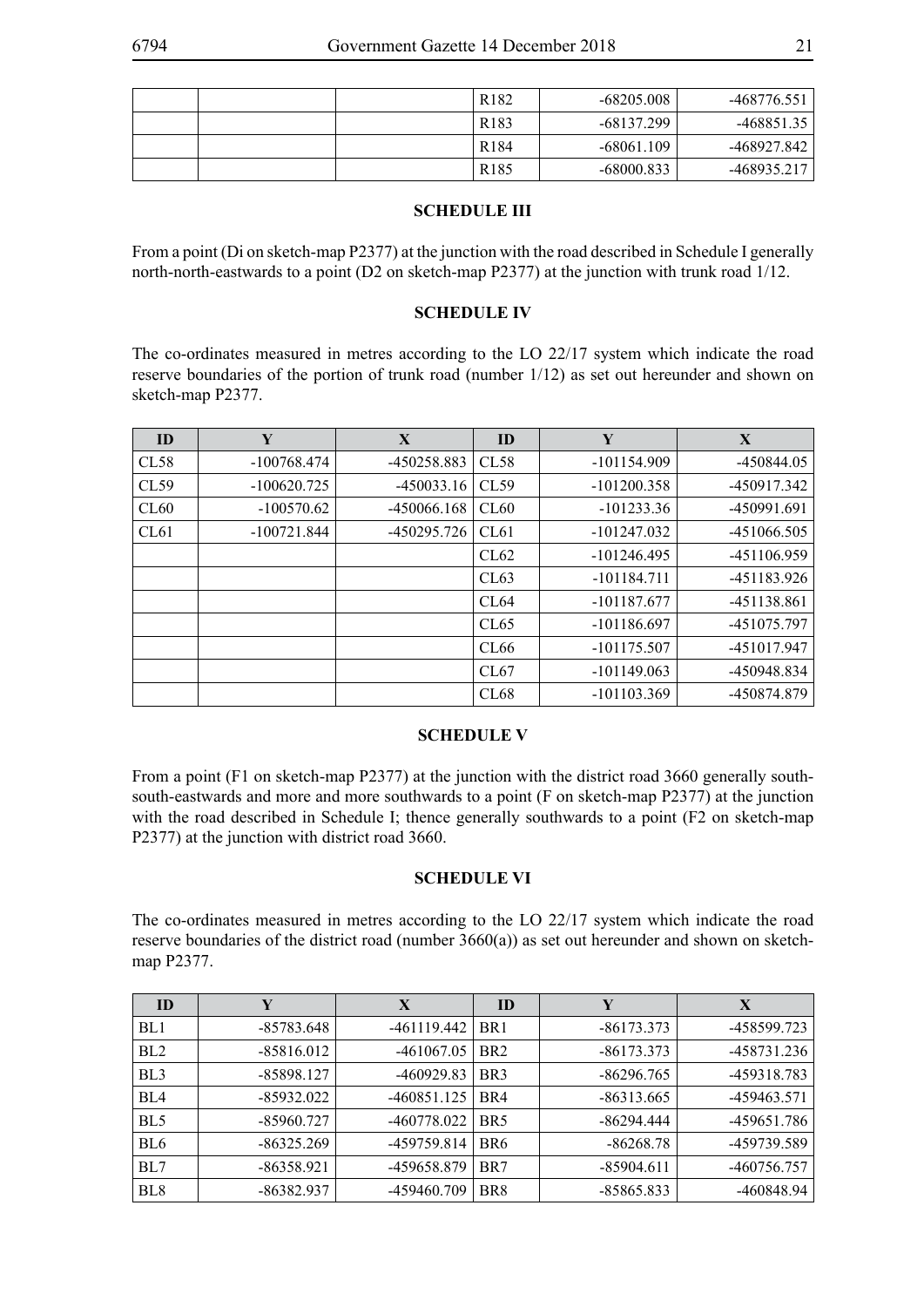| BL <sub>9</sub> | -86355.046   | -459304.409 |  |  |
|-----------------|--------------|-------------|--|--|
| BL10            | $-86233.158$ | -458716.492 |  |  |
| <b>BL11</b>     | $-86236.712$ | -458637.683 |  |  |
| BL12            | -86256.606   | -458523.101 |  |  |
| BL13            | -86317.301   | -458361.725 |  |  |

#### **SCHEDULE VII**

From a point (G1 on sketch-map P2377) at the junction with the district road 3607 generally southwards to a point (G on sketch-map P2377) at the junction with the road described in Schedule I; thence generally southwards to a point (G2 on sketch-map P2377) at the junction with district road 3607.

#### **SCHEDULE VIII**

The co-ordinates measured in metres according to the LO 22/17 system which indicate the road reserve boundaries of the district road (number 3607(a)) as set out hereunder and shown on sketchmap P2377.

| ID              | Y            | X             | ID              | Y            | X             |
|-----------------|--------------|---------------|-----------------|--------------|---------------|
| AU              | $-76297.181$ | -462789.013   | AR <sub>1</sub> | $-76281.347$ | -461179.232   |
| AL2             | $-76290.974$ | -462705.955   | AR2             | -76363.599   | -461466.435   |
| AL3             | -76297.085   | $-462614.211$ | AR3             | -76381.269   | -461548.283   |
| AL4             | $-76309.901$ | -462551.928   | AR4             | $-76390.751$ | $-461655.033$ |
| AL5             | -76387.098   | -462259.464   | AR5             | $-76327.273$ | -462251.804   |
| AL6             | $-76450.861$ | $-461662.73$  | AR6             | $-76244.319$ | -462561.447   |
| AL7             | $-76445.54$  | -461539.536   |                 |              |               |
| AL <sub>8</sub> | -76347.892   | -461180.954   |                 |              |               |
| AL <sub>9</sub> | $-76332.991$ | -461029.884   |                 |              |               |
| AL10            | -76337.035   | -460890.556   |                 |              |               |

# **General Notices**

 $\frac{1}{2}$ 

No. 681 2018

# OTAVI TOWN PLANNING AMENDMENT SCHEME NO. 2

Notice is hereby given in terms of Section 23 of the Town Planning Ordinance 1954, (Ordinance No. 18 of 1954), as amended, that the Otavi Town Planning Amendment Scheme No. 2, has been submitted to the Minister Urban and Rural Development for approval.

Copies of the Otavi Town Planning Amendment Scheme No. 2 and the maps, plans, documents and other relevant matters are lying for inspection during office hours at the Otavi Town Council and also at the Namibia Planning Advisory Board (NAMPAB), Ministry of Urban and Rural Development, 2nd Floor, Room 234, GRN Office Park, Windhoek.

Any person who wishes to object to the approval of the Town Planning Scheme, should lodge objections in writing to the Secretary, Namibia Planning Advisory Board (NAMPAB), Private Bag 13289, Windhoek on or before 19 September 2018.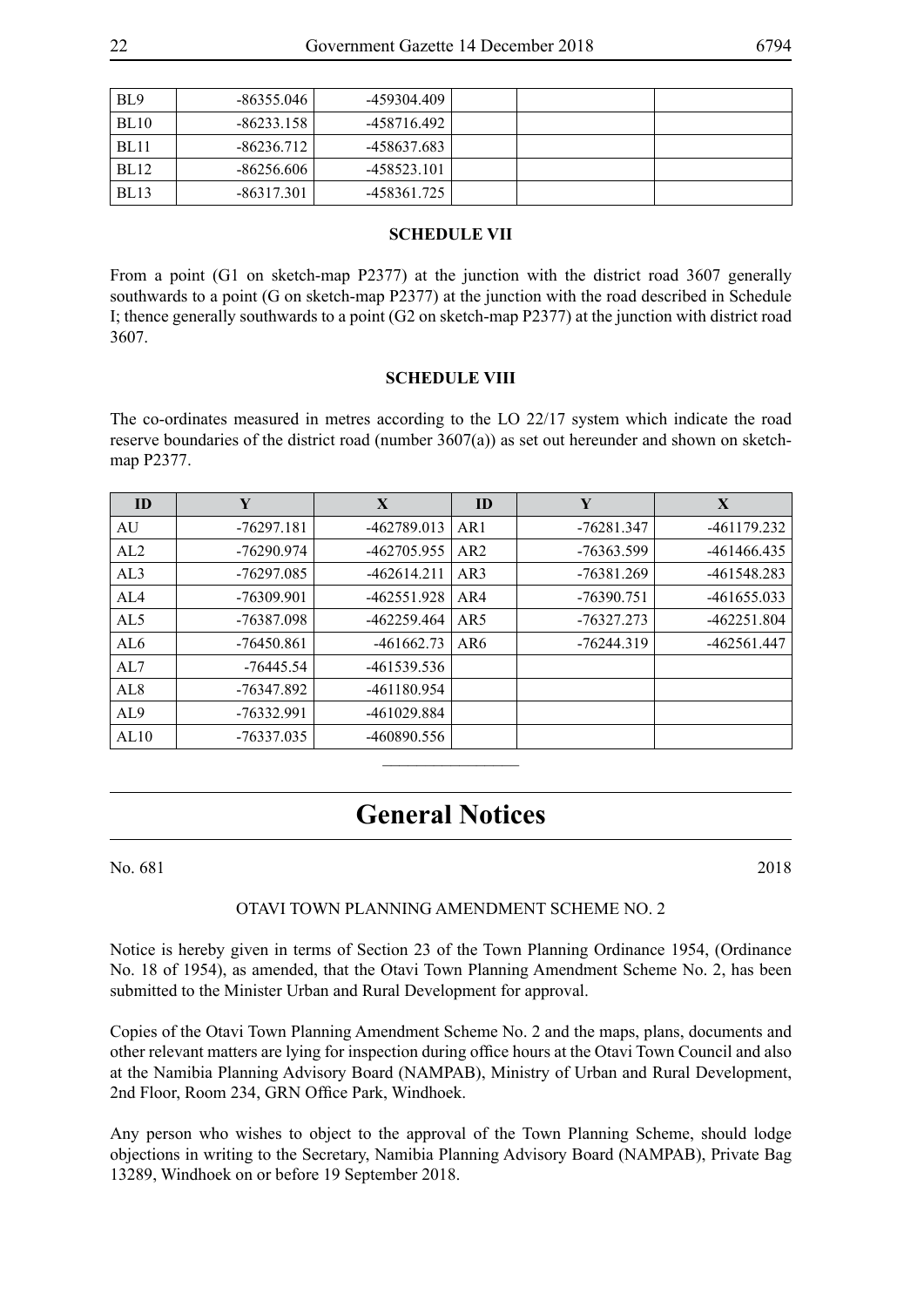# **D. D. BEUKES CHAIRMAN NAMIBIA PLANNING ADVISORY BOARD**

No. 682 2018

LÜDERITZ TOWN PLANNING AMENDMENT SCHEMES NO. 10 TO 15: TOWN PLANNING ORDINANCE, 1954

 $\frac{1}{2}$ 

Notice is hereby given in terms of Section 17 of the Town Planning Ordinance, 1954 (Ordinance No.18 of 1954) as amended that the Lüderitz Town Council intends on submitting for approval with the Namibia Planning Advisory Board (NAMPAB) certain amendments to the Lüderitz Town Planning Scheme.

The amendments will include the rezoning and reservation of land.

The Minister of Urban and Rural Development has granted approval for the compilation and submission of the Lüderitz Town Planning Amendment Schemes No. 10 to 15.

**Applicant: The Chief Executive Officer Lüderitz Town Council P.O. Box 19 Lüderitz**

# **Mariental Municipality**

 $\overline{\phantom{a}}$  , where  $\overline{\phantom{a}}$ 

No. 683 2018

# GENERAL VALUATION OF RATEABLE PROPERTIES SITUATED WITHIN THE LOCAL AUTHORITY AREA OF MARIENTAL

Notice is hereby given in terms of Section 66(1) of the Local Authorities Act, 1992 (Act No. 23 of 1992) as amended, that a general valuation of all rateable properties situated within the Local Authority area of Mariental will be carried out as from 1 December 2018 in accordance with the provisions contained in Sections 67 to 72 of the Local Authorities Act, 1992 (Act No. 23 of 1992), as amended.

# **W. J. MENSAH CHAIRPERSON OF THE COUNCIL** Mariental, 6 November 2018

#### **SOCIAL SECURITY COMMISSION**

 $\frac{1}{2}$ 

No. 684 2018

#### UNCLAIMED MONIES

The following is a list of beneficiaries and members who submitted claims but have not collected their cheques.

The Social Security Commission (SSC) is hereby urging all persons whose names appear on this list to contact any of the SSC offices at: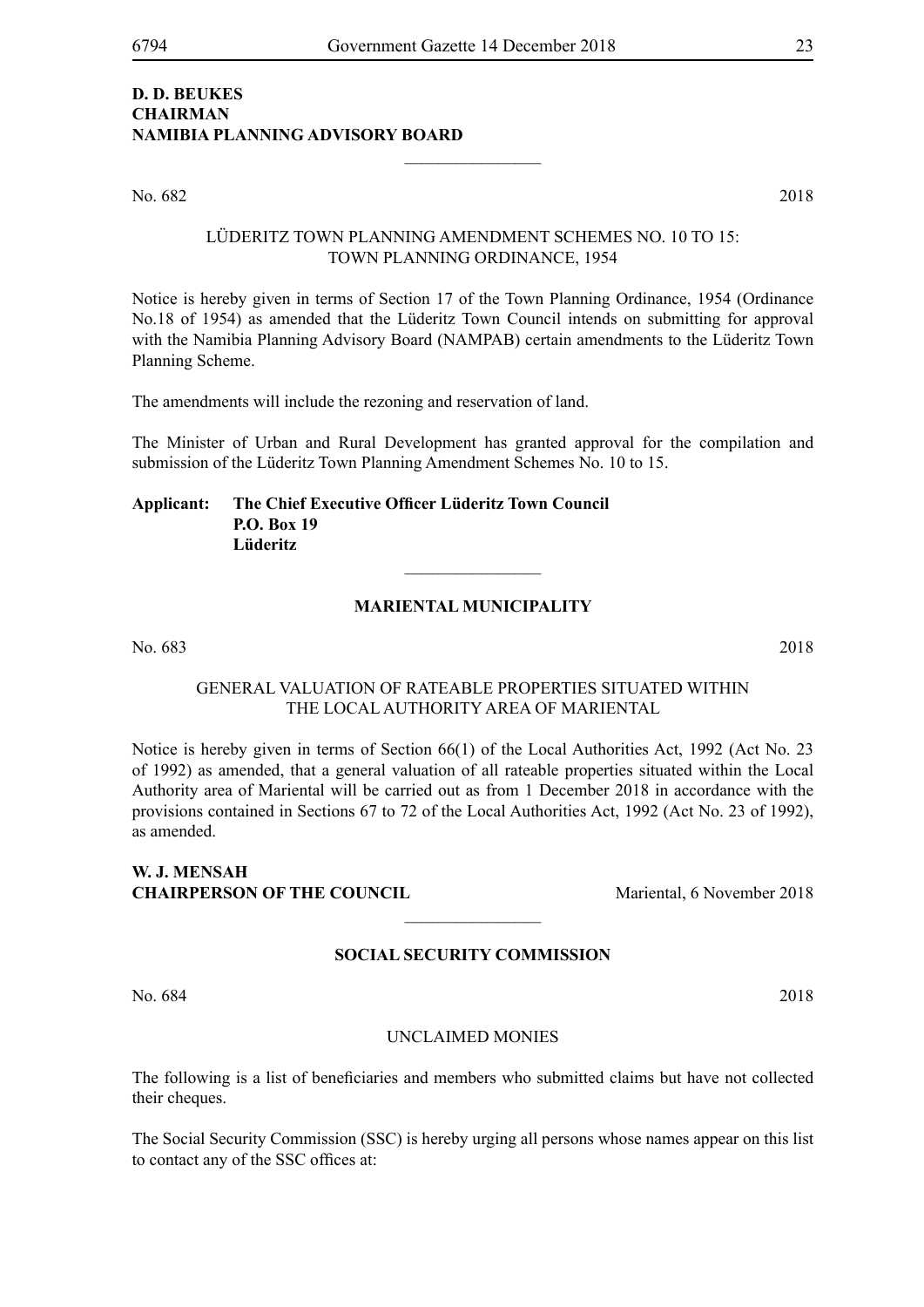| Windhoek:                    | (061) 2807055 & 2807074 & 2807080 | Keetmanshoop: (063) 227700 |                         |
|------------------------------|-----------------------------------|----------------------------|-------------------------|
| Walvis Bay:                  | $(064)$ 276 700                   | Lüderitz:                  | $(063)$ 207 450/204 190 |
| Oshakati:                    | $(065)$ 222 043/6/221 557         | Gobabis:                   | $(062)$ 577 150/158     |
| Katima Mulilo: (066) 252 463 |                                   | Outapi:                    | $(065)$ 251 416/17/18   |
| Rundu:                       | $(066)$ 256 324/185               | Eenhana:                   | $(065)$ 290 400         |
| Grootfontein:                | $(067)$ 242 194/5/7               | Mariental:                 | $(063)$ 345 500         |
| Otjiwarongo:                 | $(067)$ 304 741                   |                            |                         |
|                              |                                   |                            |                         |

| <b>MATERNITY, SICK- AND DEATH BENEFIT FUND (MSD)</b> |                                  |          |                              |             |               |  |
|------------------------------------------------------|----------------------------------|----------|------------------------------|-------------|---------------|--|
| <b>DATE</b>                                          | <b>BENEFICIARY NAME</b>          | SSC NO.  | <b>LAST KNOWN ADDRESS</b>    | CHQ.<br>NO. | <b>AMOUNT</b> |  |
| 27/01/2000                                           | Araheb P.                        | 71281577 | P.O. Box 80844, Windhoek     | 22537       | 2,000.00      |  |
| 10/01/2002                                           | Kwere Anna                       | 10008289 | P.O. Box 21765 Windhoek      | 40951       | 2,500.00      |  |
| 11/09/2002                                           | Nyumbu Rodder C.                 | 10010266 | P.O. Box 1000 Katima Mulilo  | 47042       | 2,500.00      |  |
| 24/01/2008                                           | Estate Late Gebhard Leevi        | 10025386 | P.O. Box 2662 Windhoek       | 96454       | 994.19        |  |
| 18/03/2009                                           | Thomas Lydia Kandali             | 10025494 | Private Bag 5554 Oshakati    | 97323       | 3,000.00      |  |
| 13/06/2013                                           | Shafewange Naemi                 | 90409958 | P.O. Box 58 Noordoewer       | 130979      | 300.00        |  |
| 01/10/2012                                           | Gondo Roben                      | 10033106 | Private Bag 1101 Ngweze      | 134629      | (515.00)      |  |
| 19/10/2012                                           | Purity Manganese (Pty)Ltd        | 30014275 | P.O. Box 11188 Windhoek      | 134658      | (7,000.00)    |  |
| 19/10/2012                                           | Dr Eric Muller                   | 10000594 | P.O. Box 8092 Eros           | 134658      | (209.36)      |  |
| 01/10/2012                                           | Diyeve Mbumbo S                  | 90299668 | P.O. Box 815 Walvis Bay      | 134828      | (1,372.59)    |  |
| 23/10/2012                                           | Estate Late Will Hans JO         | 10029402 | P.O. Box 9543 Eros           | 134844      | (863.01)      |  |
| 28/11/2012                                           | Witbooi August                   | 70257612 | P.O. Box 190 Outjo           | 135524      | (108.50)      |  |
| 21/12/2012                                           | Ingo Frekkie                     | 90407795 | Private Bag 2012 Gobabis     | 136037      | (289.94)      |  |
| 08/02/2013                                           | Late Estate Mwatile Fransina     | 10034359 | Private Bag 5554 Oshakati    | 136954      | (779.25)      |  |
| 11/02/2013                                           | Van Der Westhiuzen De Wet        | 10034752 | Private Bag 13223 Windhoek   | 136980      | (5,515.00)    |  |
| 13/03/2013                                           | Estate Late Theresia Booysen     | 10034911 | Priate Bag 2004 Keetmanshoop | 137676      | (205.64)      |  |
| 10/04/2013                                           | Shimwenyo Eva                    | 90500829 | Priate Bag 503 Outapi        | 137976      | (1, 287.10)   |  |
| 23/04/2013                                           | Kamwi Beria Naluca               | 90344503 | Priate Bag 1101 Mayuni       | 138241      | (1,664.44)    |  |
| 07/05/2013                                           | Estate Late Julius Gerald H.     | 10035106 | P.O. Box 10763 Khomasdal     | 138521      | (5,515.00)    |  |
| 07/05/2013                                           | Ndapolifa Johannes H             | 90409856 | P.O. Box 8 Otavi             | 138535      | (108.50)      |  |
| 21/05/2013                                           | Heckendorn Bettina P             | 90287132 | P.O. Box 98193 Windhoek      | 138825      | (3,460.00)    |  |
| 12/06/2013                                           | Estate Late Kavelishimwe U       | 10035273 | P.O. Box 3684 Walvis Bay     | 139298      | (1,062.74)    |  |
| 12/06/2013                                           | Uiras Clementine                 | 90116232 | P.O. Box 1593 Ondangwa       | 139330      | (1,176.00)    |  |
| 13/06/2013                                           | Mogen Simon                      | 10035285 | P.O. Box 1127 Omuthiya       | 139345      | (5,515.00)    |  |
| 17/07/2013                                           | Kawana Cordelia                  | 10035455 | P.O. Box 1101 Ngweze         | 140038      | (5,515.00)    |  |
| 17/07/2013                                           | Simon Suama                      | 90424839 | P.O. Box 100 Ondangwa        | 140045      | (500.00)      |  |
| 23/07/2013                                           | Estate Late Shikongo David       | 10035486 | P.O. Box 15167 Ondangwa      | 140158      | (187.89)      |  |
| 25/07/2013                                           | David Miina                      | 90210868 | P.O. Box 338 Ondangwa        | 140245      | (300.00)      |  |
| 07/08/2013                                           | Estate Late Nowotes Elizabeth    | 10032040 | P.O. Box 815 Walvis Bay      | 140529      | (185.92)      |  |
| 06/09/2013                                           | Late Estate Kamafo Ismael Vile   | 10035736 | P.O. Box 7182 Kuisebmond     | 141024      | (1,034.33)    |  |
| 28/01/2014                                           | <b>Estate Late Mandume Moses</b> | 10036420 | P.O. Box 7630 Kuisebmund     | 142944      | (88.96)       |  |
| 04/02/2014                                           | Kanungo Lenety B                 | 10036458 | P.O. Box 25019 Windhoek      | 143051      | (5,515.00)    |  |
| 10/02/2014                                           | Wagner Gernot                    | 90397282 | P.O. Box 4236 Windhoek       | 143142      | (2,250.00)    |  |
| 01/04/2014                                           | Nicanor Kaarina                  | 90570591 | P.O. Box 106 Tsumeb          | 143768      | (5,700.81)    |  |
| 08/04/2014                                           | Karuuombe Rinovita               | 10036668 | P.O. Box 2092 Windhoek       | 143884      | (2,757.50)    |  |
| 08/04/2014                                           | Simon Emilia                     | 10036659 | P.O. Box 1717 Ondangwa       | 143886      | (5,515.00)    |  |
| 09/04/2014                                           | Titus Kafe                       | 90372278 | P.O. Box 3987 Rehoboth       | 143912      | (1,320.00)    |  |
| 16/04/2014                                           | Andima Victorina                 | 10036719 | P.O. Box 2893 Oshakati       | 144018      | (2,757.50)    |  |
| 16/04/2014                                           | Haufiku Victoria M.              | 10036718 | P.O. Box 739 Ohangwena       | 144023      | (1,378.75)    |  |
| 15/05/2014                                           | Aipinge Anna Ngame               | 10036803 | P.O. Box 119 Ondangwa        | 144341      | (2,757.50)    |  |
| 23/05/2014                                           | Stefanus Alina M                 | 10036852 | P.O. Box 86845 Eros          | 144448      | (5,515.00)    |  |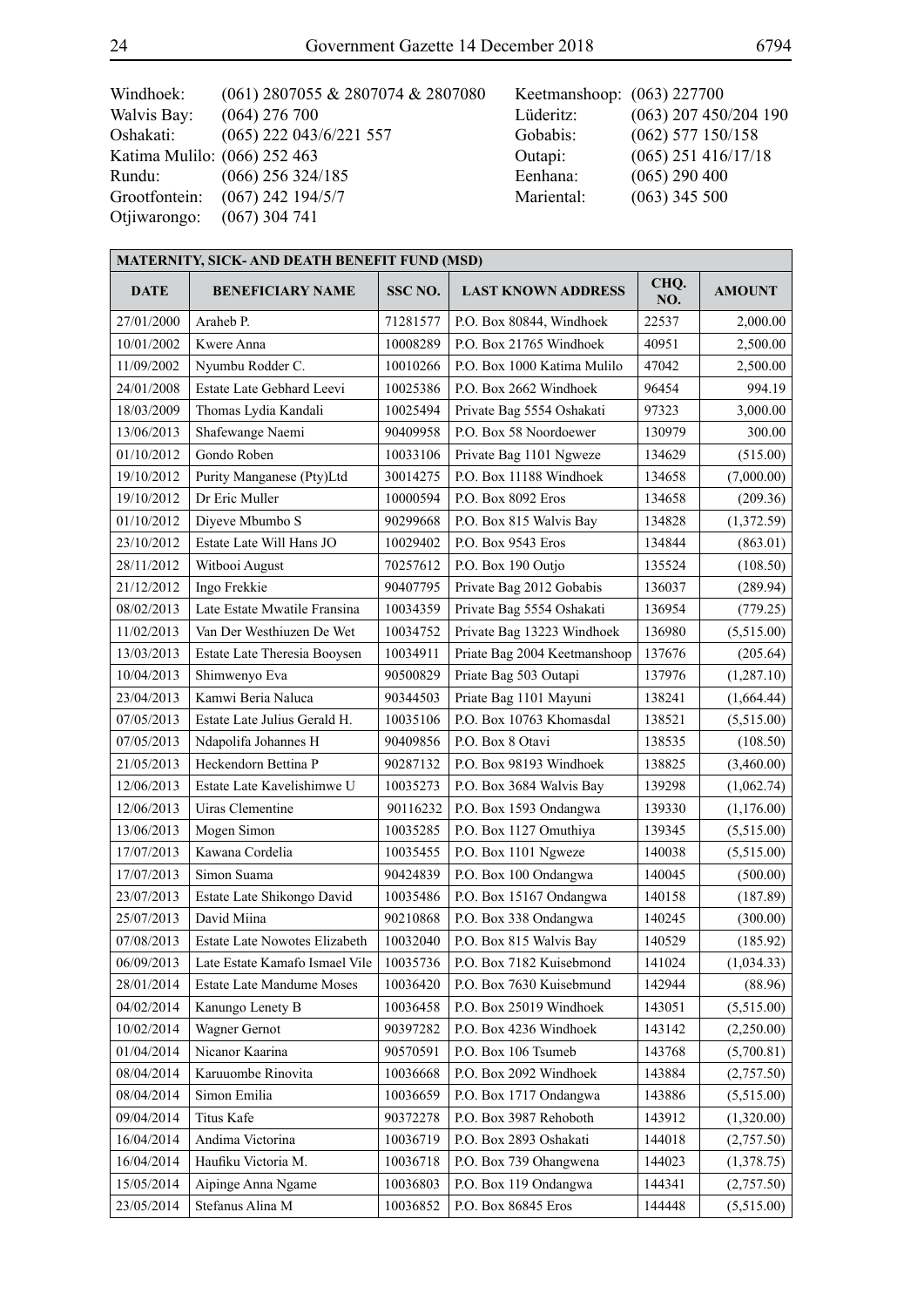| <b>DATE</b> | <b>BENEFICIARY NAME</b>          | SSC NO.  | <b>LAST KNOWN ADDRESS</b>  | CHQ.<br>NO. | <b>AMOUNT</b> |
|-------------|----------------------------------|----------|----------------------------|-------------|---------------|
| 02/06/2014  | Witbooi Elensia                  | 10036867 | Private Bag 2007 Khorixas  | 144540      | (5,515.00)    |
| 26/06/2014  | Xhaba Anna                       | 10036799 | P.O. Box 898 Grootfontein  | 144889      | (5,515.00)    |
| 02/07/2014  | Swartbooi Fritz                  | 90000677 | Private Bag 1004 Maltahohe | 144951      | (1,111.56)    |
| 09/07/2014  | Van Staden Jacobus H.            | 10036999 | Private Bag 13223 Windhoek | 145014      | (5,515.00)    |
| 11/07/2014  | Tjiuana Ngatutunge               | 90525930 | P.O. Box 10433 Khomasdal   | 145058      | (1,755.00)    |
| 14/07/2014  | Estate Late Simeon Seblon        | 10037035 | P.O. Box 13323 Windhoek    | 145079      | (5,515.00)    |
| 14/07/2014  | Tjirongo Joyce K.                | 10037029 | P.O. Box 3271 Windhoek     | 145084      | (2,757.50)    |
| 28/07/2014  | Simon Emilia N                   | 90573638 | P.O. Box 24392 Windhoek    | 145262      | (900.00)      |
| 18/09/2014  | Shikongo Paulus K                | 90553387 | P.O. Box 60 Rundu          | 145894      | (540.00)      |
| 19/09/2014  | Haingura Secilia T               | 90576811 | P.O. Box 2370 Rundu        | 145911      | (500.00)      |
| 22/09/2014  | Hoeses Petronella A              | 90554610 | P.O. Box 235 Walvis Bay    | 145945      | (1,053.00)    |
| 29/09/2014  | Hishekwa Leticia                 | 10037435 | P.O. Box 70 Walvis Bay     | 146036      | (5,515.00)    |
| 07/10/2014  | Hashinge Ndeshihafela N          | 90152503 | P.O. Box 22141 Windhoek    | 146122      | (4,000.00)    |
| 16/10/2014  | Hashinge Ndeshihafela N          | 90152503 | P.O. Box 22141 Windhoek    | 146259      | (2,000.00)    |
| 23/10/2014  | Vliede Ernstine                  | 90359036 | P.O. Box 3421 Rehoboth     | 146354      | (1,081.41)    |
| 19/02/2015  | Nekomba Anneli Magano            | 10037516 | Private Bag 5554 Oshakati  | 147640      | (30.00)       |
| 24/03/2015  | Amutenya Shange-Elago            |          | P.O. Box 67 Okahao         | 148018      | (2,757.50)    |
| 25/06/2015  | Shafeheke Helarikie P.n          | 90433141 | P.O. Box 743 Aussenkehr    | 148060      | (597.78)      |
| 31/03/2015  | Epiphanie N Mwaetelange          | 10038038 | P.O. Box 61785 Katutura    | 148072      | (2,757.50)    |
| 07/05/2015  | Ipinge Drusilla                  | 10038289 | P.O. Box 20990 Windhoek    | 148454      | (5,515.00)    |
| 13/05/2015  | Haoses Ingrid                    | 90629742 | P.O. Box 1435 Windhoek     | 148545      | (880.00)      |
| 04/06/2015  | Estate Late Skrywer Naftalie     | 10038411 | P.O. Box 61795 Windhoek    | 148821      | (5,515.00)    |
| 25/06/2015  | David Regina                     | 10038484 | P.O. Box 81 Grootfontein   | 149054      | (1,378.75)    |
| 01/07/2015  | Estate Late Kanyanso Morris M    | 10038496 | P.O. Box 50483 Bachbrecht  | 149079      | (5,515.00)    |
| 02/07/2015  | Late Estate Niilenge Paulina     | 10038505 | Private Bag 5554 Oshakati  | 149118      | (5,515.00)    |
| 15/07/2015  | Ochurus Lena                     | 10038577 | Private Bag 5554 Oshakati  | 149267      | (1, 838.33)   |
| 31/07/2015  | <b>Estate Late Titus Josef</b>   | 10038447 | Private Bag 13223 Windhoek | 149452      | (1,948.89)    |
| 30/11/2015  | Izaks Razelle Ilze               | 10038699 | P.O. Box 341 Gobabis       | 149510      | (5,515.00)    |
| 30/11/2015  | Kharigus Mathilde                | 10038698 | Private Bag 2012 Gobabis   | 149512      | (1,838.33)    |
| 30/11/2015  | Karumendu Lawrens                | 10038702 | P.O. Box 24948 Windhoek    | 149536      | (5,515.00)    |
| 30/11/2015  | Katjini Julia                    | 90605334 | P.O. Box 701 Okahandja     | 149710      | (1,100.00)    |
| 30/11/2015  | Frans Goagoseb                   | 10038773 | P.O. Box 187 Gobabis       | 149714      | (5,515.00)    |
| 30/11/2015  | Mwingilisha Protasius            | 90060302 | P.O. Box 15182 Oshakati    | 149770      | (5,515.00)    |
| 31/01/2016  | Estate Late Gebhard Laina        | 10039000 | Private Bag 13223          | 150473      | (1,110.82)    |
| 20/11/2016  | Trede Maike                      | 90506462 | P.O. Box 5441 Auspsnnplatz | 150780      | (8,500.00)    |
| 11/12/2015  | Hamunjela Elly A.                | 10039259 | P.O. Box 86867 Eros        | 150985      | (5,515.00)    |
| 12/01/2016  | Pretorius Andries Wilhelmus J.   | 20162756 | P.O. Box 317 Otjiwarongo   | 151292      | (582.83)      |
| 20/01/2016  | Joseph Kakuhu Theresia           | 90661512 | P.O. Box 175 Okahandja     | 151410      | (850.00)      |
| 08/03/2016  | Thomas Festus                    | 90635877 | P.O. Box 7009 Oshakati     | 151973      | (2,250.00)    |
| 09/03/2016  | Khaxab Petrus                    | 70171856 | P.O. Box 5595 Windhoek     | 151991      | (5,515.00)    |
| 14/03/2016  | Xarageb Karel                    | 80112088 | P.O. Box 61205 Katutura    | 152076      | (2,362.50)    |
| 15/04/2016  | Estate Late Nepembe Michael<br>L | 10039715 | P.O. Box 70259 Windhoek    | 152436      | (8,475.00)    |
| 20/04/2016  | Estate Late Sechele Sofia N      | 10039704 | P.O. Box 7197 Katutura     | 152504      | (8,475.00)    |
| 20/04/2016  | Henghali Gabriel                 | 70610351 | P.O. Box 13081 Eenhana     | 152506      | (8,475.00)    |
| 22/04/2016  | Estate Late Kayoo Lot            | 10039741 | P.O. Box 64197 Okuryangava | 152526      | (8,475.00)    |
| 29/04/2016  | Ndemuweda Josefina               | 90323619 | Private Bag 2003 Lüderitz  | 152659      | (1,300.00)    |
| 03/05/2016  | Katjini Julia                    | 90605334 | P.O. Box 701 Okahandja     | 152664      | (1,100.00)    |
| 03/05/2016  | <b>Bock Fiina</b>                | 10039773 | P.O. Box 99895 Katutura    | 152672      | (8,475.00)    |
|             |                                  |          |                            |             |               |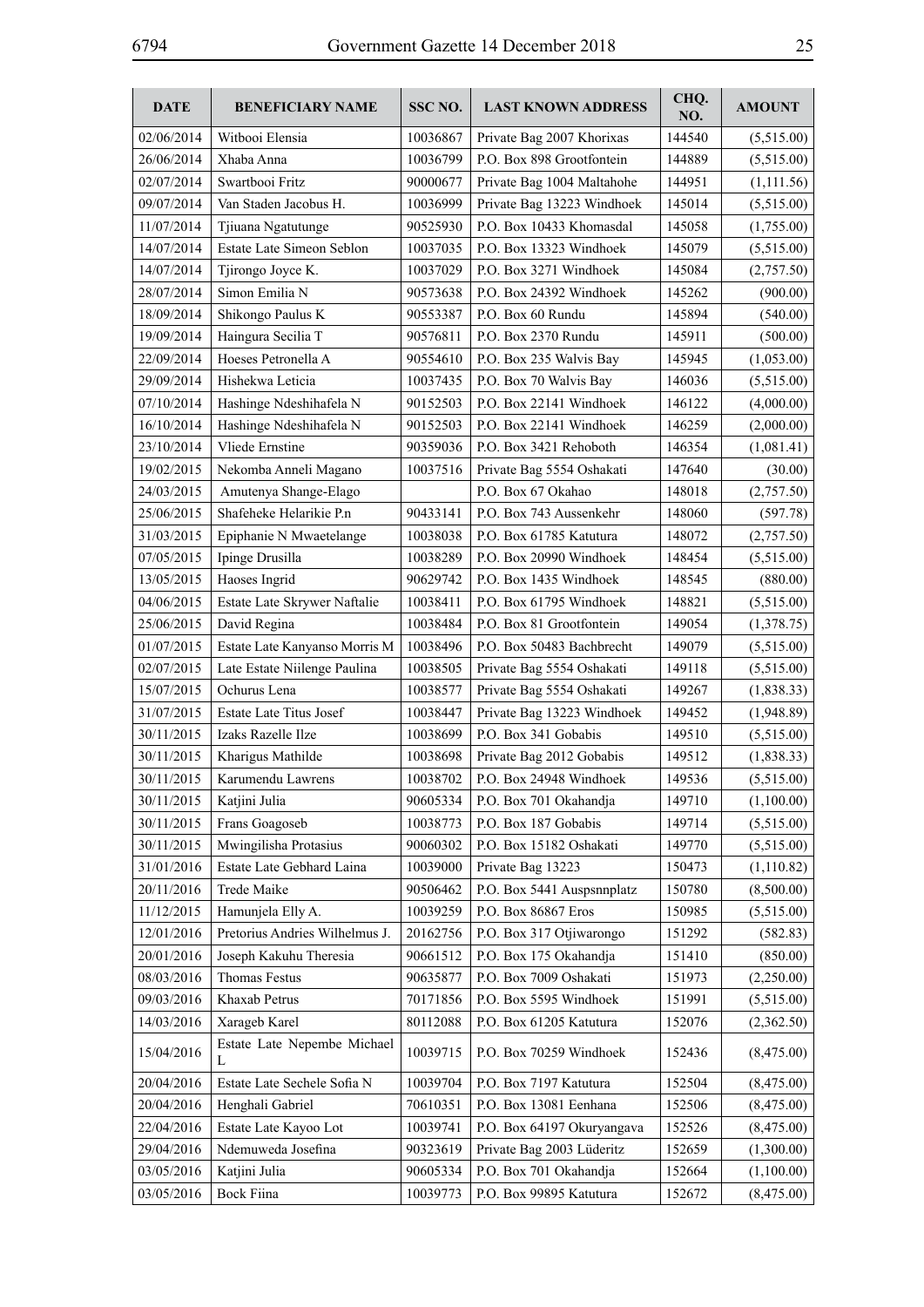| 17/05/2016<br>Bock Susanna Maria<br>10038593<br>P.O. Box 75 Mariental<br>152859<br>(1,103.00)<br>17/05/2016<br>Domona Stefanus<br>80108768<br>Private Bag 13343 Windhoek<br>152860<br>(5,515.00)<br>Jacobus Ida<br>P.O. Box 739 Gobabis<br>153169<br>13/06/2016<br>10039492<br>(2,960.00)<br>15/06/2016<br>Maasdorp John Gabriel<br>90482369<br>P.O. Box 23016 Windhoek<br>153193<br>(8,475.00)<br>15/06/2016<br>Ntjamba Anna<br>90257921<br>P.O. Box 89474 Eros<br>153195<br>(640.43)<br>Thigenipo Erastus<br>15/06/2016<br>70717671<br>P.O. Box 15 Okahandja<br>153196<br>(5,515.00)<br>Kambaraa Petrus<br>16/06/2016<br>10035286<br>P.O. Box 275 Aranos<br>153209<br>(5,515.00)<br>Ambambi Tadeus V<br>10038974<br>20/06/2016<br>Private Bag 5123 Oshikuku<br>153280<br>(5,515.00)<br>Cloete Jean Shirien<br>P.O. Box 20252 Windhoek<br>21/06/2016<br>90534057<br>153290<br>(0.10)<br>21/06/2016<br>Esra Martha<br>90583941<br>P.O. Box 815 Windhoek<br>153291<br>(0.80)<br>21/06/2016<br>Lukas Atha<br>90267340<br>Private Bag 2012 Gobabis<br>153293<br>(12,882.77)<br>Johannes Selma<br>20/06/2016<br>10039307<br>P.O. Box 3084 Ondangwa<br>153305<br>(5,515.00)<br>20/06/2016<br>Kayunde Michael<br>10039191<br>Private Bag 2134 Rundu<br>153310<br>(5,515.00)<br>Stramis Desmond G.<br>20/06/2016<br>10039231<br>P.O. Box 10942 Khomasdal<br>153332<br>(5,515.00)<br>20/06/2016<br>Tjirimuje Arkelaus<br>10039317<br>P.O. Box 76 Grootfontein<br>153336<br>(5,515.00)<br>Frey Anna<br>90663862<br>P.O. Box 276 Windhoek<br>24/06/2016<br>153340<br>(760.00)<br>Van Der Westhuizen Jacomina<br>10039994<br>24/06/2016<br>P.O. Box 81299 Olympia<br>153362<br>(8,475.00)<br>G<br>Shalimba Sifra PN<br>29/06/2016<br>10040073<br>P.O. Box 1653 Ondangwa<br>153417<br>(2,825.00)<br>Gabriel Genofefa<br>30/06/2016<br>90654148<br>P.O. Box 1653 Oshakati<br>153432<br>(1,500.00)<br>90405129<br>Private Bag 2003 Grootfontein<br>153433<br>30/06/2016<br>Hanamub Joseph<br>(224.38)<br>Private<br>40318<br>Bag<br>Kaunatjike Selvicia<br>10040040<br>04/07/2016<br>153458<br>(8,475.00)<br>Ausspannplatz<br>P.O. Box 6188 Windhoek<br>12/07/2016<br>Van Der Merwe Jacobus H<br>90298166<br>153593<br>(8,475.00)<br>Van Kervel Cyrii T<br>90192257<br>P.O. Box 23016 Windhoek<br>153697<br>19/07/2016<br>(8,475.00)<br>08/08/2016<br>Shindjele Nangula<br>90295581<br>P.O. Box 7040 Swakopmund<br>153916<br>(1,498.50)<br>Private Bag 13184 Windhoek<br>09/08/2016<br>Stein Erich George<br>71946024<br>153923<br>(8,475.00)<br>90682430<br>153944<br>10/08/2016<br>Mululu Rosalia<br>P.O. Box 40083 Ausspannplatz<br>(850.00)<br>P.O. Box 2864 Windhoek<br>17/08/2016<br>Gabriel Jeremia<br>70465014<br>154029<br>(8,475.00)<br>31/08/2016<br>Kamati Naapopye O<br>90711443<br>P.O. Box 86563 Eros<br>154162<br>(2,146.50)<br>16/09/2016<br>Titus Naemi<br>P.O. Box 50515 Bachbrecht<br>90685385<br>154354<br>(8,475.00)<br>16/09/2016<br>Hamutenya Cecilie Kapango<br>90470501<br>P.O. Box 1593 Rundu<br>154363<br>(8,093.25)<br>Linyando Darinah Mabunga<br>10040482<br>03/10/2016<br>P.O. Box 562 Ngweze<br>154520<br>(8,475.00)<br>Matheus Festus<br>11/10/2016<br>90035390<br>P.O. Box 23539 Windhoek<br>154679<br>(2,146.50)<br>Jareth Hane<br>19/10/2016<br>10040556<br>P.O. Box 1664 Otjiwalongo<br>154778<br>(2,118.75)<br>Emvula Soini<br>21/10/2016<br>10039523<br>P.O. Box 70759 Khomasdal<br>154818<br>(2,757.50)<br>24/10/2016<br>Late Estate Ipindo Michael<br>10038432<br>Private Bag 5554 Oshakati<br>154829<br>(5,515.00)<br>Madangombe Anna-Marie R<br>02/12/2016<br>10040756<br>P.O. Box 2184 Keetmanshoop<br>155317<br>(8,475.00)<br>P.O. Box 14 Leonardville<br>29/12/2016<br>Karises Helena<br>72538381<br>155597<br>(8,475.00)<br>25/01/2017<br>Nero Daniel<br>90240766<br>Private Bag 13084 Windhoek<br>155775<br>(3,135.00)<br>Nero Daniel<br>90240766<br>17/01/2017<br>Private Bag 13084 Windhoek<br>155872<br>(1,567.50)<br>Nero Daniel<br>01/03/2017<br>90240766<br>Private Bag 13084 Windhoek<br>156261<br>(783.75)<br>P.O. Box 627007 Windhoek<br>07/03/2017<br>Estate Late Kapunda Gabriel<br>10041143<br>156350<br>(8,475.00)<br>Joseph Klaudia V<br>90407174<br>P.O. Box 1303 Okahandja<br>156351<br>07/03/2017<br>(2,506.14)<br>07/03/2017<br>Simeon Anna<br>90715590<br>P.O. Box 494 Oshakati<br>156353<br>(2,500.00)<br>22/03/2017<br>Estate Late Vekarapi Olga<br>10040601<br>P.O. Box 1650 Okahandja<br>156548<br>(5,515.00)<br>Fliede Veronica<br>P.O. Box 8177 Windhoek<br>28/03/2017<br>156621<br>(2,500.00)<br>Garises Lena Mariana<br>10041104<br>P.O. Box 40051 Ausspannplatz<br>31/03/2017<br>156685<br>(2,825.00) | <b>DATE</b> | <b>BENEFICIARY NAME</b> | SSC <sub>NO</sub> . | <b>LAST KNOWN ADDRESS</b> | CHQ.<br>NO. | <b>AMOUNT</b> |
|----------------------------------------------------------------------------------------------------------------------------------------------------------------------------------------------------------------------------------------------------------------------------------------------------------------------------------------------------------------------------------------------------------------------------------------------------------------------------------------------------------------------------------------------------------------------------------------------------------------------------------------------------------------------------------------------------------------------------------------------------------------------------------------------------------------------------------------------------------------------------------------------------------------------------------------------------------------------------------------------------------------------------------------------------------------------------------------------------------------------------------------------------------------------------------------------------------------------------------------------------------------------------------------------------------------------------------------------------------------------------------------------------------------------------------------------------------------------------------------------------------------------------------------------------------------------------------------------------------------------------------------------------------------------------------------------------------------------------------------------------------------------------------------------------------------------------------------------------------------------------------------------------------------------------------------------------------------------------------------------------------------------------------------------------------------------------------------------------------------------------------------------------------------------------------------------------------------------------------------------------------------------------------------------------------------------------------------------------------------------------------------------------------------------------------------------------------------------------------------------------------------------------------------------------------------------------------------------------------------------------------------------------------------------------------------------------------------------------------------------------------------------------------------------------------------------------------------------------------------------------------------------------------------------------------------------------------------------------------------------------------------------------------------------------------------------------------------------------------------------------------------------------------------------------------------------------------------------------------------------------------------------------------------------------------------------------------------------------------------------------------------------------------------------------------------------------------------------------------------------------------------------------------------------------------------------------------------------------------------------------------------------------------------------------------------------------------------------------------------------------------------------------------------------------------------------------------------------------------------------------------------------------------------------------------------------------------------------------------------------------------------------------------------------------------------------------------------------------------------------------------------------------------------------------------------------------------------------------------------------------------------------------------------------------------------------------------------------------------------------------------------------------------------------------------------------------------------------------------------------------------------------------------------------------------------------------------------------------------------------------------------------------------------------|-------------|-------------------------|---------------------|---------------------------|-------------|---------------|
|                                                                                                                                                                                                                                                                                                                                                                                                                                                                                                                                                                                                                                                                                                                                                                                                                                                                                                                                                                                                                                                                                                                                                                                                                                                                                                                                                                                                                                                                                                                                                                                                                                                                                                                                                                                                                                                                                                                                                                                                                                                                                                                                                                                                                                                                                                                                                                                                                                                                                                                                                                                                                                                                                                                                                                                                                                                                                                                                                                                                                                                                                                                                                                                                                                                                                                                                                                                                                                                                                                                                                                                                                                                                                                                                                                                                                                                                                                                                                                                                                                                                                                                                                                                                                                                                                                                                                                                                                                                                                                                                                                                                                                                                      |             |                         |                     |                           |             |               |
|                                                                                                                                                                                                                                                                                                                                                                                                                                                                                                                                                                                                                                                                                                                                                                                                                                                                                                                                                                                                                                                                                                                                                                                                                                                                                                                                                                                                                                                                                                                                                                                                                                                                                                                                                                                                                                                                                                                                                                                                                                                                                                                                                                                                                                                                                                                                                                                                                                                                                                                                                                                                                                                                                                                                                                                                                                                                                                                                                                                                                                                                                                                                                                                                                                                                                                                                                                                                                                                                                                                                                                                                                                                                                                                                                                                                                                                                                                                                                                                                                                                                                                                                                                                                                                                                                                                                                                                                                                                                                                                                                                                                                                                                      |             |                         |                     |                           |             |               |
|                                                                                                                                                                                                                                                                                                                                                                                                                                                                                                                                                                                                                                                                                                                                                                                                                                                                                                                                                                                                                                                                                                                                                                                                                                                                                                                                                                                                                                                                                                                                                                                                                                                                                                                                                                                                                                                                                                                                                                                                                                                                                                                                                                                                                                                                                                                                                                                                                                                                                                                                                                                                                                                                                                                                                                                                                                                                                                                                                                                                                                                                                                                                                                                                                                                                                                                                                                                                                                                                                                                                                                                                                                                                                                                                                                                                                                                                                                                                                                                                                                                                                                                                                                                                                                                                                                                                                                                                                                                                                                                                                                                                                                                                      |             |                         |                     |                           |             |               |
|                                                                                                                                                                                                                                                                                                                                                                                                                                                                                                                                                                                                                                                                                                                                                                                                                                                                                                                                                                                                                                                                                                                                                                                                                                                                                                                                                                                                                                                                                                                                                                                                                                                                                                                                                                                                                                                                                                                                                                                                                                                                                                                                                                                                                                                                                                                                                                                                                                                                                                                                                                                                                                                                                                                                                                                                                                                                                                                                                                                                                                                                                                                                                                                                                                                                                                                                                                                                                                                                                                                                                                                                                                                                                                                                                                                                                                                                                                                                                                                                                                                                                                                                                                                                                                                                                                                                                                                                                                                                                                                                                                                                                                                                      |             |                         |                     |                           |             |               |
|                                                                                                                                                                                                                                                                                                                                                                                                                                                                                                                                                                                                                                                                                                                                                                                                                                                                                                                                                                                                                                                                                                                                                                                                                                                                                                                                                                                                                                                                                                                                                                                                                                                                                                                                                                                                                                                                                                                                                                                                                                                                                                                                                                                                                                                                                                                                                                                                                                                                                                                                                                                                                                                                                                                                                                                                                                                                                                                                                                                                                                                                                                                                                                                                                                                                                                                                                                                                                                                                                                                                                                                                                                                                                                                                                                                                                                                                                                                                                                                                                                                                                                                                                                                                                                                                                                                                                                                                                                                                                                                                                                                                                                                                      |             |                         |                     |                           |             |               |
|                                                                                                                                                                                                                                                                                                                                                                                                                                                                                                                                                                                                                                                                                                                                                                                                                                                                                                                                                                                                                                                                                                                                                                                                                                                                                                                                                                                                                                                                                                                                                                                                                                                                                                                                                                                                                                                                                                                                                                                                                                                                                                                                                                                                                                                                                                                                                                                                                                                                                                                                                                                                                                                                                                                                                                                                                                                                                                                                                                                                                                                                                                                                                                                                                                                                                                                                                                                                                                                                                                                                                                                                                                                                                                                                                                                                                                                                                                                                                                                                                                                                                                                                                                                                                                                                                                                                                                                                                                                                                                                                                                                                                                                                      |             |                         |                     |                           |             |               |
|                                                                                                                                                                                                                                                                                                                                                                                                                                                                                                                                                                                                                                                                                                                                                                                                                                                                                                                                                                                                                                                                                                                                                                                                                                                                                                                                                                                                                                                                                                                                                                                                                                                                                                                                                                                                                                                                                                                                                                                                                                                                                                                                                                                                                                                                                                                                                                                                                                                                                                                                                                                                                                                                                                                                                                                                                                                                                                                                                                                                                                                                                                                                                                                                                                                                                                                                                                                                                                                                                                                                                                                                                                                                                                                                                                                                                                                                                                                                                                                                                                                                                                                                                                                                                                                                                                                                                                                                                                                                                                                                                                                                                                                                      |             |                         |                     |                           |             |               |
|                                                                                                                                                                                                                                                                                                                                                                                                                                                                                                                                                                                                                                                                                                                                                                                                                                                                                                                                                                                                                                                                                                                                                                                                                                                                                                                                                                                                                                                                                                                                                                                                                                                                                                                                                                                                                                                                                                                                                                                                                                                                                                                                                                                                                                                                                                                                                                                                                                                                                                                                                                                                                                                                                                                                                                                                                                                                                                                                                                                                                                                                                                                                                                                                                                                                                                                                                                                                                                                                                                                                                                                                                                                                                                                                                                                                                                                                                                                                                                                                                                                                                                                                                                                                                                                                                                                                                                                                                                                                                                                                                                                                                                                                      |             |                         |                     |                           |             |               |
|                                                                                                                                                                                                                                                                                                                                                                                                                                                                                                                                                                                                                                                                                                                                                                                                                                                                                                                                                                                                                                                                                                                                                                                                                                                                                                                                                                                                                                                                                                                                                                                                                                                                                                                                                                                                                                                                                                                                                                                                                                                                                                                                                                                                                                                                                                                                                                                                                                                                                                                                                                                                                                                                                                                                                                                                                                                                                                                                                                                                                                                                                                                                                                                                                                                                                                                                                                                                                                                                                                                                                                                                                                                                                                                                                                                                                                                                                                                                                                                                                                                                                                                                                                                                                                                                                                                                                                                                                                                                                                                                                                                                                                                                      |             |                         |                     |                           |             |               |
|                                                                                                                                                                                                                                                                                                                                                                                                                                                                                                                                                                                                                                                                                                                                                                                                                                                                                                                                                                                                                                                                                                                                                                                                                                                                                                                                                                                                                                                                                                                                                                                                                                                                                                                                                                                                                                                                                                                                                                                                                                                                                                                                                                                                                                                                                                                                                                                                                                                                                                                                                                                                                                                                                                                                                                                                                                                                                                                                                                                                                                                                                                                                                                                                                                                                                                                                                                                                                                                                                                                                                                                                                                                                                                                                                                                                                                                                                                                                                                                                                                                                                                                                                                                                                                                                                                                                                                                                                                                                                                                                                                                                                                                                      |             |                         |                     |                           |             |               |
|                                                                                                                                                                                                                                                                                                                                                                                                                                                                                                                                                                                                                                                                                                                                                                                                                                                                                                                                                                                                                                                                                                                                                                                                                                                                                                                                                                                                                                                                                                                                                                                                                                                                                                                                                                                                                                                                                                                                                                                                                                                                                                                                                                                                                                                                                                                                                                                                                                                                                                                                                                                                                                                                                                                                                                                                                                                                                                                                                                                                                                                                                                                                                                                                                                                                                                                                                                                                                                                                                                                                                                                                                                                                                                                                                                                                                                                                                                                                                                                                                                                                                                                                                                                                                                                                                                                                                                                                                                                                                                                                                                                                                                                                      |             |                         |                     |                           |             |               |
|                                                                                                                                                                                                                                                                                                                                                                                                                                                                                                                                                                                                                                                                                                                                                                                                                                                                                                                                                                                                                                                                                                                                                                                                                                                                                                                                                                                                                                                                                                                                                                                                                                                                                                                                                                                                                                                                                                                                                                                                                                                                                                                                                                                                                                                                                                                                                                                                                                                                                                                                                                                                                                                                                                                                                                                                                                                                                                                                                                                                                                                                                                                                                                                                                                                                                                                                                                                                                                                                                                                                                                                                                                                                                                                                                                                                                                                                                                                                                                                                                                                                                                                                                                                                                                                                                                                                                                                                                                                                                                                                                                                                                                                                      |             |                         |                     |                           |             |               |
|                                                                                                                                                                                                                                                                                                                                                                                                                                                                                                                                                                                                                                                                                                                                                                                                                                                                                                                                                                                                                                                                                                                                                                                                                                                                                                                                                                                                                                                                                                                                                                                                                                                                                                                                                                                                                                                                                                                                                                                                                                                                                                                                                                                                                                                                                                                                                                                                                                                                                                                                                                                                                                                                                                                                                                                                                                                                                                                                                                                                                                                                                                                                                                                                                                                                                                                                                                                                                                                                                                                                                                                                                                                                                                                                                                                                                                                                                                                                                                                                                                                                                                                                                                                                                                                                                                                                                                                                                                                                                                                                                                                                                                                                      |             |                         |                     |                           |             |               |
|                                                                                                                                                                                                                                                                                                                                                                                                                                                                                                                                                                                                                                                                                                                                                                                                                                                                                                                                                                                                                                                                                                                                                                                                                                                                                                                                                                                                                                                                                                                                                                                                                                                                                                                                                                                                                                                                                                                                                                                                                                                                                                                                                                                                                                                                                                                                                                                                                                                                                                                                                                                                                                                                                                                                                                                                                                                                                                                                                                                                                                                                                                                                                                                                                                                                                                                                                                                                                                                                                                                                                                                                                                                                                                                                                                                                                                                                                                                                                                                                                                                                                                                                                                                                                                                                                                                                                                                                                                                                                                                                                                                                                                                                      |             |                         |                     |                           |             |               |
|                                                                                                                                                                                                                                                                                                                                                                                                                                                                                                                                                                                                                                                                                                                                                                                                                                                                                                                                                                                                                                                                                                                                                                                                                                                                                                                                                                                                                                                                                                                                                                                                                                                                                                                                                                                                                                                                                                                                                                                                                                                                                                                                                                                                                                                                                                                                                                                                                                                                                                                                                                                                                                                                                                                                                                                                                                                                                                                                                                                                                                                                                                                                                                                                                                                                                                                                                                                                                                                                                                                                                                                                                                                                                                                                                                                                                                                                                                                                                                                                                                                                                                                                                                                                                                                                                                                                                                                                                                                                                                                                                                                                                                                                      |             |                         |                     |                           |             |               |
|                                                                                                                                                                                                                                                                                                                                                                                                                                                                                                                                                                                                                                                                                                                                                                                                                                                                                                                                                                                                                                                                                                                                                                                                                                                                                                                                                                                                                                                                                                                                                                                                                                                                                                                                                                                                                                                                                                                                                                                                                                                                                                                                                                                                                                                                                                                                                                                                                                                                                                                                                                                                                                                                                                                                                                                                                                                                                                                                                                                                                                                                                                                                                                                                                                                                                                                                                                                                                                                                                                                                                                                                                                                                                                                                                                                                                                                                                                                                                                                                                                                                                                                                                                                                                                                                                                                                                                                                                                                                                                                                                                                                                                                                      |             |                         |                     |                           |             |               |
|                                                                                                                                                                                                                                                                                                                                                                                                                                                                                                                                                                                                                                                                                                                                                                                                                                                                                                                                                                                                                                                                                                                                                                                                                                                                                                                                                                                                                                                                                                                                                                                                                                                                                                                                                                                                                                                                                                                                                                                                                                                                                                                                                                                                                                                                                                                                                                                                                                                                                                                                                                                                                                                                                                                                                                                                                                                                                                                                                                                                                                                                                                                                                                                                                                                                                                                                                                                                                                                                                                                                                                                                                                                                                                                                                                                                                                                                                                                                                                                                                                                                                                                                                                                                                                                                                                                                                                                                                                                                                                                                                                                                                                                                      |             |                         |                     |                           |             |               |
|                                                                                                                                                                                                                                                                                                                                                                                                                                                                                                                                                                                                                                                                                                                                                                                                                                                                                                                                                                                                                                                                                                                                                                                                                                                                                                                                                                                                                                                                                                                                                                                                                                                                                                                                                                                                                                                                                                                                                                                                                                                                                                                                                                                                                                                                                                                                                                                                                                                                                                                                                                                                                                                                                                                                                                                                                                                                                                                                                                                                                                                                                                                                                                                                                                                                                                                                                                                                                                                                                                                                                                                                                                                                                                                                                                                                                                                                                                                                                                                                                                                                                                                                                                                                                                                                                                                                                                                                                                                                                                                                                                                                                                                                      |             |                         |                     |                           |             |               |
|                                                                                                                                                                                                                                                                                                                                                                                                                                                                                                                                                                                                                                                                                                                                                                                                                                                                                                                                                                                                                                                                                                                                                                                                                                                                                                                                                                                                                                                                                                                                                                                                                                                                                                                                                                                                                                                                                                                                                                                                                                                                                                                                                                                                                                                                                                                                                                                                                                                                                                                                                                                                                                                                                                                                                                                                                                                                                                                                                                                                                                                                                                                                                                                                                                                                                                                                                                                                                                                                                                                                                                                                                                                                                                                                                                                                                                                                                                                                                                                                                                                                                                                                                                                                                                                                                                                                                                                                                                                                                                                                                                                                                                                                      |             |                         |                     |                           |             |               |
|                                                                                                                                                                                                                                                                                                                                                                                                                                                                                                                                                                                                                                                                                                                                                                                                                                                                                                                                                                                                                                                                                                                                                                                                                                                                                                                                                                                                                                                                                                                                                                                                                                                                                                                                                                                                                                                                                                                                                                                                                                                                                                                                                                                                                                                                                                                                                                                                                                                                                                                                                                                                                                                                                                                                                                                                                                                                                                                                                                                                                                                                                                                                                                                                                                                                                                                                                                                                                                                                                                                                                                                                                                                                                                                                                                                                                                                                                                                                                                                                                                                                                                                                                                                                                                                                                                                                                                                                                                                                                                                                                                                                                                                                      |             |                         |                     |                           |             |               |
|                                                                                                                                                                                                                                                                                                                                                                                                                                                                                                                                                                                                                                                                                                                                                                                                                                                                                                                                                                                                                                                                                                                                                                                                                                                                                                                                                                                                                                                                                                                                                                                                                                                                                                                                                                                                                                                                                                                                                                                                                                                                                                                                                                                                                                                                                                                                                                                                                                                                                                                                                                                                                                                                                                                                                                                                                                                                                                                                                                                                                                                                                                                                                                                                                                                                                                                                                                                                                                                                                                                                                                                                                                                                                                                                                                                                                                                                                                                                                                                                                                                                                                                                                                                                                                                                                                                                                                                                                                                                                                                                                                                                                                                                      |             |                         |                     |                           |             |               |
|                                                                                                                                                                                                                                                                                                                                                                                                                                                                                                                                                                                                                                                                                                                                                                                                                                                                                                                                                                                                                                                                                                                                                                                                                                                                                                                                                                                                                                                                                                                                                                                                                                                                                                                                                                                                                                                                                                                                                                                                                                                                                                                                                                                                                                                                                                                                                                                                                                                                                                                                                                                                                                                                                                                                                                                                                                                                                                                                                                                                                                                                                                                                                                                                                                                                                                                                                                                                                                                                                                                                                                                                                                                                                                                                                                                                                                                                                                                                                                                                                                                                                                                                                                                                                                                                                                                                                                                                                                                                                                                                                                                                                                                                      |             |                         |                     |                           |             |               |
|                                                                                                                                                                                                                                                                                                                                                                                                                                                                                                                                                                                                                                                                                                                                                                                                                                                                                                                                                                                                                                                                                                                                                                                                                                                                                                                                                                                                                                                                                                                                                                                                                                                                                                                                                                                                                                                                                                                                                                                                                                                                                                                                                                                                                                                                                                                                                                                                                                                                                                                                                                                                                                                                                                                                                                                                                                                                                                                                                                                                                                                                                                                                                                                                                                                                                                                                                                                                                                                                                                                                                                                                                                                                                                                                                                                                                                                                                                                                                                                                                                                                                                                                                                                                                                                                                                                                                                                                                                                                                                                                                                                                                                                                      |             |                         |                     |                           |             |               |
|                                                                                                                                                                                                                                                                                                                                                                                                                                                                                                                                                                                                                                                                                                                                                                                                                                                                                                                                                                                                                                                                                                                                                                                                                                                                                                                                                                                                                                                                                                                                                                                                                                                                                                                                                                                                                                                                                                                                                                                                                                                                                                                                                                                                                                                                                                                                                                                                                                                                                                                                                                                                                                                                                                                                                                                                                                                                                                                                                                                                                                                                                                                                                                                                                                                                                                                                                                                                                                                                                                                                                                                                                                                                                                                                                                                                                                                                                                                                                                                                                                                                                                                                                                                                                                                                                                                                                                                                                                                                                                                                                                                                                                                                      |             |                         |                     |                           |             |               |
|                                                                                                                                                                                                                                                                                                                                                                                                                                                                                                                                                                                                                                                                                                                                                                                                                                                                                                                                                                                                                                                                                                                                                                                                                                                                                                                                                                                                                                                                                                                                                                                                                                                                                                                                                                                                                                                                                                                                                                                                                                                                                                                                                                                                                                                                                                                                                                                                                                                                                                                                                                                                                                                                                                                                                                                                                                                                                                                                                                                                                                                                                                                                                                                                                                                                                                                                                                                                                                                                                                                                                                                                                                                                                                                                                                                                                                                                                                                                                                                                                                                                                                                                                                                                                                                                                                                                                                                                                                                                                                                                                                                                                                                                      |             |                         |                     |                           |             |               |
|                                                                                                                                                                                                                                                                                                                                                                                                                                                                                                                                                                                                                                                                                                                                                                                                                                                                                                                                                                                                                                                                                                                                                                                                                                                                                                                                                                                                                                                                                                                                                                                                                                                                                                                                                                                                                                                                                                                                                                                                                                                                                                                                                                                                                                                                                                                                                                                                                                                                                                                                                                                                                                                                                                                                                                                                                                                                                                                                                                                                                                                                                                                                                                                                                                                                                                                                                                                                                                                                                                                                                                                                                                                                                                                                                                                                                                                                                                                                                                                                                                                                                                                                                                                                                                                                                                                                                                                                                                                                                                                                                                                                                                                                      |             |                         |                     |                           |             |               |
|                                                                                                                                                                                                                                                                                                                                                                                                                                                                                                                                                                                                                                                                                                                                                                                                                                                                                                                                                                                                                                                                                                                                                                                                                                                                                                                                                                                                                                                                                                                                                                                                                                                                                                                                                                                                                                                                                                                                                                                                                                                                                                                                                                                                                                                                                                                                                                                                                                                                                                                                                                                                                                                                                                                                                                                                                                                                                                                                                                                                                                                                                                                                                                                                                                                                                                                                                                                                                                                                                                                                                                                                                                                                                                                                                                                                                                                                                                                                                                                                                                                                                                                                                                                                                                                                                                                                                                                                                                                                                                                                                                                                                                                                      |             |                         |                     |                           |             |               |
|                                                                                                                                                                                                                                                                                                                                                                                                                                                                                                                                                                                                                                                                                                                                                                                                                                                                                                                                                                                                                                                                                                                                                                                                                                                                                                                                                                                                                                                                                                                                                                                                                                                                                                                                                                                                                                                                                                                                                                                                                                                                                                                                                                                                                                                                                                                                                                                                                                                                                                                                                                                                                                                                                                                                                                                                                                                                                                                                                                                                                                                                                                                                                                                                                                                                                                                                                                                                                                                                                                                                                                                                                                                                                                                                                                                                                                                                                                                                                                                                                                                                                                                                                                                                                                                                                                                                                                                                                                                                                                                                                                                                                                                                      |             |                         |                     |                           |             |               |
|                                                                                                                                                                                                                                                                                                                                                                                                                                                                                                                                                                                                                                                                                                                                                                                                                                                                                                                                                                                                                                                                                                                                                                                                                                                                                                                                                                                                                                                                                                                                                                                                                                                                                                                                                                                                                                                                                                                                                                                                                                                                                                                                                                                                                                                                                                                                                                                                                                                                                                                                                                                                                                                                                                                                                                                                                                                                                                                                                                                                                                                                                                                                                                                                                                                                                                                                                                                                                                                                                                                                                                                                                                                                                                                                                                                                                                                                                                                                                                                                                                                                                                                                                                                                                                                                                                                                                                                                                                                                                                                                                                                                                                                                      |             |                         |                     |                           |             |               |
|                                                                                                                                                                                                                                                                                                                                                                                                                                                                                                                                                                                                                                                                                                                                                                                                                                                                                                                                                                                                                                                                                                                                                                                                                                                                                                                                                                                                                                                                                                                                                                                                                                                                                                                                                                                                                                                                                                                                                                                                                                                                                                                                                                                                                                                                                                                                                                                                                                                                                                                                                                                                                                                                                                                                                                                                                                                                                                                                                                                                                                                                                                                                                                                                                                                                                                                                                                                                                                                                                                                                                                                                                                                                                                                                                                                                                                                                                                                                                                                                                                                                                                                                                                                                                                                                                                                                                                                                                                                                                                                                                                                                                                                                      |             |                         |                     |                           |             |               |
|                                                                                                                                                                                                                                                                                                                                                                                                                                                                                                                                                                                                                                                                                                                                                                                                                                                                                                                                                                                                                                                                                                                                                                                                                                                                                                                                                                                                                                                                                                                                                                                                                                                                                                                                                                                                                                                                                                                                                                                                                                                                                                                                                                                                                                                                                                                                                                                                                                                                                                                                                                                                                                                                                                                                                                                                                                                                                                                                                                                                                                                                                                                                                                                                                                                                                                                                                                                                                                                                                                                                                                                                                                                                                                                                                                                                                                                                                                                                                                                                                                                                                                                                                                                                                                                                                                                                                                                                                                                                                                                                                                                                                                                                      |             |                         |                     |                           |             |               |
|                                                                                                                                                                                                                                                                                                                                                                                                                                                                                                                                                                                                                                                                                                                                                                                                                                                                                                                                                                                                                                                                                                                                                                                                                                                                                                                                                                                                                                                                                                                                                                                                                                                                                                                                                                                                                                                                                                                                                                                                                                                                                                                                                                                                                                                                                                                                                                                                                                                                                                                                                                                                                                                                                                                                                                                                                                                                                                                                                                                                                                                                                                                                                                                                                                                                                                                                                                                                                                                                                                                                                                                                                                                                                                                                                                                                                                                                                                                                                                                                                                                                                                                                                                                                                                                                                                                                                                                                                                                                                                                                                                                                                                                                      |             |                         |                     |                           |             |               |
|                                                                                                                                                                                                                                                                                                                                                                                                                                                                                                                                                                                                                                                                                                                                                                                                                                                                                                                                                                                                                                                                                                                                                                                                                                                                                                                                                                                                                                                                                                                                                                                                                                                                                                                                                                                                                                                                                                                                                                                                                                                                                                                                                                                                                                                                                                                                                                                                                                                                                                                                                                                                                                                                                                                                                                                                                                                                                                                                                                                                                                                                                                                                                                                                                                                                                                                                                                                                                                                                                                                                                                                                                                                                                                                                                                                                                                                                                                                                                                                                                                                                                                                                                                                                                                                                                                                                                                                                                                                                                                                                                                                                                                                                      |             |                         |                     |                           |             |               |
|                                                                                                                                                                                                                                                                                                                                                                                                                                                                                                                                                                                                                                                                                                                                                                                                                                                                                                                                                                                                                                                                                                                                                                                                                                                                                                                                                                                                                                                                                                                                                                                                                                                                                                                                                                                                                                                                                                                                                                                                                                                                                                                                                                                                                                                                                                                                                                                                                                                                                                                                                                                                                                                                                                                                                                                                                                                                                                                                                                                                                                                                                                                                                                                                                                                                                                                                                                                                                                                                                                                                                                                                                                                                                                                                                                                                                                                                                                                                                                                                                                                                                                                                                                                                                                                                                                                                                                                                                                                                                                                                                                                                                                                                      |             |                         |                     |                           |             |               |
|                                                                                                                                                                                                                                                                                                                                                                                                                                                                                                                                                                                                                                                                                                                                                                                                                                                                                                                                                                                                                                                                                                                                                                                                                                                                                                                                                                                                                                                                                                                                                                                                                                                                                                                                                                                                                                                                                                                                                                                                                                                                                                                                                                                                                                                                                                                                                                                                                                                                                                                                                                                                                                                                                                                                                                                                                                                                                                                                                                                                                                                                                                                                                                                                                                                                                                                                                                                                                                                                                                                                                                                                                                                                                                                                                                                                                                                                                                                                                                                                                                                                                                                                                                                                                                                                                                                                                                                                                                                                                                                                                                                                                                                                      |             |                         |                     |                           |             |               |
|                                                                                                                                                                                                                                                                                                                                                                                                                                                                                                                                                                                                                                                                                                                                                                                                                                                                                                                                                                                                                                                                                                                                                                                                                                                                                                                                                                                                                                                                                                                                                                                                                                                                                                                                                                                                                                                                                                                                                                                                                                                                                                                                                                                                                                                                                                                                                                                                                                                                                                                                                                                                                                                                                                                                                                                                                                                                                                                                                                                                                                                                                                                                                                                                                                                                                                                                                                                                                                                                                                                                                                                                                                                                                                                                                                                                                                                                                                                                                                                                                                                                                                                                                                                                                                                                                                                                                                                                                                                                                                                                                                                                                                                                      |             |                         |                     |                           |             |               |
|                                                                                                                                                                                                                                                                                                                                                                                                                                                                                                                                                                                                                                                                                                                                                                                                                                                                                                                                                                                                                                                                                                                                                                                                                                                                                                                                                                                                                                                                                                                                                                                                                                                                                                                                                                                                                                                                                                                                                                                                                                                                                                                                                                                                                                                                                                                                                                                                                                                                                                                                                                                                                                                                                                                                                                                                                                                                                                                                                                                                                                                                                                                                                                                                                                                                                                                                                                                                                                                                                                                                                                                                                                                                                                                                                                                                                                                                                                                                                                                                                                                                                                                                                                                                                                                                                                                                                                                                                                                                                                                                                                                                                                                                      |             |                         |                     |                           |             |               |
|                                                                                                                                                                                                                                                                                                                                                                                                                                                                                                                                                                                                                                                                                                                                                                                                                                                                                                                                                                                                                                                                                                                                                                                                                                                                                                                                                                                                                                                                                                                                                                                                                                                                                                                                                                                                                                                                                                                                                                                                                                                                                                                                                                                                                                                                                                                                                                                                                                                                                                                                                                                                                                                                                                                                                                                                                                                                                                                                                                                                                                                                                                                                                                                                                                                                                                                                                                                                                                                                                                                                                                                                                                                                                                                                                                                                                                                                                                                                                                                                                                                                                                                                                                                                                                                                                                                                                                                                                                                                                                                                                                                                                                                                      |             |                         |                     |                           |             |               |
|                                                                                                                                                                                                                                                                                                                                                                                                                                                                                                                                                                                                                                                                                                                                                                                                                                                                                                                                                                                                                                                                                                                                                                                                                                                                                                                                                                                                                                                                                                                                                                                                                                                                                                                                                                                                                                                                                                                                                                                                                                                                                                                                                                                                                                                                                                                                                                                                                                                                                                                                                                                                                                                                                                                                                                                                                                                                                                                                                                                                                                                                                                                                                                                                                                                                                                                                                                                                                                                                                                                                                                                                                                                                                                                                                                                                                                                                                                                                                                                                                                                                                                                                                                                                                                                                                                                                                                                                                                                                                                                                                                                                                                                                      |             |                         |                     |                           |             |               |
|                                                                                                                                                                                                                                                                                                                                                                                                                                                                                                                                                                                                                                                                                                                                                                                                                                                                                                                                                                                                                                                                                                                                                                                                                                                                                                                                                                                                                                                                                                                                                                                                                                                                                                                                                                                                                                                                                                                                                                                                                                                                                                                                                                                                                                                                                                                                                                                                                                                                                                                                                                                                                                                                                                                                                                                                                                                                                                                                                                                                                                                                                                                                                                                                                                                                                                                                                                                                                                                                                                                                                                                                                                                                                                                                                                                                                                                                                                                                                                                                                                                                                                                                                                                                                                                                                                                                                                                                                                                                                                                                                                                                                                                                      |             |                         |                     |                           |             |               |
|                                                                                                                                                                                                                                                                                                                                                                                                                                                                                                                                                                                                                                                                                                                                                                                                                                                                                                                                                                                                                                                                                                                                                                                                                                                                                                                                                                                                                                                                                                                                                                                                                                                                                                                                                                                                                                                                                                                                                                                                                                                                                                                                                                                                                                                                                                                                                                                                                                                                                                                                                                                                                                                                                                                                                                                                                                                                                                                                                                                                                                                                                                                                                                                                                                                                                                                                                                                                                                                                                                                                                                                                                                                                                                                                                                                                                                                                                                                                                                                                                                                                                                                                                                                                                                                                                                                                                                                                                                                                                                                                                                                                                                                                      |             |                         |                     |                           |             |               |
|                                                                                                                                                                                                                                                                                                                                                                                                                                                                                                                                                                                                                                                                                                                                                                                                                                                                                                                                                                                                                                                                                                                                                                                                                                                                                                                                                                                                                                                                                                                                                                                                                                                                                                                                                                                                                                                                                                                                                                                                                                                                                                                                                                                                                                                                                                                                                                                                                                                                                                                                                                                                                                                                                                                                                                                                                                                                                                                                                                                                                                                                                                                                                                                                                                                                                                                                                                                                                                                                                                                                                                                                                                                                                                                                                                                                                                                                                                                                                                                                                                                                                                                                                                                                                                                                                                                                                                                                                                                                                                                                                                                                                                                                      |             |                         |                     |                           |             |               |
|                                                                                                                                                                                                                                                                                                                                                                                                                                                                                                                                                                                                                                                                                                                                                                                                                                                                                                                                                                                                                                                                                                                                                                                                                                                                                                                                                                                                                                                                                                                                                                                                                                                                                                                                                                                                                                                                                                                                                                                                                                                                                                                                                                                                                                                                                                                                                                                                                                                                                                                                                                                                                                                                                                                                                                                                                                                                                                                                                                                                                                                                                                                                                                                                                                                                                                                                                                                                                                                                                                                                                                                                                                                                                                                                                                                                                                                                                                                                                                                                                                                                                                                                                                                                                                                                                                                                                                                                                                                                                                                                                                                                                                                                      |             |                         |                     |                           |             |               |
|                                                                                                                                                                                                                                                                                                                                                                                                                                                                                                                                                                                                                                                                                                                                                                                                                                                                                                                                                                                                                                                                                                                                                                                                                                                                                                                                                                                                                                                                                                                                                                                                                                                                                                                                                                                                                                                                                                                                                                                                                                                                                                                                                                                                                                                                                                                                                                                                                                                                                                                                                                                                                                                                                                                                                                                                                                                                                                                                                                                                                                                                                                                                                                                                                                                                                                                                                                                                                                                                                                                                                                                                                                                                                                                                                                                                                                                                                                                                                                                                                                                                                                                                                                                                                                                                                                                                                                                                                                                                                                                                                                                                                                                                      |             |                         |                     |                           |             |               |
|                                                                                                                                                                                                                                                                                                                                                                                                                                                                                                                                                                                                                                                                                                                                                                                                                                                                                                                                                                                                                                                                                                                                                                                                                                                                                                                                                                                                                                                                                                                                                                                                                                                                                                                                                                                                                                                                                                                                                                                                                                                                                                                                                                                                                                                                                                                                                                                                                                                                                                                                                                                                                                                                                                                                                                                                                                                                                                                                                                                                                                                                                                                                                                                                                                                                                                                                                                                                                                                                                                                                                                                                                                                                                                                                                                                                                                                                                                                                                                                                                                                                                                                                                                                                                                                                                                                                                                                                                                                                                                                                                                                                                                                                      |             |                         |                     |                           |             |               |
|                                                                                                                                                                                                                                                                                                                                                                                                                                                                                                                                                                                                                                                                                                                                                                                                                                                                                                                                                                                                                                                                                                                                                                                                                                                                                                                                                                                                                                                                                                                                                                                                                                                                                                                                                                                                                                                                                                                                                                                                                                                                                                                                                                                                                                                                                                                                                                                                                                                                                                                                                                                                                                                                                                                                                                                                                                                                                                                                                                                                                                                                                                                                                                                                                                                                                                                                                                                                                                                                                                                                                                                                                                                                                                                                                                                                                                                                                                                                                                                                                                                                                                                                                                                                                                                                                                                                                                                                                                                                                                                                                                                                                                                                      |             |                         |                     |                           |             |               |
|                                                                                                                                                                                                                                                                                                                                                                                                                                                                                                                                                                                                                                                                                                                                                                                                                                                                                                                                                                                                                                                                                                                                                                                                                                                                                                                                                                                                                                                                                                                                                                                                                                                                                                                                                                                                                                                                                                                                                                                                                                                                                                                                                                                                                                                                                                                                                                                                                                                                                                                                                                                                                                                                                                                                                                                                                                                                                                                                                                                                                                                                                                                                                                                                                                                                                                                                                                                                                                                                                                                                                                                                                                                                                                                                                                                                                                                                                                                                                                                                                                                                                                                                                                                                                                                                                                                                                                                                                                                                                                                                                                                                                                                                      | 31/03/2017  | Naruses Willemina       | 90047260            | P.O. Box 5080 Swakopmund  | 156687      | (2,035.00)    |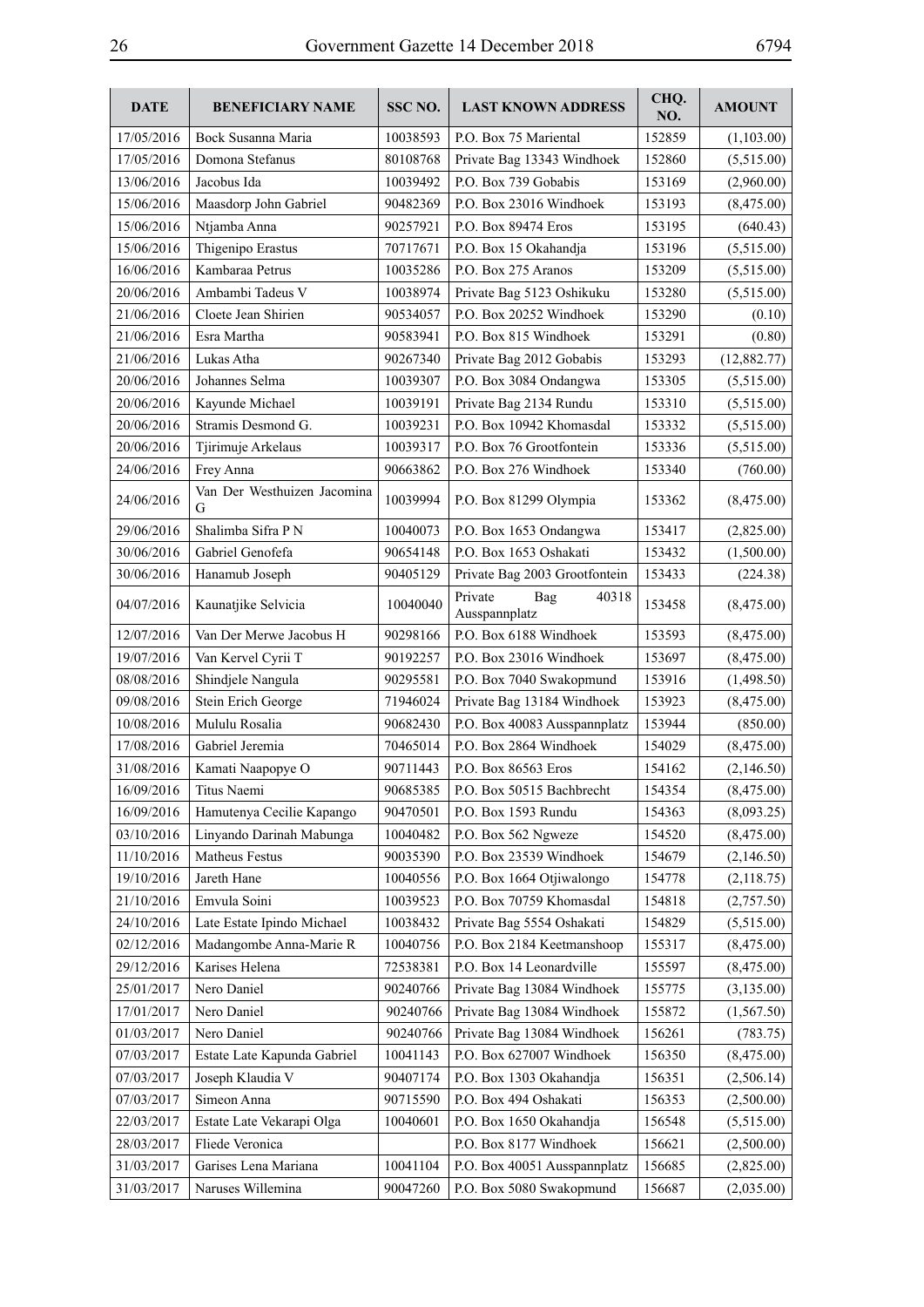| <b>DATE</b> | <b>BENEFICIARY NAME</b>                   | SSC NO.              | <b>LAST KNOWN ADDRESS</b>                                           | CHQ.<br>NO.      | <b>AMOUNT</b>            |
|-------------|-------------------------------------------|----------------------|---------------------------------------------------------------------|------------------|--------------------------|
| 03/04/2017  | Ndimulunde Luklensia A                    | 90300895             | P.O. Box 729 Aussenkehr                                             | 156713           | (1,168.98)               |
| 18/04/2017  | Willepard Petrus                          | 72259431             | P.O. Box 1273 Windhoek                                              | 156892           | (8,475.00)               |
| 28/04/2017  | Ndapewa Shivute                           |                      | 16116<br>Ondjiva<br>P.O.<br>Box<br>Kunene Province                  | 157010           | (4,237.50)               |
| 30/09/2017  | Thomas Gregory Archer                     | 10039840             | P.O. Box 4055 Walvis Bay                                            | 154166           | (8,475.00)               |
| 08/06/2017  | Joseph Kakuhu Theresia                    | 90661512             | P.O. Box 175 Okahandja                                              | 157493           | (850.00)                 |
| 12/06/2017  | Frans Mukuwa                              | 10041509             | Private Bag 2075 Rundu                                              | 157530           | (1,785.75)               |
| 16/06/2017  | Lion Sofia E                              | 90567371             | P.O. Box 889 Okahandja                                              | 157587           | (4,400.00)               |
| 23/06/2017  | Amunyela Shiimi                           | 90234987             | Private Bag 5554 Oshakati                                           | 157688           | (2,116.65)               |
| 23/06/2017  | Estate Late Kasaona S H                   | 10041561             | P.O. Box 65863 Katutura                                             | 157689           | (8,475.00)               |
| 23/06/2017  | Simeon Anna                               | 90715590             | P.O. Box 494 Oshakati                                               | 157690           | (5,000.00)               |
| 20/06/2017  | Toiva Marta                               | 10041387             | P.O. Box 860 Ondangwa                                               | 157617           | (8,475.00)               |
| 10/07/2017  | Nchindo Edith Kachana                     | 71666962             | P/Bag 13198 Windhoek                                                | 157866           | (8,475.00)               |
| 31/07/2017  | Es Late Kheibes Lisethe J                 | 10041707             | P/Bag 13223 Windhoek                                                | 158106           | (7,711.50)               |
| 08/08/2017  | Andreas Laimi                             | 90400919             | P.O. Box 862 Mariental                                              | 158208           | (1,715.00)               |
| 08/08/2017  | Petrus Martha Ndeshipanda                 | 10041763             | P.O. Box 13223 Windhoek                                             | 158214           | (2,825.00)               |
| 07/09/2017  | Lukas Lania                               | 90662821             | P.O. Box 26055 Windhoek                                             | 158541           | (2,436.18)               |
| 18/10/2017  | De Lange Alida M N                        | 90088846             | P.O. Box 31393 Windhoek                                             | 159024           | 8,475.00                 |
| 27/11/2017  | Michael Lysias                            | 90021713             | P.O. Box 7702 Katutura                                              | 159464           | 8,475.00                 |
| 25/10/2017  | Asino Erastus N                           | 80108755             | P.O. Box 85252 Eros                                                 | 159107           | (935.75)                 |
| 25/10/2017  | Kangwiya Anna N                           | 90263685             | P.O. Box 2047 Oshikango                                             | 159108           | (416.61)                 |
| 25/10/2017  | Vries Melody S                            | 90682144             | P.O. Box 97167 Windhoek                                             | 159111           | (350.00)                 |
| 26/10/2017  | Komokiso Aldeniah M                       | 90380612             | P.O. Box 2161 Okahanja                                              | 159122           | (9,401.00)               |
| 07/11/2017  | Estate Late Muharuka Nge                  | 10042118             | P.O. Box 7951 Katutura                                              | 159221           | (8,475.00)               |
| 08/11/2017  | <b>Tomas Mondestus</b>                    | 90088270             | P.O. Box 509 Ombalantu                                              | 159237           | (44.38)                  |
| 19/12/2017  | Japhta Johannes                           | 90022262             | P.O. Box 3003 Rehoboth                                              | 159680           | (10.00)                  |
| 19/12/2017  | Joseph Maria                              | 90596102             | P.O. Box 4206 Vineta                                                | 159683           | (1,152.39)               |
| 19/12/2017  |                                           | 90573182             | P.O. Box 318 Okahao                                                 | 159685           |                          |
| 19/12/2017  | Kambonde Ngatangwe<br>Leanard Jason       |                      |                                                                     |                  | (78.90)                  |
| 19/12/2017  | Nakakoti Shangelao N                      | 90475340<br>90353555 | P.O. Box 1840 Ondangwa<br>P.O.<br>Box<br>90590<br>Klein<br>Windhoek | 159688<br>159691 | (8,475.00)<br>(1,960.00) |
| 19/12/2017  | Nakale Lukanus                            | 71888366             | P / Bag 12024 Windhoek                                              | 159692           | (8,475.00)               |
| 19/12/2017  | Nande Helena N                            | 90554652             | P.O. Box 219 Windhoek                                               | 159695           | (9,000.00)               |
| 19/12/2017  | Neels Gwendeline G                        | 90678414             | P.O. Box 1398 Okahandja                                             | 159697           | (2,912.00)               |
| 19/12/2017  | Ikanda Samuel                             | 90171008             | P.O. Box 1709 Walvis Bay                                            | 159721           | (1,940.95)               |
| 19/12/2017  | Muhama Mirjam N                           | 90634639             | P.O. Box 90013 Okahandja                                            | 159723           | (485.71)                 |
| 21/12/2017  | Ekandjo Maria                             | 80116339             | P / Bag 2014 Mariental                                              | 159756           | (8,475.00)               |
| 29/12/2017  | Lukano Sabina M                           | 90727216             | P / Bag 2075 Rundu                                                  | 159819           | (800.00)                 |
| 16/01/2018  | Estate L Haradoes Sylvia                  | 10042419             | P.O. Box 3830 Walvis Bay                                            | 159966           | (1,430.14)               |
|             | <b>Total</b>                              |                      |                                                                     |                  | (584,313.00)             |
|             | <b>EMPLOYEES' COMPENSATION FUND (ECF)</b> |                      |                                                                     |                  |                          |
| 01/04/2016  | A & T General Services                    | 30041906             | P.O. Box 765 Lüderitz                                               | 68181            | (362.05)                 |
| 23/10/2015  | A Two Z Furniture Suppliers Cc            | 30096497             | P.O. Box 5512 Ausspannplatz                                         | 67012            | (1,348.42)               |
| 31/10/2017  | Abraham L                                 | 90609892             | P.O. Box 3900, Windhoek                                             | 70614            | (587.22)                 |
| 24/11/2016  | Abraham V                                 | 90107775             | P.O. Box 9995 Windhoek                                              | 69442            | (1,926.33)               |
| 28/02/2017  | Ae Forklift Centre                        | 20073486             | P.O. Box 1369 Walvis Bay                                            | 69833            | (2,169.92)               |
| 09/03/2017  | Africa Labour Hire Pty Ltd                | 30003862             | P.O. Box 2381 Bachbrecht                                            | 69898            | (7,613.50)               |
| 10/09/2013  | Afrikaner Vi                              | 90558460             | P.O. Box 527 Keetmanshoop                                           | 62118            | (517.80)                 |
| 16/07/2015  | <b>Agora Medical Practice</b>             | 10038590             |                                                                     | 66321            |                          |
|             |                                           |                      | P.O. Box 70762 Okahandja                                            |                  | (1,243.90)               |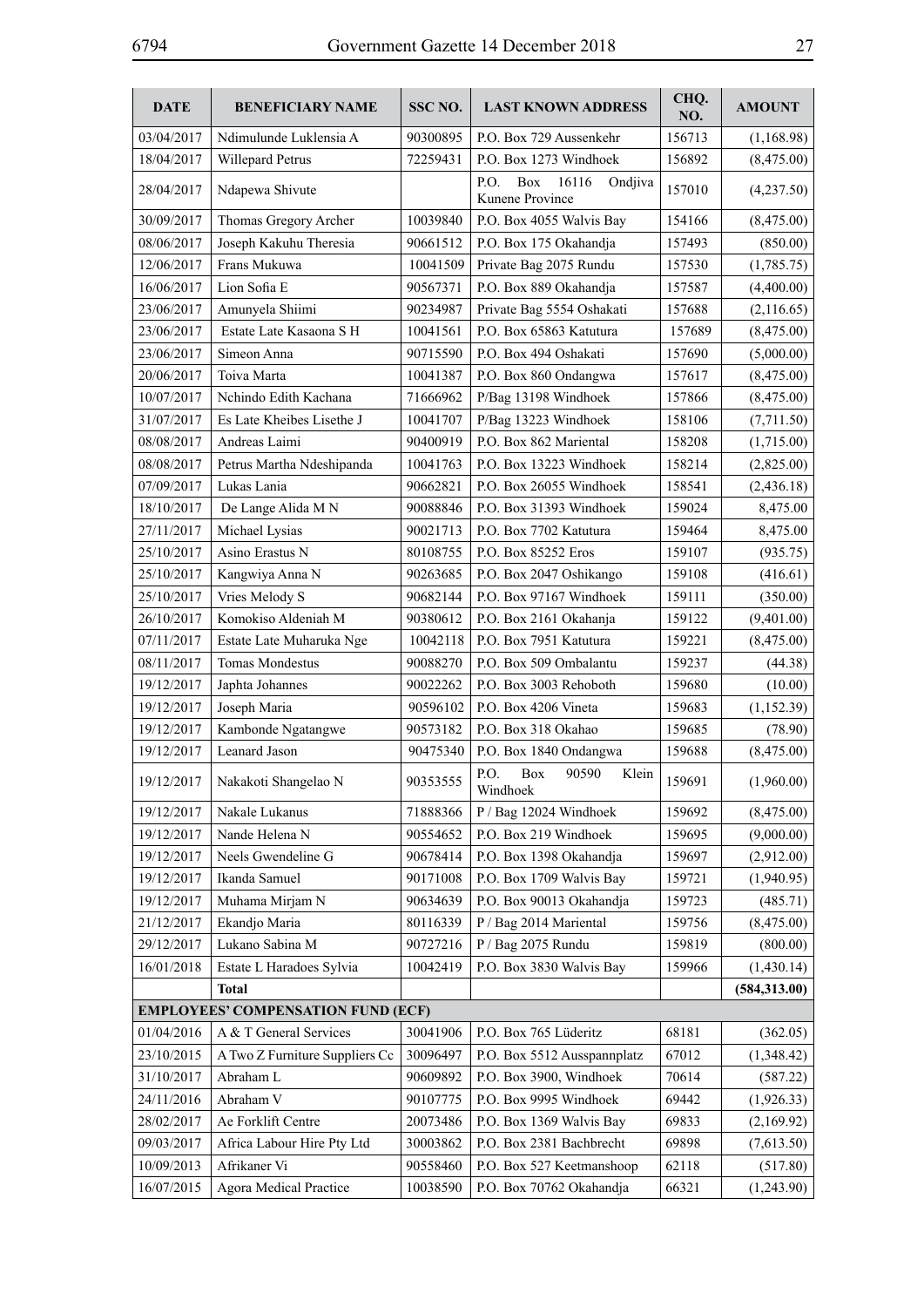| <b>DATE</b> | <b>BENEFICIARY NAME</b>                 | SSC NO.  | <b>LAST KNOWN ADDRESS</b>     | CHQ.<br>NO. | <b>AMOUNT</b> |
|-------------|-----------------------------------------|----------|-------------------------------|-------------|---------------|
| 31/03/2011  | Air Namibia (Pty)                       | 30004596 | Box 730 Windhoek              | 54823       | (720.60)      |
| 16/12/2015  | Albertz Arens Frederick                 | 30020964 | P.O. Box 2037 Keetmanshoop    | 67367       | (393.02)      |
| 09/03/2017  | Al-Dhahra & Ndc Date Palm<br>Dev Pty    | 30050873 | P.O. Box 8697 Bachbrecht      | 69899       | (8,494.20)    |
| 29/07/2016  | Alexandra Smit Physiotherapy            | 10038813 | P.O. Box 5834 Ausspannplatz   | 68792       | (1,068.30)    |
| 15/10/2015  | Almor's Butchery                        | 30085046 | P.O. Box 10145 Khomasdal      | 66987       | (3,032.77)    |
| 08/11/2012  | Aloe Fishing Company Pty Ltd            | 30013383 | P.O. Box 601 Lüderitz         | 59951       | (1,000.00)    |
| 28/08/2013  | Alpha Clinic Cc Dr. Nderecha            | 10034686 | P.O. Box 2045 Ondangwa        | 62033       | (633.60)      |
| 06/01/2017  | Alternative Energy System Cc            | 30031158 | P.O. Box 80799 Olympia        | 69630       | (1,299.00)    |
| 11/10/2013  | Amakali P                               | 90383618 | P.O. Box 445 Okahandja        | 62359       | (120.00)      |
| 20/11/2012  | Amazonas Duty Free Trading              | 30035118 | P.O. Box 306 Oshakati         | 60049       | (659.55)      |
| 27/04/2017  | Amukete I                               | 90523165 | P.O. Box 899 Windhoek         | 70253       | (922.83)      |
| 06/07/2016  | Amukugo D                               | 90356456 | P.O. Box 5651 Ausspannplatz   | 68662       | (94.50)       |
| 26/07/2013  | Amunyela Sem                            | 90206397 | P.O. Box 81461 Oympia         | 61792       | (6,600.00)    |
| 26/11/2016  | Amunyela Ss                             | 90097396 | P.O. Box 4 Walvis Bay         | 67224       | (175.31)      |
| 18/12/2015  | Anani Health Services Cc                | 10039171 | P.O. Box 10004 Khomasdal      | 67385       | (120.00)      |
| 01/03/2016  | Andreas Kt                              | 90605365 | P.O. Box 45 Oshakati          | 67912       | (2,655.10)    |
| 28/10/2014  | Andupula Wl                             | 72568371 | P.O. Box 93 Grootfontein      | 64732       | (642.25)      |
| 29/12/2017  | Anmut Farming Cc                        | 30119418 | Private Bag 1666, Otjiwarongo | 70871       | (2,051.40)    |
| 06/01/2017  | Armstrong Construction Cc               | 30046562 | P.O. Box 2010 Rundu           | 69631       | (2,675.30)    |
| 10/09/2012  | Atlantic Chicken Company Pty<br>Ltd     | 20052734 | P.O. Box 1147 Durban 4000     | 59293       | (293.51)      |
| 27/04/2017  | Atlas Copco N                           | 20083263 | P.O. Box 559 Windhoek         | 70255       | (2,169.92)    |
| 11/04/2017  | Attie Leonard Knipe                     | 20024436 | Private Bag 1009 Maltahohe    | 70156       | (3,222.48)    |
| 28/02/2017  | Automotive Clinical Theatre<br>Cc       | 30056860 | P.O. Box 20759 Windhoek       | 69845       | (675.00)      |
| 28/10/2014  | Awh Engineering                         | 30029313 | P.O. Box 30051 Pioneers Park  | 64734       | (2,346.25)    |
| 18/02/2016  | Bamberger Rita                          | 20131003 | P.O. Box 185 Aranos           | 67784       | (599.72)      |
| 22/11/2016  | Barkat Investment Cc                    | 30088767 | P.O. Box 609 Keetmanshop      | 69416       | (2,000.00)    |
| 07/05/2015  | Bendu M                                 | 90152867 | P.O. Box 1709 Walvis Bay      | 65892       | (72.12)       |
| 14/03/2013  | Benguella Sea Products                  | 20195917 | P.O. Box 272 Walvis Bay       | 60792       | (337.50)      |
| 18/02/2016  | Bidvest Nam Inform Tech (Pty)<br>Ltd    | 30022547 | P.O. Box 4 Walvis Bay         | 67838       | (351.09)      |
| 29/12/2017  | Big J Feedlot (Pty) Ltd                 | 30013986 | P.O. Box 946, Gobabis         | 70790       | (1,972.48)    |
| 26/07/2013  | Binvis Investment 168 Pty Ltd           | 30051016 | P.O. Box 1059 Gobabis         | 61793       | (698.04)      |
| 31/10/2017  | Bohm H.H.P.                             | 20136353 | P.O. Box 311, Okahandja       | 70616       | (557.25)      |
| 09/03/2017  | Bonsai Investment Pty T/A<br>Nam Farm P | 30066007 | P.O. Box 5839 Ausspannpatz    | 69901       | (4,500.00)    |
| 04/04/2014  | <b>Bouwer</b> Dg                        | 90433981 | P.O. Box 20040 Windhoek       | 63342       | (536.72)      |
| 09/03/2017  | Brakwasser Engineering Cc               | 30047733 | P.O. Box 40918 Ausspannplatz  | 69902       | (4,988.43)    |
| 16/08/2011  | Budget Rent A Car Namibia Pty           | 20052301 | P.O. Box 1754 Windhoek        | 55952       | (638.00)      |
| 29/10/2013  | <b>Bunce Leonard</b>                    | 90018429 | P.O. Box 23016 Windhoek       | 62453       | (5,492.48)    |
| 10/06/2015  | C C Builders                            | 30008682 | P.O. Box 3531 Rehoboth        | 66086       | (600.00)      |
| 13/02/2015  | C C F Bush Pty Ltd                      | 30015524 | P.O. Box 769 Otjiwarongo      | 65405       | (341.04)      |
| 09/03/2015  | Carel Willem Thomas                     | 20168268 | P.O. Box 24313 Windhoek       | 65539       | (1,422.35)    |
| 09/03/2017  | Cell Technology Namibia (Pty)<br>Ltd    | 30081668 | P.O. Box 410003 Windhoek      | 69904       | (12,696.08)   |
| 12/01/2017  | Charley J                               | 90434611 | P.O. Box 1567 Keetmanshop     | 69661       | (104.50)      |
| 28/01/2013  | China Henan Inter.cooperatin<br>Gro     | 30036346 | P.O. Box 138 Rundu            | 60490       | (3,111.30)    |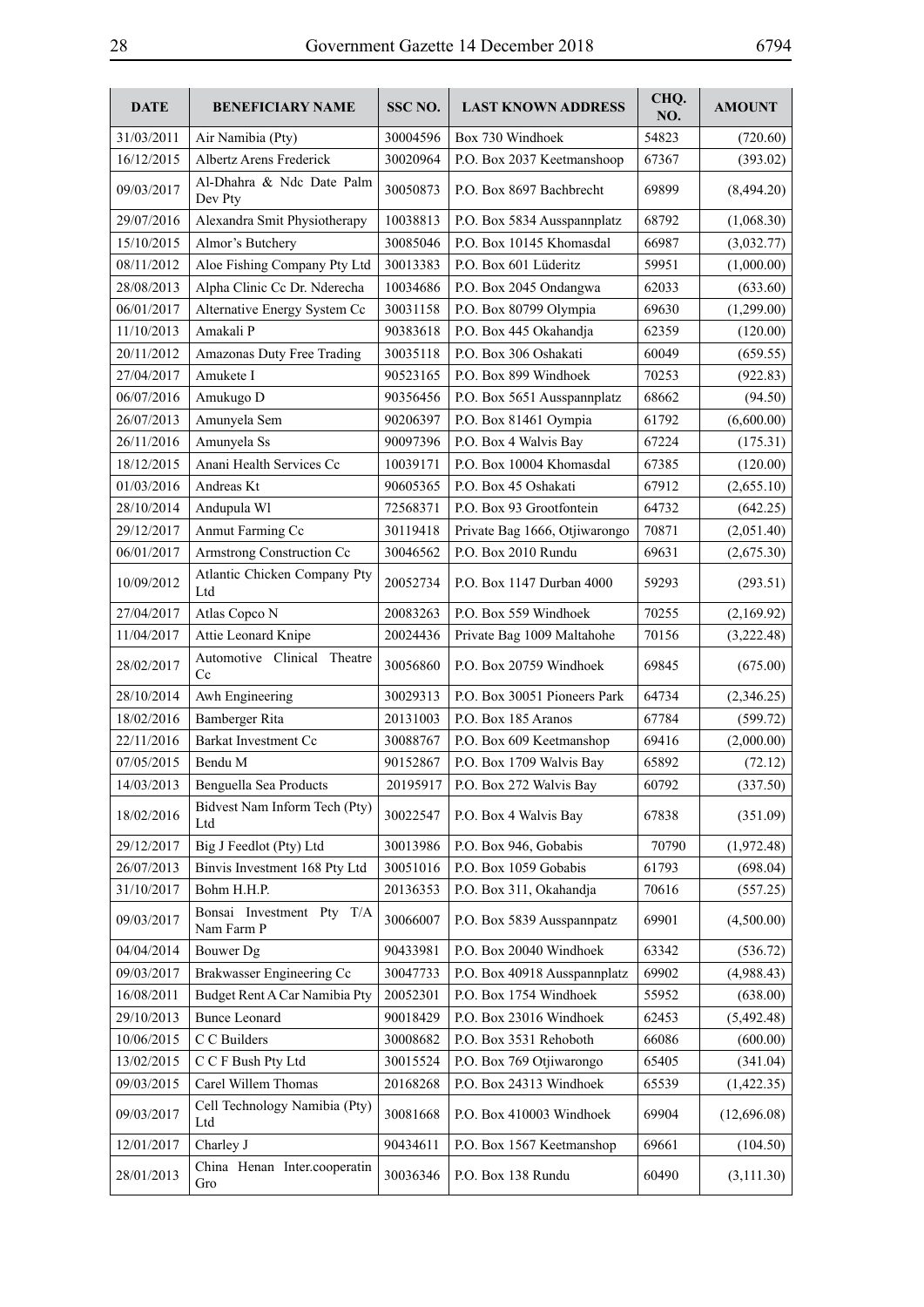| <b>DATE</b> | <b>BENEFICIARY NAME</b>              | SSC <sub>NO</sub> . | <b>LAST KNOWN ADDRESS</b>             | CHQ.<br>NO. | <b>AMOUNT</b> |
|-------------|--------------------------------------|---------------------|---------------------------------------|-------------|---------------|
| 06/03/2017  | China Henan Inter.cooperation<br>Cro | 30036346            | P.O. Box 138 Rundu                    | 69876       | (20,215.36)   |
| 13/04/2015  | China Shan Xi Construction Cc        | 30058227            | P.O. Box 90185 Windhoek               | 65780       | (850.00)      |
| 21/11/2014  | Chisambo R                           | 90556132            | P.O. Box 3988 Windhoek                | 64958       | (4,882.32)    |
| 04/03/2016  | Christiaan R                         | 90294493            | P.O. Box 10 Gibeon                    | 67958       | (94.50)       |
| 07/01/2016  | Christiaan Sh                        | 90247523            | Private Bag 5017 Wavis Bay            | 67477       | (514.80)      |
| 13/06/2013  | Christiaan Wd                        | 72574890            | P.O. Box 60306 Katutura               | 61421       | (6,269.90)    |
| 02/10/2015  | Circle Pharmacy                      | 10035943            | P.O. Box 31516 Pionierspark           | 66876       | (70.95)       |
| 21/11/2016  | City Hardware Pty Ltd                | 30011041            | P.O. Box 9995 Windhoek                | 69401       | (394.43)      |
| 18/02/2016  | City Optics Cc                       | 30005469            | P.O. Box 6405 Otjiwarongo             | 67818       | (923.55)      |
| 02/06/2017  | Claasen J                            | 90012548            | P.O. Box 1117, Walvis Bay             | 70401       | (149.92)      |
| 22/01/2015  | Clarke A                             | 70354861            | P.O. Box 3327 Windhoek                | 65257       | (1,130.80)    |
| 24/05/2017  | Co Welding And Blasting              | 30060175            | P.O. Box 208 Tsumeb                   | 70366       | (2,288.51)    |
| 13/05/2016  | Collin Building Construction<br>Cc   | 30023439            | P.O. Box 688 Outjo                    | 68373       | (1,713.66)    |
| 02/02/2017  | Corne Fereira                        | 10016663            | P.O. Box 70427 Khomasdal              | 69748       | (94.95)       |
| 09/03/2017  | Corporate Game Service               | 30030063            | P.O. Box 90354 Windhoek               | 69909       | (6,144.56)    |
| 02/12/2016  | Corvima Investments                  | 20089868            | P.O. Box 3427 Walvis Bay              | 69506       | (16,702.97)   |
| 25/05/2017  | Corvima Investments                  | 20089868            | P.O. Box 3427 Walvis Bay              | 70367       | (4,611.08)    |
| 25/02/2013  | Crisis Response                      | 10032978            | P.O. Box 98282 Windhoek               | 60672       | (1,157.40)    |
| 11/11/2015  | Crown Steel Design                   | 30020774            | P.O. Box 31640 Pioneers Park          | 67171       | (800.00)      |
| 13/05/2013  | D & R Trading                        | 30005844            | P.O. Box 1542 Otjiwarongo             | 61169       | (155.33)      |
| 28/02/2018  | D.g. Paschke Steel Construction      | 20066362            | P.O. Box 343, Windhoek                | 71001       | (2,200.00)    |
| 01/04/2016  | Davian Trading Enterprise            | 30060712            | P.O. Box 515 Lüderitz                 | 68183       | (729.49)      |
| 02/10/2015  | David J                              | 90522776            | P.O. Box 1996 Wavis Bay               | 66879       | (5,400.00)    |
| 22/10/2015  | David J                              | 90522776            | P.O. Box 1996 Wavis Bay               | 66787       | (852.16)      |
| 18/03/2015  | De Wee Gr                            | 90096176            | P.O. Box 3513 Windhoek                | 65653       | (813.72)      |
| 10/11/2016  | Diergaardt G                         | 90048145            | P.O. Box 1350 Okahandja               | 69357       | (4,204.22)    |
| 12/11/2013  | Dolphin Pharmacy                     | 10000864            | P.O. Box 415 Swakopmund               | 62521       | (347.91)      |
| 26/02/2017  | Donovan Zealand                      | 30083061            | P.O. Box 31445 Pioneers Park          | 69823       | (300.00)      |
| 24/10/2015  | Nangombe<br>Consulting<br>Dr<br>Room | 10037552            | P.O. Box 3342 Ongwediva               | 64713       | (343.90)      |
| 02/10/2015  | Dr A Skinner                         | 10004891            | P.O. Box 86530 Eros                   | 66880       | (94.50)       |
| 25/09/2015  | Dr Bengesai & Dr Gabi Medical        | 10038079            | P.O. Box 1698 Gobabis                 | 66809       | (1,109.20)    |
| 04/10/2016  | Dr Di Uirab                          | 10017141            | P.O. Box 50132 Bachbrecht             | 69217       | (353.20)      |
| 22/09/2016  | Dr Ej Vermaak                        | 10024337            | P.O. Box 86692 Eros                   | 69129       | (107.00)      |
| 10/03/2017  | Dr Eric Muller                       | 10000594            | P.O. Box 8092 Eros                    | 69939       | (1,009.07)    |
| 10/03/2017  | Dr F V Moyo                          | 10034097            | P.O. Box 3342 Ongwediva               | 69940       | (1, 857.71)   |
| 21/07/2014  | Dr Js De Klerk                       | 10010037            | P.O. Box 8840 Windhoek                | 64083       | (398.80)      |
| 12/11/2012  | Dr Karl Frielingsdorf                | 10024187            | P.O. Box 86474 Eros                   | 59960       | (745.30)      |
| 12/05/2015  | Dr L H Musweu                        | 10019771            | P.O. Box 2775 Ondangwa                | 65911       | (163.05)      |
| 18/10/2012  | Dr L Harases-Kankondi                | 10030707            | P.O. Box 98360 Windhoek               | 59719       | (371.76)      |
| 29/09/2016  | Dr L.d Matukane                      | 10034345            | P.O. Box 3342 Ongwediva               | 69171       | (19, 865.44)  |
| 26/05/2015  | Dr Labuscagne & Partners             | 10036406            | Private Bag 24270 Gezina,<br>Pretoria | 65973       | (760.78)      |
| 10/03/2017  | Dr Ll Nxiweni                        | 10036424            | P.O. Box 3342 Ongwediva               | 69946       | (18,203.82)   |
| 10/03/2017  | Dr M Shamena                         | 10000652            | P.O. Box 8486 Bachbrecht              | 69948       | (455.40)      |
| 11/04/2017  | Dr Mutongas Medical Practice         | 10039745            | P.O. Box 11332 Oshakati               | 70162       | (746.13)      |
| 04/02/2013  | Dr N Labuschagne                     | 10024828            | P.O. Box 81007 Olympia                | 60533       | (461.63)      |
| 10/03/2017  | Dr Nt J Saukila                      | 10037002            | P.O. Box 3342 Ongwediva               | 69949       | (3,755.50)    |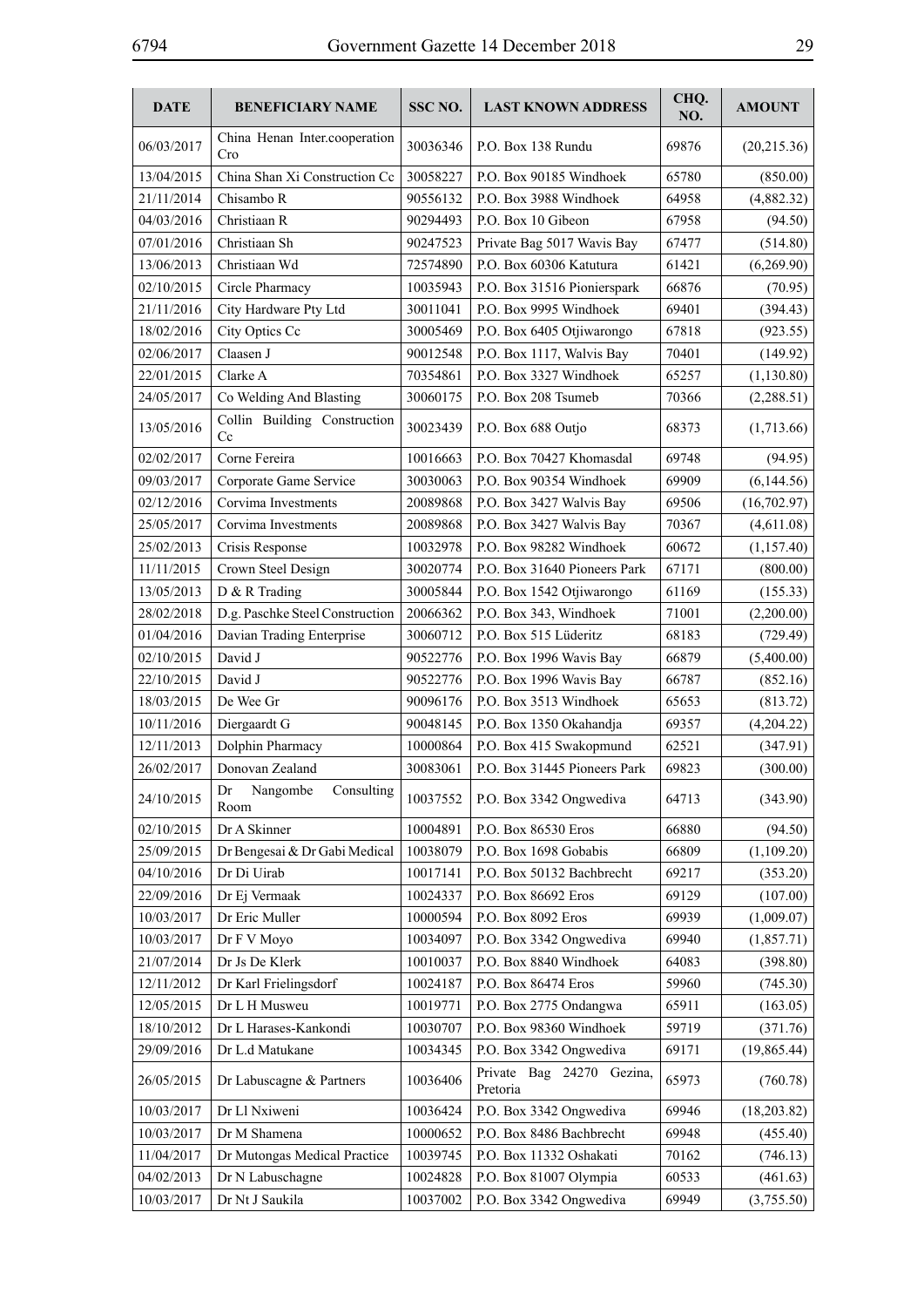| <b>DATE</b> | <b>BENEFICIARY NAME</b>                           | SSC NO.  | <b>LAST KNOWN ADDRESS</b>        | CHQ.<br>NO. | <b>AMOUNT</b> |
|-------------|---------------------------------------------------|----------|----------------------------------|-------------|---------------|
| 06/09/2016  | Dr Pompie Burger                                  | 10000719 | P.O. Box 11128<br>Klein Windhoek | 69027       | (199.70)      |
| 19/09/2016  | Dr Pompie Burger                                  | 10000719 | P.O. Box 11128<br>Klein Windhoek | 69095       | (189.60)      |
| 26/02/2015  | Dr Pompie Burger                                  | 10000719 | P.O. Box 11128<br>Klein Windhoek | 65479       | (139.40)      |
| 13/08/2013  | Dr S Pienaar, F Smit, Rj V<br>Schalk              | 10031767 | Private Bag 2135 Rundu           | 61945       | (503.44)      |
| 19/05/2017  | Dr Solly Ntseke                                   | 10024876 | P.O. Box 1760 Walvis Bay         | 70345       | (148.80)      |
| 10/03/2017  | Dr T Chinyoka                                     | 10035019 | P.O. Box 26097 Windhoek          | 69950       | (2,233.15)    |
| 10/03/2017  | Dr T E Ndzeru                                     | 10031821 | P.O. Box 3342 Ongwediva          | 69951       | (4,112.70)    |
| 26/07/2013  | Dr T Makombe                                      | 10032290 | P.O. Box 3342 Ongwediva          | 61800       | (687.80)      |
| 26/11/2013  | Dr T Matayaya                                     | 10025135 | P.O. Box 9419 Windhoek           | 62611       | (1,260.26)    |
| 01/06/2015  | Dr Willem Carstens                                | 10034131 | P.O. Box 8087 Swakopmund         | 66004       | (865.60)      |
| 12/09/2013  | Dr Z Erkana                                       | 10002661 | P.O. Box 21867 Windhoek          | 62164       | (658.60)      |
| 03/06/2014  | Dr. S.g. Nel                                      | 10030150 | P.O. Box 2852 Walvis Bay         | 63693       | (883.90)      |
| 25/08/2016  | Dr.dirk Redman                                    | 10034902 | P.O. Box 540 Swakopmund          | 68974       | (320.00)      |
| 10/03/2017  | Dream Land Investment Cc                          | 30040731 | P.O. Box 9926 Eros               | 69955       | (3,542.31)    |
| 10/03/2017  | <b>Drs</b><br>Opperman<br>Rudolph<br>Barnard      | 10015486 | P.O. Box 1106 Gobabis            | 69956       | (1,875.40)    |
| 07/06/2012  | Pienaar<br>Dekker<br><b>Drs</b><br>And<br>Portwig | 10015903 | P.O. Box 685 Wellington 7654     | 58552       | (851.52)      |
| 26/06/2013  | Dumeni Abel                                       | 90133035 | P.O. Box 2305 Swakopmund         | 61529       | (663.75)      |
| 28/02/2018  | Dumeni J                                          | 90633108 | P.O. Box 3058, Windhoek          | 71065       | (2,400.00)    |
| 31/05/2016  | Eixab F                                           | 90037384 | P.O. Box 6218 Windhoek           | 68481       | (45.00)       |
| 01/11/2016  | Ekandjo Baenderik T                               | 90419362 | P.O. Box 3060 Walvis Bay         | 69332       | (72.12)       |
| 09/06/2014  | Elias Multi Services Cc                           | 30055159 | P.O. Box 22866 Windhoek          | 63738       | (795.15)      |
| 09/03/2017  | Ellerine Holdings Ltd                             | 20029183 | P.O. Box 21358 Windhoek          | 69915       | (4,459.16)    |
| 23/07/2014  | Engelbrecht Ma                                    | 70642016 | P.O. Box 35 Oranjemund           | 64121       | (1,356.20)    |
| 04/04/2017  | Engen Petroleum Limited                           | 20039892 | P.O. Box 201 Windhoek            | 70108       | (2,305.54)    |
| 11/11/2013  | Epafras Hoses H                                   | 90488986 | P.O. Box 522 Oshakati            | 62509       | (350.70)      |
| 20/06/2014  | Erasmus E                                         | 90515927 | P.O. Box 125 Ondangwa            | 63820       | (331.34)      |
| 02/05/2014  | Esterhuyse Hendrik J                              | 30069977 | P.O. Box 2004 Keetmanshoop       | 63514       | (5,454.16)    |
| 22/02/2013  | <b>Exacto Engineering</b>                         | 20237511 | P.O. Box 6821 Windhoek           | 60661       | (622.40)      |
| 17/07/2014  | Exclusive<br>Multimedia<br>Creations              | 30048510 | P.O. Box 24764 Windhoek          | 64062       | (1,972.50)    |
| 29/11/2012  | F M M Mariental Abattoir                          | 30006296 | P.O. Box 862 Mariental           | 60146       | (135.83)      |
| 14/01/2016  | Family Wise Medical Practice                      | 10039344 | P.O. Box 5702 Auspannpatz        | 67526       | (319.50)      |
| 03/07/2015  | Feris Fa                                          | 90215191 | P.O. Box 3348 Rehoboth           | 66240       | (13,200.00)   |
| 13/05/2013  | Fillemon S                                        | 90526890 | P.O. Box 22637 Windhoek          | 61177       | (700.00)      |
| 22/07/2014  | Fillipus Gloria                                   | 90094676 | P.O. Box 1230 Lüderitz           | 64101       | (87.84)       |
| 29/11/2013  | <b>Fillipus Gs</b>                                | 90544235 | P.O. Box 150 Oshakati            | 62683       | (380.27)      |
| 13/05/2013  | Fillipus L                                        | 90516136 | P.O. Box 3514 Walvis Bay         | 61178       | (73.98)       |
| 11/09/2013  | Fischer Rr                                        | 90322936 | P.O. Box 335 Walvis Bay          | 62149       | (591.84)      |
| 18/02/2016  | Fishers Pan Game Farm Pty Ltd                     | 20062851 | P.O. Box 24046 Windhoek          | 67748       | (93.06)       |
| 30/07/2013  | Folscher Lc                                       | 90414757 | P.O. Box 11640 Windhoek          | 61844       | (431.50)      |
| 29/12/2017  | Frans C                                           | 90567584 | P.O. Box 1494, Okahandja         | 70767       | (514.79)      |
| 26/11/2015  | Alexander<br>Fraser<br>Namibia<br>(Pty) L         | 30026087 | P.O. Box 13422 Northhead         | 67235       | (2,412.50)    |
| 25/08/2016  | Alexander<br>Fraser<br>Namibia<br>(Pty) L         | 30026087 | P.O. Box 13422 Northmead         | 68976       | (2,231.20)    |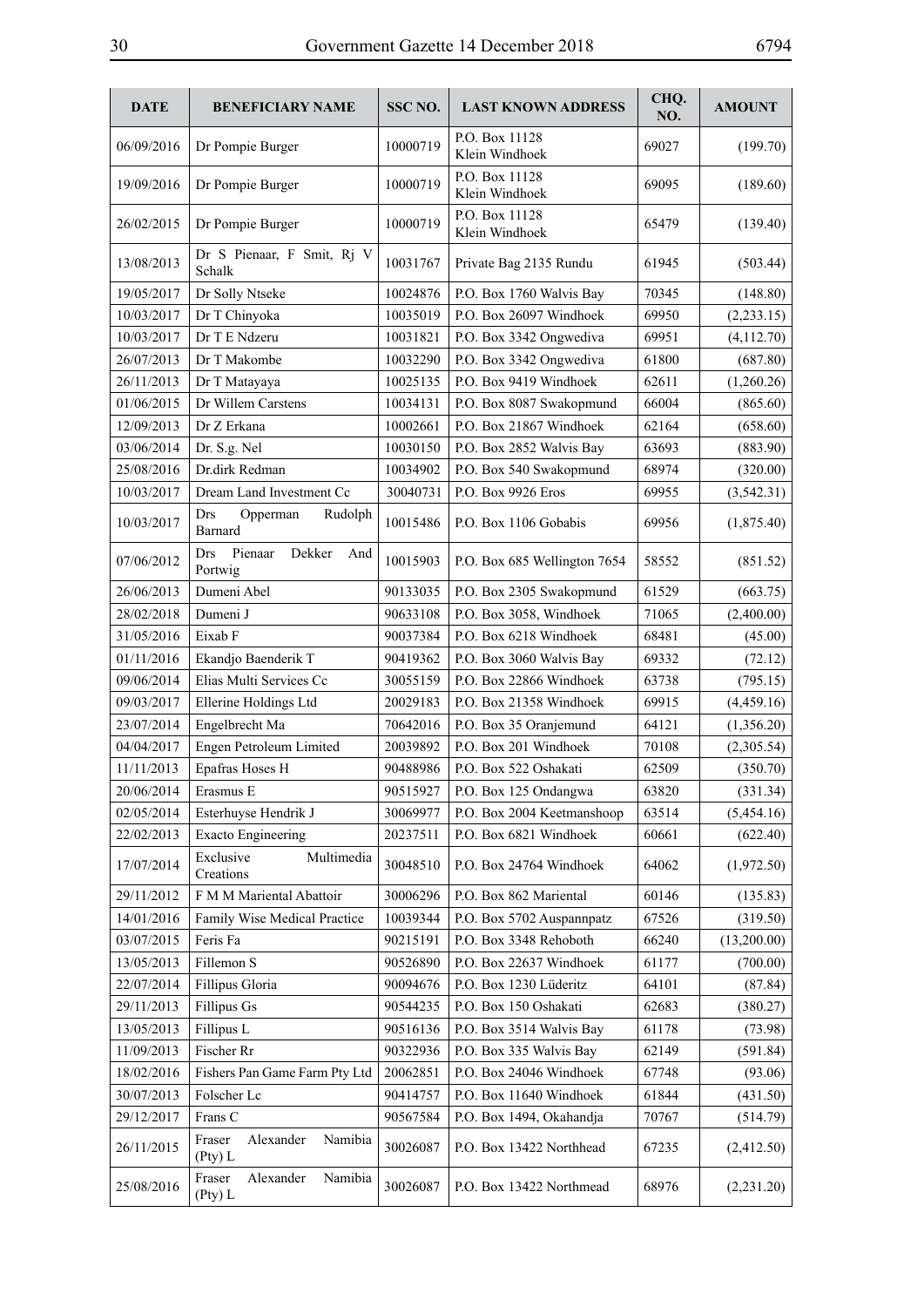| <b>DATE</b> | <b>BENEFICIARY NAME</b>                         | SSC <sub>NO</sub> . | <b>LAST KNOWN ADDRESS</b>   | CHQ.<br>NO. | <b>AMOUNT</b> |
|-------------|-------------------------------------------------|---------------------|-----------------------------|-------------|---------------|
| 07/05/2015  | Fraser<br>Alexander<br>Namibia<br>$($ Pty $)$ L | 30026087            | P.O. Box 13422 Northmead    | 65901       | (158.73)      |
| 10/04/2014  | Fraser Nicola                                   | 30048203            | P.O. Box 21602 Windhoek     | 63409       | (269.66)      |
| 29/09/2016  | Freshers Meat Packers Nam<br>(Pty)              | 30052101            | P.O. Box 86252 Eros         | 69173       | (1,620.03)    |
| 14/04/2011  | Furniture Mart(Pty)                             | 20206551            | P.O. Box 96225 Windhoek     | 54917       | (2,025.44)    |
| 08/02/2013  | Four<br>S.<br>Cash<br>G<br>Services<br>Namibia  | 20047725            | P.O. Box 80758 Olympia      | 60587       | (4, 135.49)   |
| 29/06/2015  | S<br>G<br>Four<br>Cash Services<br>Namibia      | 20047725            | P.O. Box 80758 Olympia      | 66211       | (317.20)      |
| 12/08/2014  | Garuseb Steve Stefanus                          | 90325133            | P.O. Box 1307 Gobabis       | 64264       | (1,664.55)    |
| 10/09/2014  | Gawaseb A                                       | 90416380            | P.O. Box 782 Gobabis        | 64432       | (100.60)      |
| 26/09/2013  | Gawaxab J                                       | 90571792            | P.O. Box 682 Gobabis        | 62289       | (7,500.00)    |
| 26/01/2015  | Gck Holdings<br>(Proprietary)<br>Limit          | 30078927            | P.O. Box 50669 Bachbrecht   | 65283       | (363.90)      |
| 10/02/2015  | Geiseb B                                        | 90617071            | P.O. Box 99 Otjiwarongo     | 65372       | (1,410.00)    |
| 18/02/2016  | Gerhardus M. Spangenberg                        | 20056880            | P.O. Box 305 Okahandja      | 67741       | (2,130.04)    |
| 23/09/2014  | Goagoses Leopoltine                             | 70060606            | P.O. Box 60549 Katutura     | 62211       | (2,467.06)    |
| 08/02/2016  | Gold Venture Lodges<br>T/A<br><b>Sossus</b>     | 30008167            | P.O. Box 2760 Swakopmund    | 67643       | (542.48)      |
| 15/06/2012  | Government<br>Instutution<br>Pension F          | 20110206            | P.O. Box 23500 Windhoek     | 58640       | (986.32)      |
| 18/12/2015  | Groenewald Willem Johannes<br>$_{\rm (Jnr)}$    | 20138269            | P.O. Box 155 Outjo          | 67399       | (2,000.00)    |
| 01/09/2016  | Grundheim Namibia                               | 30091696            | P.O. Box 35227 Kleine Kuppe | 69010       | (2,030.49)    |
| 04/09/2014  | Grundorner Fishing                              | 30013944            | P.O. Box 124 Gibeon         | 64389       | (386.56)      |
| 05/04/2017  | Haindongo Fm                                    | 90674925            | P.O. Box 2208 Rundu         | 70127       | (88.76)       |
| 09/03/2017  | Haininga Michael G                              | 90086298            | P.O. Box 5092 Windhoek      | 69923       | (1,650.00)    |
| 27/02/2014  | Haipumbu E                                      | 90238205            | P.O. Box 5178 Walvis Bay    | 63130       | (98.62)       |
| 04/10/2012  | Halberstadts Trading                            | 20262326            | P.O. Box 223 Grootfontein   | 59556       | (2,099.79)    |
| 08/10/2015  | Haleinge M                                      | 90096088            | P.O. Box 4076 Walvis Bay    | 66936       | (3,276.00)    |
| 2/909/2011  | Halweendo K                                     | 90238305            | P.O. Box 3883 Walvis Bay    | 56285       | (36.99)       |
| 10/09/2014  | Halweendo Severus                               | 90033439            | P.O. Box 451 Lüderitz       | 64433       | (1,390.27)    |
| 04/04/2014  | Hamalwa Pn                                      | 90584969            | P.O. Box 0 Lüderitz         | 63354       | (2,174.76)    |
| 22/12/2014  | Hammerstein<br>Mining<br>And<br>Drilling        | 30037292            | P.O. Box 9393 Eros          | 65135       | (554.85)      |
| 19/03/2013  | Hamufenu F                                      | 90433137            | P.O. Box 1709 Walvis Bay    | 60844       | (135.22)      |
| 28/10/2014  | Hamukoto En                                     | 90247117            | P.O. Box 3017 Walvis Bay    | 64747       | (45.74)       |
| 18/03/2016  | Hamutenya K                                     | 90364425            | P.O. Box 95 Okahandja       | 68093       | (388.00)      |
| 07/01/2016  | Handima E                                       | 90326661            | P.O. Box 8697 Bachbrecht    | 67483       | (722.13)      |
| 17/03/206   | Hanghome Andreas                                | 90101888            | P.O. Box 7224 Kuisebmond    | 68080       | (542.48)      |
| 27/01/2017  | Hango T                                         | 70457039            | P.O. Box 154 Outapi         | 69734       | (1,077.55)    |
| 08/10/2012  | Haoseb Rr                                       | 90236163            | P.O. Box 25086 Windhoek     | 59603       | (2,248.65)    |
| 01/06/2012  | Hartlief<br>Continental<br>Meat<br>Produc       | 20042451            | P.O. Box 428 Windhoek       | 58505       | (1, 131.32)   |
| 06/11/2012  | Hartlief<br>Continental<br>Meat<br>Products     | 20042451            | P.O. Box 428 Windhoek       | 59896       | (5,001.28)    |
| 04/10/2016  | Hashoongo Jh                                    | 90327572            | P.O. Box 33 Windhoek        | 69210       | (107.23)      |
| 19/08/2016  | Haufiku J                                       | 90601422            | P.O. Box 1046 Keetmanshoop  | 68913       | (22,500.00)   |
| 16/05/2016  | Haufiku Walter N                                | 90249619            | P.O. Box 33 Windhoek        | 68396       | (189.38)      |
| 21/05/2013  | Hausiku Jl                                      | 90188497            | P.O. Box 2148 Otjiwarongo   | 61217       | (51.99)       |
| 23/07/2013  | Hausiku M                                       | 90479889            | P.O. Box 1930 Keetmanshoop  | 61770       | (11,200.00)   |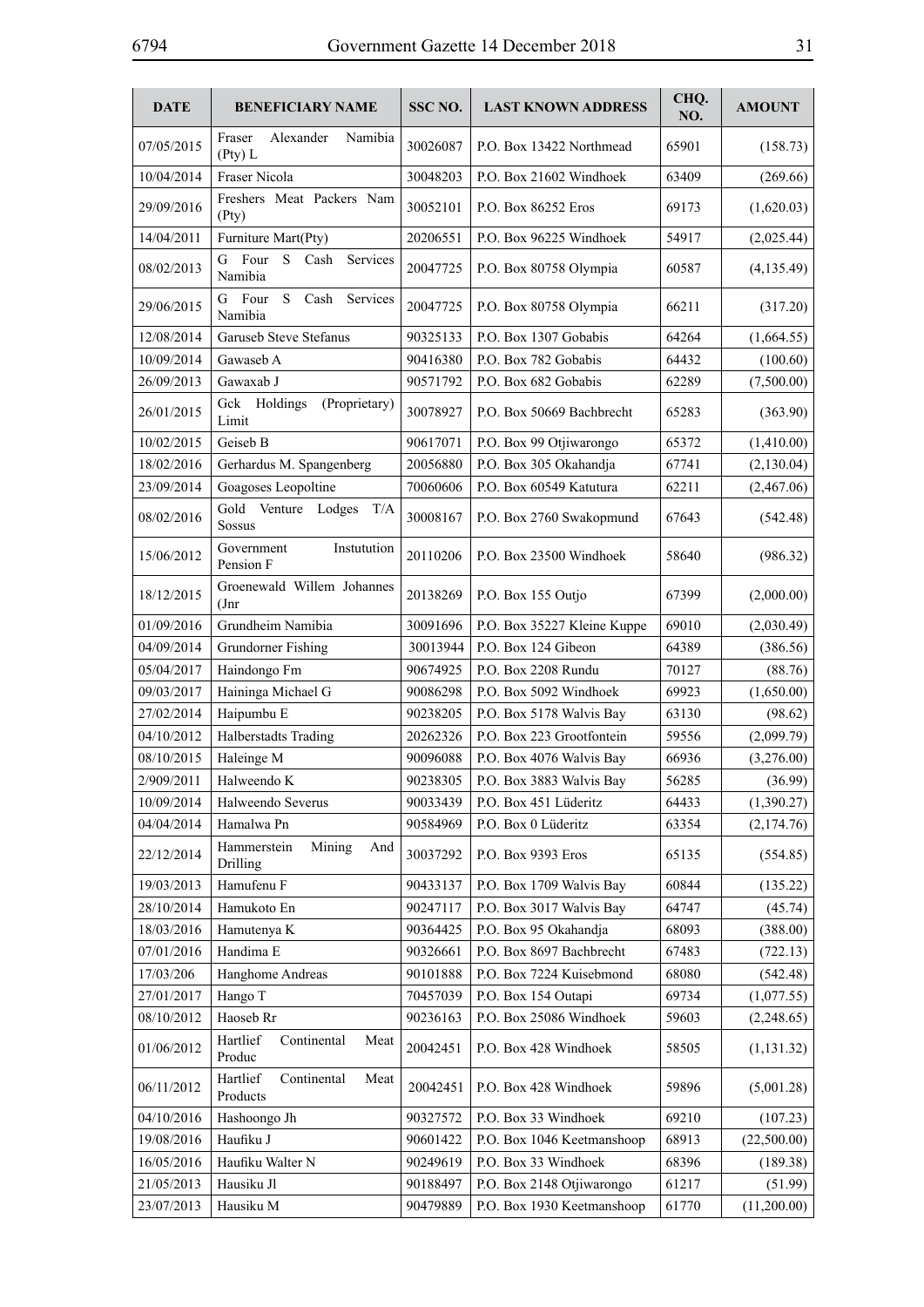| <b>DATE</b> | <b>BENEFICIARY NAME</b>                       | SSC NO.  | <b>LAST KNOWN ADDRESS</b>                 | CHQ.<br>NO. | <b>AMOUNT</b> |
|-------------|-----------------------------------------------|----------|-------------------------------------------|-------------|---------------|
| 21/05/2014  | <b>Heathers Florist</b>                       | 20203106 | P.O. Box 1486 Keetmanshoop                | 63635       | (369.84)      |
| 20/06/2017  | Hefer Projects Namibia                        | 30045109 | P.O. Box 2774 Swakopmund                  | 70464       | (6,171.93)    |
| 15/10/2013  | Heita Laimi                                   | 90424117 | Private Bag 13389 Windhoek                | 62391       | (2,925.57)    |
| 18/02/2013  | Henco Engineering Cc                          | 20056796 | P.O. Box 1396 Windhoek                    | 60643       | (677.04)      |
| 07/05/2014  | Henties Bay Pharmacy                          | 10000854 | P.O. Box 400 Henties Bay                  | 63544       | (81.56)       |
| 18/02/2016  | Herbst E.J.M.                                 | 20170073 | P.O. Box 552 Otjiwarongo                  | 67793       | (2,488.65)    |
| 24/05/2017  | Herman J.M.                                   | 90713291 | P.O. Box 3546 Ongwediva                   | 70374       | (388.20)      |
| 10/03/2017  | Herman's<br>Technology<br>Civil<br>Works      | 30081917 | P.O. Box 70061 Windhoek                   | 69960       | (2,262.00)    |
| 17/02/2014  | Hikupembe M.E.                                | 70768733 | P.O. Box 8519 Windhoek                    | 63041       | (810.88)      |
| 07/05/2014  | Histochem<br>Laboratories<br>Namibia          | 10000749 | P.O. Box 5355 Klein Windhoek              | 63545       | (133.00)      |
| 16/11/2016  | Hoeseb W                                      | 70013424 | P.O. Box 1497                             | 69370       | (171.10)      |
| 11/02/2016  | Hosea J.E                                     | 90260996 | P.O. Box 3832 Walvis Bay                  | 67653       | (147.96)      |
| 22/08/2013  | Hotel Zum Spergebiethotel                     | 20032591 | P.O. Box 40194 Ausspannplatz              | 59156       | (313.74)      |
| 13/10/2015  | <b>I.M Dennler</b>                            | 20049188 | P.O.<br>Box<br>11674<br>Klein<br>Windhoek | 66950       | (2,394.00)    |
| 30/11/2017  | Ibego's Trading Cc                            | 30093258 | P.O. Box 8718, Bachbrecht                 | 70683       | (1,500.00)    |
| 18/08/2015  | Iileka Dk                                     | 90419777 | P.O. Box 62720 Wanahenda                  | 66570       | (1,442.25)    |
| 30/12/2013  | Iilonga P                                     | 90211425 | Private Bag 503 Ruacana                   | 62808       | (616.45)      |
| 30/11/2017  | Iipundaka Nw                                  | 90535054 | P.O. Box 1709, Walvis Bay                 | 70726       | (163.48)      |
| 21/05/2013  | Iiyambo Jh                                    | 90522774 | P.O. Box 2050 Oshakati                    | 61218       | (739.80)      |
| 26/10/2016  | Ileka Mateus Simon                            | 90577189 | P.O. Box 32248 Windhoek                   | 69315       | (3,377.64)    |
| 13/04/2015  | Imbale A                                      | 90242263 | P.O. Box 1233 Windhoek                    | 65781       | (1, 139.84)   |
| 30/03/2016  | Immanuel I                                    | 90295076 | P.O. Box 1474 Otjiwarongo                 | 68159       | (2,000.00)    |
| 01/09/2016  | Immanuel I                                    | 90295076 | P.O. Box 1474 Otjiwalongo                 | 69098       | (150.20)      |
| 18/02/2016  | Improchem Namibia (Pty)Ltd                    | 20071976 | P.O. Box 3796 Walvis Bay                  | 67756       | (868.56)      |
| 03/05/2017  | Inter Africa Security Services<br>Cc          | 30029580 | P.O. Box 24419 Windhoek                   | 70275       | (557.28)      |
| 18/08/2015  | <b>International Pharmacy</b>                 | 10000839 | P.O. Box 8623 Windhoek                    | 66571       | (76.02)       |
| 30/11/2017  | Ip Cosmo Trading Enterprses<br>Cc             | 30107329 | P.O. Box 35422, Windhoek                  | 70727       | (705.25)      |
| 09/03/2015  | Ittur Investments T/A Fig Tree<br>Q           | 30045657 | P.O. Box 9927 Eros                        | 65565       | (876.25)      |
| 18/02/2016  | J A Steenkamp Boerdery                        | 30008371 | P.O. Box 30114 Pioneers Park              | 67821       | (196.46)      |
| 31/10/2017  | Tietz<br>$\rm T/A$<br>Henties<br>Skrynwerkers | 30024800 | P.O. Box 615, Henties Bay                 | 70629       | (350.59)      |
| 09/12/2014  | Jacobus Rk                                    | 90398012 | P.O. Box 1289 Ohangwena                   | 65059       | (4,859.18)    |
| 21/12/2012  | Jakobus Dt                                    | 90344648 | P.O. Box 858 Ohangwena                    | 60285       | (60.00)       |
| 10/03/2017  | Janef Farming Cc                              | 20051961 | P.O. Box 1428 Grootfontein                | 69963       | (1,745.81)    |
| 19/03/2013  | Jantze J                                      | 90298522 | P.O. Box 2001 Mariental                   | 60847       | (73.98)       |
| 15/05/2014  | Jefelinu P                                    | 90549523 | P.O. Box 21771 Windhoek                   | 63609       | (3,540.00)    |
| 06/01/2014  | Jiangsu Zhengtai Construction                 | 30022742 | P.O. Box 86746 Windhoek                   | 62823       | (50.00)       |
| 11/10/2013  | Job Id                                        | 90248555 | P.O. Box 827 Okahandja                    | 62362       | (544.35)      |
| 05/10/2012  | Johannes Andreas Van Der<br>Merwe             | 30053950 | P.O. Box 758 Otjiwarongo                  | 59577       | (450.18)      |
| 04/10/2012  | Johannes M.van Der Merwe                      | 20067165 | P.O. Box 1999 Otjiwarongo                 | 59557       | (3,375.53)    |
| 04/10/2016  | Johannes P                                    | 90228449 | P.O. Box 2225 Oshikango                   | 69223       | (931.59)      |
| 11/06/2014  | Johannes S                                    | 70707372 | P.O. Box 526 Mariental                    | 63773       | (289.43)      |
| 07/01/2014  | Johannes Tk                                   | 90371610 | P.O. Box 5092 Windhoek                    | 62833       | (608.55)      |
| 19/01/2016  | Johannes Tsh                                  | 90436639 | P.O. Box 32248 Pionierspark               | 67542       | (94.50)       |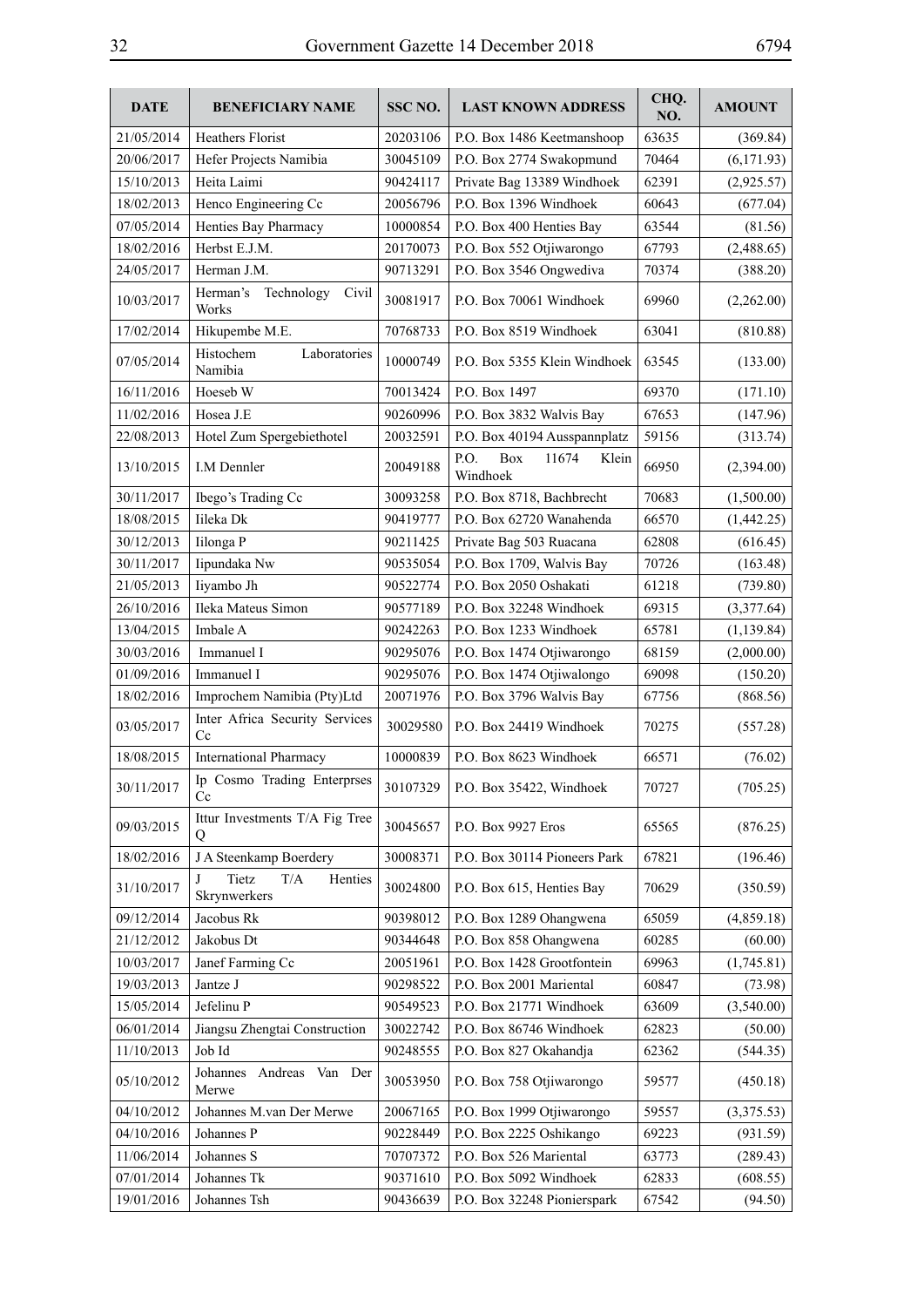| <b>DATE</b> | <b>BENEFICIARY NAME</b>                    | SSC <sub>NO.</sub> | <b>LAST KNOWN ADDRESS</b>                        | CHQ.<br>NO. | <b>AMOUNT</b> |
|-------------|--------------------------------------------|--------------------|--------------------------------------------------|-------------|---------------|
| 17/02/2014  | Jonas D                                    | 90462264           | P.O. Box 23870 Windhoek                          | 63042       | (271.26)      |
| 13/06/2013  | Jonas K                                    | 90202965           | P.O. Box 29 Lüderitz                             | 61427       | (334.45)      |
| 03/05/2017  | Jorg H Marggraff                           | 30039289           | P.O. Box 1147 Windhoek                           | 70263       | (3,029.04)    |
| 09/03/2016  | Josef Ah                                   | 90433086           | P.O. Box 1709 Walvis Bay                         | 68002       | (169.82)      |
| 04/03/2014  | Yuan<br>Transport &<br>Ju-Fang<br>Services | 30046149           | P.O. Box 2141 Walvis Bay                         | 63182       | (1,200.00)    |
| 26/07/2013  | Just Fabulous Joineries                    | 30072258           | P.O. Box 24369 Windhoek                          | 61808       | (2,169.92)    |
| 25/11/2016  | K L Construction Pty Ltd                   | 20128092           | P.O. Box 40709 Ausspannplatz                     | 69455       | (1,561.09)    |
| 06/11/2012  | Kaapanda Sem S N                           | 90490712           | P.O. Box 11024 Oshakati                          | 59897       | (2,231.26)    |
| 13/06/2013  | Kadhikwa Titus K                           | 80055231           | P.O. Box 272 Walvis Bay                          | 61430       | (55.52)       |
| 08/02/2013  | Kadila Dk                                  | 90127700           | P.O. Box 23023 Windhoek                          | 60579       | (502.03)      |
| 21/11/2016  | Kahireke E                                 | 90092295           | Private Bag 123 Rosh Pinah                       | 69405       | (6,600.00)    |
| 28/09/2016  | Kahireke E                                 | 90092295           | Private Bag 123 Rosh Pinah                       | 69159       | (1,190.60)    |
| 14/09/2015  | Kahuure Rk                                 | 90385622           | P.O. Box 17 Gobabis                              | 66750       | (3,750.00)    |
| 30/01/2013  | Kaib P                                     | 90520109           | P.O. Box 174 Otjiwarongo                         | 60506       | (9,452.48)    |
| 28/10/2014  | Kalahari Braai Cc                          | 30086356           | P.O. Box 673 Mariental                           | 64752       | (500.00)      |
| 06/11/2014  | Kalihonda Ek                               | 90431235           | Private Bag 2075 Rundu                           | 64838       | (168.36)      |
| 05/11/2012  | Kalimbo R                                  | 80061434           | P.O. Box 63 Walvis Bay                           | 59886       | (2,319.42)    |
| 23/07/2013  | Kalompo G                                  | 90203648           | P.O. Box 5092 Windhoek                           | 61771       | (1,093.32)    |
| 11/10/2012  | Kalume W                                   | 90437500           | P.O. Box 739 Walvis Bay                          | 59648       | (35.75)       |
| 17/11/2015  | Kaluwapa Am                                | 90468465           | P.O. Box 825 Walvis Bay                          | 67194       | (2,004.60)    |
| 28/10/2014  | Kamati Hafeni M                            | 90345249           | P.O. Box 1996 Walvis Ay                          | 64753       | (2,632.12)    |
| 07/05/2014  | Kamwanga P                                 | 90434645           | P.O. Box 492 Rundu                               | 63547       | (54.24)       |
| 18/03/2016  | Kamwayamunzi Mj                            | 90537322           | P.O. Box 53 Swakopmund                           | 68095       | (650.00)      |
| 29/12/2017  | Kandume Nhole                              | 90679967           | P.O. Box 339, Okahandja                          | 70772       | (432.38)      |
| 10/04/2017  | Kanelombe De                               | 90701856           | P.O. Box 2449 Walvis Bay                         | 70166       | (160.25)      |
| 25/06/2013  | Kanguvei N                                 | 90495321           | P.O. Box 1320 Gobabis                            | 61504       | (1,500.00)    |
| 04/08/2015  | Kanime Sj                                  | 90664028           | P.O. Box 90323 Windhoek                          | 66502       | (4,142.32)    |
| 22/02/2016  | Kanjaa<br>Duplicate<br>90210408<br>Zebulo  | 90291667           | P.O. Box 209 Otjiwarongo                         | 67888       | (8,527.86)    |
| 03/10/2016  | Kaoko Medical Practice                     | 10027631           | P.O. Box 8286 Bachbrecht                         | 69202       | (1,603.30)    |
| 29/07/2016  | Karenga Jm                                 | 90385538           | P.O. Box 1488 Okahandja                          | 68798       | (155.79)      |
| 03/05/2017  | Kasika Bm                                  | 90744405           | P.O. Box 1883 Ngweze                             | 70265       | (182.32)      |
| 16/06/2016  | Katari M                                   | 90396853           | P.O. Box 90017 Windhoek                          | 68567       | (210.00)      |
| 23/01/2013  | Katjatenja A                               | 90245346           | P.O. Box 80874 Olympia                           | 60435       | (260.20)      |
| 07/05/2015  | Katuamba Kaetopora                         | 90618160           | P.O. Box 96035 Windhoek                          | 65904       | (69.04)       |
| 03/02/2015  | Kaura K                                    | 90599458           | P.O.<br><b>Box</b><br>91050<br>Klein<br>Windhoek | 65343       | (236.72)      |
| 12/05/2015  | Kavindja Ak                                | 20048751           | P.O. Box 336 Rundu                               | 65918       | (4,800.00)    |
| 08/07/2014  | Kavindja Ak                                | 90095621           | P.O. Box 336 Rundu                               | 63976       | (6,161.14)    |
| 18/12/2015  | Kezumo Sn                                  | 90144751           | P.O. Box 7439 Katutura                           | 67404       | (183.00)      |
| 11/12/2014  | Khabuser Apteek                            | 10000833           | P.O. Box 372 Keetmanshoop                        | 65071       | (25.30)       |
| 10/10/2016  | Khomas Medical Centre                      | 10000612           | P.O. Box 70427 Khomasdal                         | 69261       | (633.48)      |
| 05/08/2015  | Kimwe Lv                                   | 90545444           | P/Bag 1101 Ngweze                                | 66510       | (1,672.95)    |
| 08/02/2016  | Konis K                                    | 90331084           | P.O. Box 2200 Windhoek                           | 67645       | (9,778.50)    |
| 06/03/2017  | Kraft Holdings (Pty) Ltd                   | 30055433           | P.O. Box 91028 Olympia                           | 69881       | (5,484.41)    |
| 24/11/2016  | Kratzer Emanuel                            | 20283163           | P.O. Box 1064 Oshakati                           | 69444       | (422.60)      |
| 28/02/2018  | Kubirske Kurt Richard                      | 20143352           | P.O. Box 436, Otjiwarongo                        | 70488       | (67.44)       |
| 26/11/2013  | Kuhanga Trading Enterprises                | 30056810           | P.O. Box 184 Otjiwarongo                         | 62618       | (572.17)      |
| 07/08/2015  | Kuisebmund Pharmacy                        | 10034879           | P.O. Box 5252 Kuisebmond                         | 66521       | (589.30)      |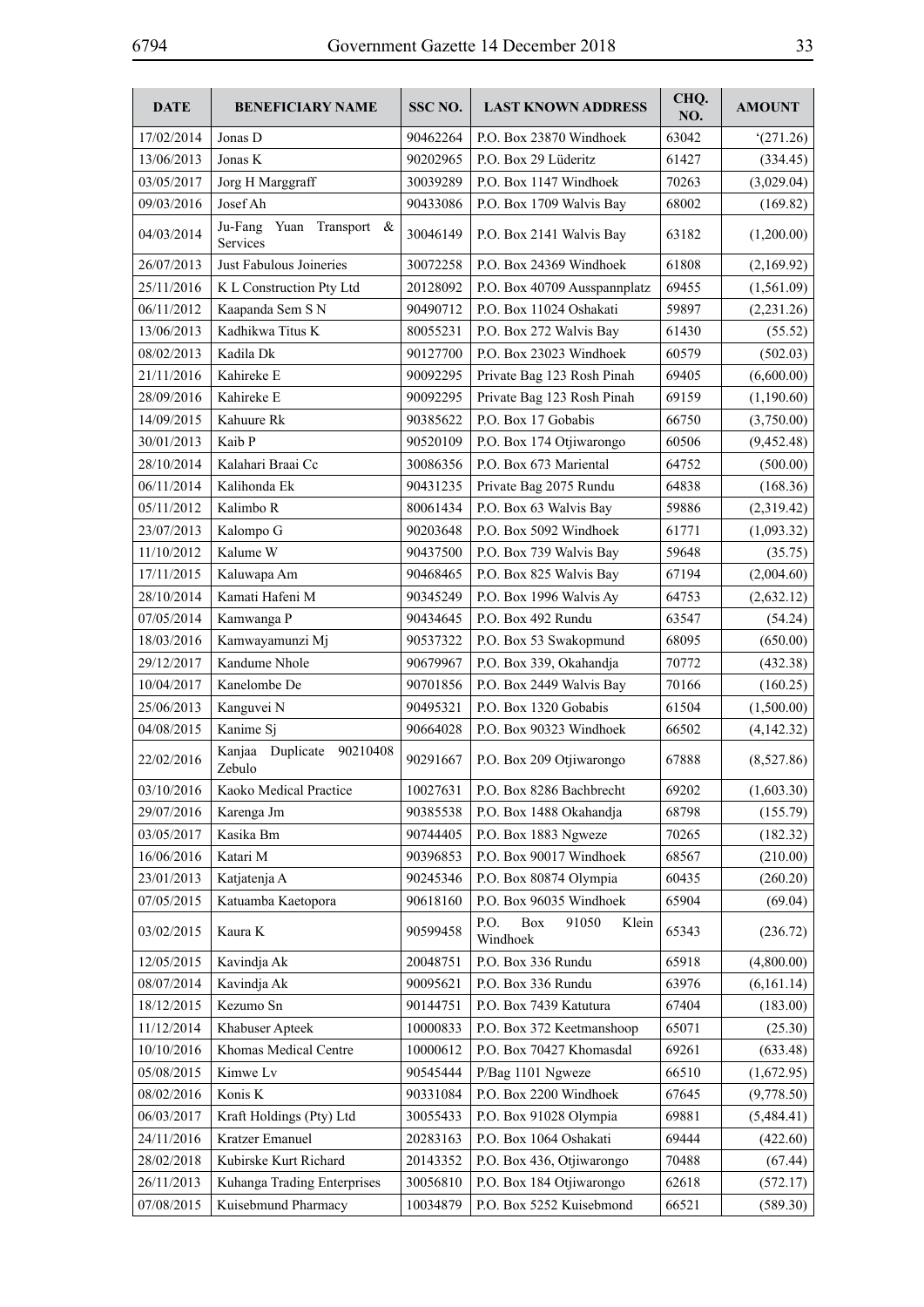| <b>DATE</b> | <b>BENEFICIARY NAME</b>                | SSC NO.  | <b>LAST KNOWN ADDRESS</b>                        | CHQ.<br>NO. | <b>AMOUNT</b> |
|-------------|----------------------------------------|----------|--------------------------------------------------|-------------|---------------|
| 02/10/2015  | Kuisebmund Pharmacy                    | 10034879 | P.O. Box 5252 Kuisebmond                         | 66895       | (333.80)      |
| 12/01/2016  | Kunene Otjozondjupa Youth<br>Securi    | 30051492 | P.O. Box 2105 Otjiwarongo                        | 67506       | (450.00)      |
| 27/05/2013  | La Croix Du Sud Holdings Pty<br>Ltd    | 30010541 | P.O. Box 23047 Windhoek                          | 61269       | (1,517.32)    |
| 20/03/2017  | La Rochelle Pty Ltd                    | 30087807 | P.O. Box 194 Tsumed                              | 70024       | (3,247.67)    |
| 06/07/2016  | Lamek M                                | 80109857 | P.O. Box 6188 Windhoek                           | 68669       | (2,034.30)    |
| 18/07/2013  | Lemansek J                             | 90088150 | P.O. Box 521 Ngweze                              | 61747       | (1,952.94)    |
| 24/03/2016  | Leo Ti                                 | 90645037 | P.O. Box 1348 Tsumeb                             | 68139       | (1,213.19)    |
| 02/10/2015  | Lidker Mn                              | 90367431 | P.O. Box 4 Walvis Bay                            | 66896       | (88.34)       |
| 16/06/2015  | Links Cn                               | 90389422 | P.O. Box 648 Lüderitz                            | 66132       | (625.32)      |
| 09/03/2017  | Loubin Logistics Projects Cc           | 30050446 | P.O.<br><b>Box</b><br>90567<br>Klein<br>Windhoek | 69920       | (3,684.90)    |
| 24/06/2016  | Louws Pompe                            | 30065229 | P.O. Box 507 Okahandja                           | 68603       | (400.00)      |
| 01/09/2016  | Louws Pompe                            | 30065229 | P.O. Box 507 Okahandja                           | 69013       | (400.00)      |
| 21/08/2015  | Luboni Mb                              | 90661464 | P.O. Box 60333 Katutura                          | 66686       | (369.87)      |
| 04/03/2016  | Ludwigsdorf Bottle Store               | 30022999 | P.O.<br><b>Box</b><br>90595<br>Klein<br>Windhoek | 67963       | (359.70)      |
| 24/04/2013  | Lukas Alfeus                           | 90393013 | P.O. Box 7612 Kuisebmond                         | 61019       | (58.86)       |
| 28/02/2018  | Makarra Bush Products Cc               | 30072958 | P.O. Box 1612, Otjiwarongo                       | 71067       | (197.25)      |
| 17/07/2013  | Mandume En                             | 90202231 | P.O. Box 5092 Windhoek                           | 61732       | (43.99)       |
| 14/12/2015  | Mangundu M                             | 90672709 | P.O. Box 5638 Windhoek                           | 67343       | (1,159.02)    |
| 05/10/2012  | Manuel J                               | 90459204 | P.O. Box 758 Otjiwarongo                         | 59579       | (378.22)      |
| 19/09/2016  | Marata Investment Cc                   | 30071352 | P.O. Box 229 Katima Mulilo                       | 69122       | (3,000.00)    |
| 09/03/2017  | Mario Hn                               | 90311339 | P.O. Box 15 Noordoewer                           | 69932       | (125.46)      |
| 09/10/2014  | Marungu Kefas                          | 90117189 | P.O. Box 1989 Windhoek                           | 64666       | (204.48)      |
| 31/10/2017  | Mashare Bonfasius                      | 72175577 | P.O. Box 995, Grootfontein                       | 70550       | (24,600.00)   |
| 29/12/2017  | Matali S                               | 71192133 | P.O. Box 516, Okahandja                          | 70798       | (182.35)      |
| 17/11/2016  | Mbadi Kp                               | 90305916 | P.O. Box 1129 Lüderitz                           | 69386       | (402.33)      |
| 22/07/2016  | Mbimbi Ss                              | 90210730 | P.O. Box 383 Rundu                               | 68759       | (1,042.65)    |
| 03/01/2013  | Mbwale Silas                           | 90411851 | P.O. Box 28 Otavi                                | 60347       | (198.44)      |
| 22/04/2015  | Medicor<br>Consolidated<br>Holdings Pt | 20127671 | P.O. Box 9819 Eros                               | 65832       | (928.48)      |
| 24/06/2015  | Meyer M                                | 90650165 | P.O. Box 822 Keetmanshoop                        | 66187       | (7,914.79)    |
| 24/05/2016  | Michael M                              | 90543880 | P.O. Box 114 Tsumeb                              | 68463       | (182.35)      |
| 13/02/2015  | Michelle Group Trust                   | 30053968 | P.O. Box 928 Walvis Bay                          | 65408       | (153.87)      |
| 15/10/2013  | Mikka Lukas, Johannes                  | 90052356 | P.O. Box 1424 Oshakati                           | 62393       | (798.93)      |
| 01/04/2016  | Mkondja's Plant & Toos Hire            | 30061660 | P.O. Box 162 Lüderitz                            | 68187       | (353.47)      |
| 03/06/2015  | Moller Jd                              | 90598009 | P.O. Box 155 Windhoek                            | 66043       | (329.36)      |
| 06/01/2015  | Mooidraai Farming                      | 20044586 | P.O. Box 568 Gobabis                             | 65173       | (1,000.00)    |
| 03/12/2015  | Moses Eino-Tuhafeni                    | 90646843 | P.O. Box 150 Outjo                               | 67305       | (95.75)       |
| 11/03/2014  | Mrz Cleaning Services Cc               | 30038234 | P.O. Box 31989 Windhoek                          | 63237       | (800.00)      |
| 26/11/2013  | Muhuva Ra                              | 90513901 | P.O. Box 654 Otjiwarongo                         | 62619       | (397.88)      |
| 26/07/2013  | Mukongo E                              | 90150243 | P.O. Box 5092 Windhoek                           | 61815       | (245.90)      |
| 26/02/2015  | Mukuve P                               | 70258665 | P.O. Box 1322 Tsumeb                             | 65488       | (662.28)      |
| 18/09/2013  | Mungu F                                | 90427594 | P.O. Box 319 Otjiwarongo                         | 62222       | (113.84)      |
| 12/12/2013  | Mupambi Johannes                       | 90443208 | P.O. Box 941 Rundu                               | 62747       | (1,076.88)    |
| 23/01/2013  | Muriambihu Jk                          | 90098802 | P.O. Box 59 Windhoek                             | 60442       | (229.30)      |
| 25/01/2012  | Muronga Jh                             | 90176871 | P.O. Box 3722 Braamfontein                       | 57277       | (4,683.98)    |
| 29/12/2017  | Mushongo Km                            | 90764867 | P.O. Box 729, Aussenkehr                         | 70876       | (431.95)      |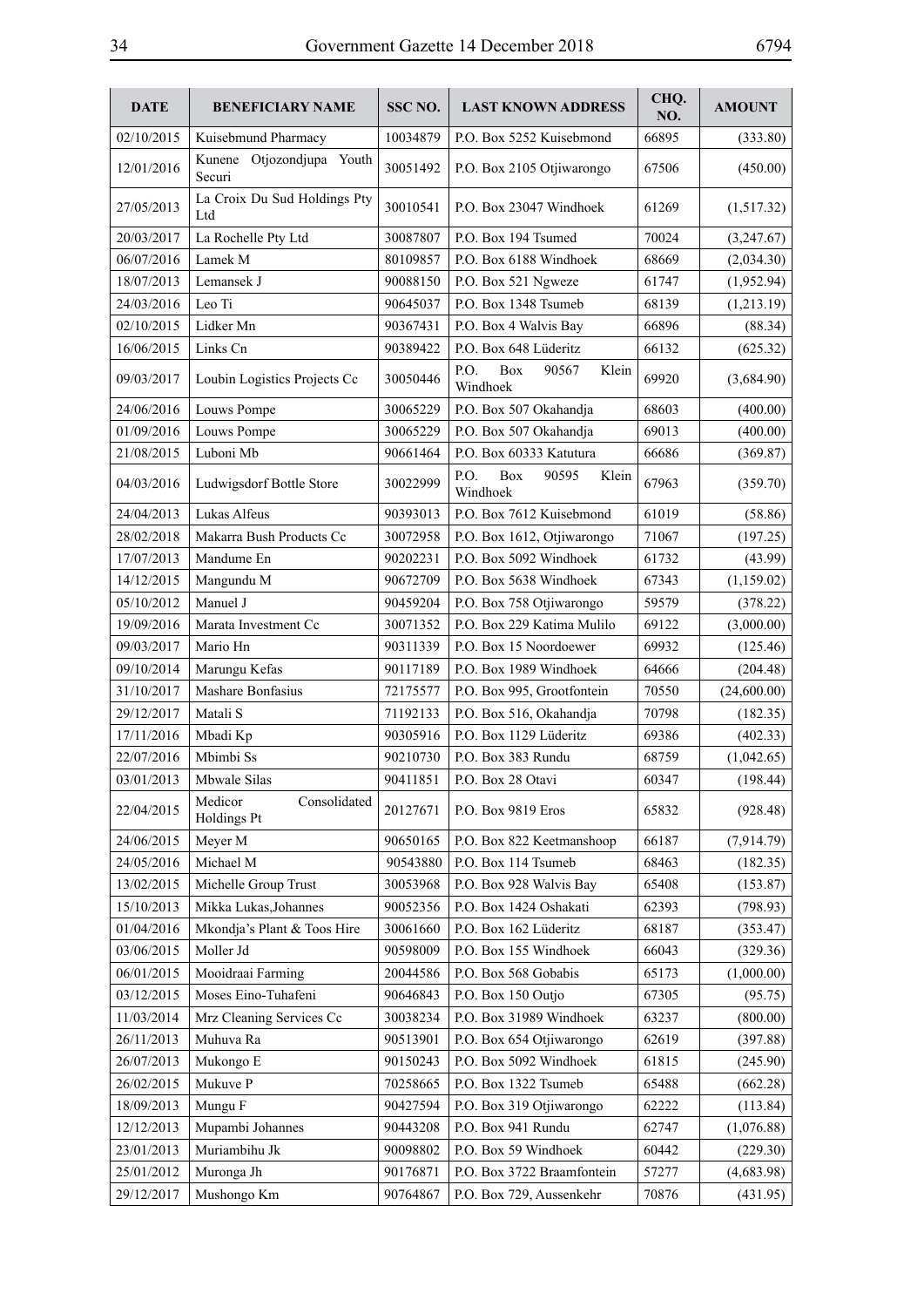| <b>DATE</b> | <b>BENEFICIARY NAME</b>              | SSC NO.  | <b>LAST KNOWN ADDRESS</b>    | CHQ.<br>NO. | <b>AMOUNT</b> |
|-------------|--------------------------------------|----------|------------------------------|-------------|---------------|
| 28/10/2014  | Musweu S                             | 90581432 | P.O. Box 20712 Windhoek      | 64758       | (1,368.63)    |
| 22/11/2016  | Mutirori S                           | 90749186 | P.O. Box 609 Keetmanshop     | 69428       | (2,712.40)    |
| 13/03/2013  | Mutota Fillipus                      | 90005076 | P.O. Box 1435 Windhoek       | 60785       | (1,910.45)    |
| 19/01/2016  | Muyamba F                            | 72451749 | P.O. Box 30013 Windhoek      | 67546       | (94.50)       |
| 05/06/2015  | Muzweulu Me                          | 90605784 | P.O. Box 25919 Windhoek      | 66062       | (149.13)      |
| 10/10/2016  | Mweshiningi H                        | 90587875 | P.O. Box 2774 Ondangwa       | 69264       | (1,951.30)    |
| 27/01/2017  | N J Van Der Merwe T/A Sonop<br>Boerd | 20050300 | P.O. Box 58 Noordoener       | 69735       | (6,032.60)    |
| 30/09/2014  | Nakale Epifania                      | 90214644 | P.O. Box 61035 Windhoek      | 64611       | (0.52)        |
| 11/12/2014  | Nakuumba Malakia Lukas               | 20163463 | P.O. Box 367 Oshakati        | 65072       | (530.00)      |
| 28/02/2018  | Nam Barbeque Products Cc             | 30075282 | P.O. Box 1241, Otjiwarongo   | 71021       | (2,519.96)    |
| 31/03/2017  | Nambahu S                            | 90662186 | P.O. Box 16038 Windhoek      | 70091       | (393.52)      |
| 15/05/2017  | Nambulu Tt                           | 90743092 | P.O. Box 110 Okahandja       | 70324       | (1,138.01)    |
| 26/02/2015  | Namhulo L                            | 80085767 | P.O. Box 9592 Windhoek       | 65490       | (150.52)      |
| 06/05/2016  | Namibian Press And Tools Pty<br>L    | 20298897 | P.O. Box 3301 Walvis Bay     | 68312       | (92.84)       |
| 30/07/2014  | Namiseb Bethuel                      | 70066523 | P.O. Box 50641 Bachbrecht    | 64149       | (190.41)      |
| 29/12/2017  | Namrad Namibia Radiology             | 10039798 | P.O. Box 97421, Maerua Mall  | 70799       | (747.50)      |
| 11/05/2016  | Namspace Contractors Cc              | 30036552 | P.O. Box 3183 Vineta         | 68342       | (566.30)      |
| 20/01/2017  | Namukulwa P                          | 90667772 | P.O. Box 707 Keetmanshoop    | 69708       | (267.26)      |
| 28/08/2013  | Nandjala Nikanor Sl                  | 90485788 | P.O. Box 71734 Walvis Bay    | 62050       | (2,576.78)    |
| 19/11/2013  | Nangaku Et                           | 90315198 | P.O. Box 60031 Windhoek      | 62561       | (3,010.50)    |
| 11/07/2013  | Nangolo J                            | 90320532 | P.O. Box 2461 Windhoek       | 61669       | (195.81)      |
| 27/10/2015  | Nangombe Pp                          | 90141409 | P.O. Box 3881 Windhoek       | 67059       | (96.15)       |
| 29/08/2013  | Nangoro Antonius Hamun               | 90311187 | P.O. Box 3130 Windhoek       | 62063       | (986.40)      |
| 22/07/2016  | Nanub Mp                             | 90390736 | P.O. Box 23145 Windhoek      | 68765       | (3,894.90)    |
| 13/11/2014  | Nanyanga Lt                          | 90551147 | P.O. Box 7091 Kuisebmund     | 64879       | (365.44)      |
| 28/09/2015  | Narraville Medical Practice          | 10038439 | P.O. Box 9111 Eros           | 66833       | (397.66)      |
| 02/03/2016  | Nashimbala Pn                        | 90490934 | P.O. Box 6002 Windhoek       | 67952       | (59.18)       |
| 14/08/2014  | Natal Self Service                   | 20009987 | P.O. Box 5501 Windhoek       | 64278       | (500.00)      |
| 30/09/2014  | Nathingo Petrus Ileni                | 90161663 | P.O. Box 742 Lüderitz        | 64614       | (51.80)       |
| 04/02/2014  | Ndalungile Annie Emelie              | 71064016 | P.O. Box 81746 Olympia       | 62948       | (1,706.46)    |
| 11/08/2016  | Ndimomipia Rf                        | 70385440 | P.O. Box 29 Lüderitz         | 68856       | (519.13)      |
| 28/02/2018  | Ndjaleka Sj                          | 90216126 | P.O. Box 20582, Windhoek     | 71022       | (4,674.00)    |
| 07/01/2014  | Ndjavera Gm                          | 70059121 | P.O. Box 6249 Ausspannplatz  | 62832       | (1,245.38)    |
| 14/07/2015  | Ndjembela E                          | 90300749 | P.O. Box 724 Aussenkehr      | 66315       | (13,860.00)   |
| 20/08/2014  | Ndjembela E                          | 90300749 | P.O. Box 724 Aussenkehr      | 64332       | (101.64)      |
| 17/11/2016  | Nekongo Ln                           | 90318986 | P.O. Box 6232 Ausspannplatz  | 69387       | (191.50)      |
| 05/03/2014  | Nekundi N                            | 90059236 | P.O. Box 566 Wavis Bay       | 63205       | (135.62)      |
| 31/10/2017  | Netcare N1 City Hospital             | 10037075 | P.O. Box 12581, N1 City 7463 | 70551       | (1,214.13)    |
| 16/02/2015  | Nevonga Salomo N                     | 90182211 | P.O. Box 35 Henties Bay      | 65426       | (1,573.02)    |
| 20/06/2014  | Nexus Plumbing Pty Ltd               | 30022306 | P.O. Box 150 Outdo           | 63827       | (157.80)      |
| 27/08/2013  | Ngeno J                              | 90344119 | P.O. Box 1709 Walvis Bay     | 62026       | (173.10)      |
| 12/03/2013  | Nghifikwa L                          | 90516508 | P.O. Box 20276 Windhoek      | 60763       | (50.00)       |
| 30/10/2014  | Nghilenga Ll                         | 80112392 | P.O. Box 720 Grootfontein    | 64817       | (269.95)      |
| 22/04/2015  | Nghimwenavali Lto                    | 90282230 | P.O. Box 7749 Windhoek       | 65835       | (167.34)      |
| 21/05/2013  | Nghinyangelwa L                      | 90353874 | P.O. Box 1709 Walvis Bay     | 61225       | (471.24)      |
| 26/07/2013  | Nghishiningishiwa S                  | 90329947 | P.O. Box 52 Aminus           | 61818       | (295.95)      |
| 10/11/2014  | Nghishipange T                       | 90226377 | P.O. Box 20276 Windhoek      | 64859       | (900.00)      |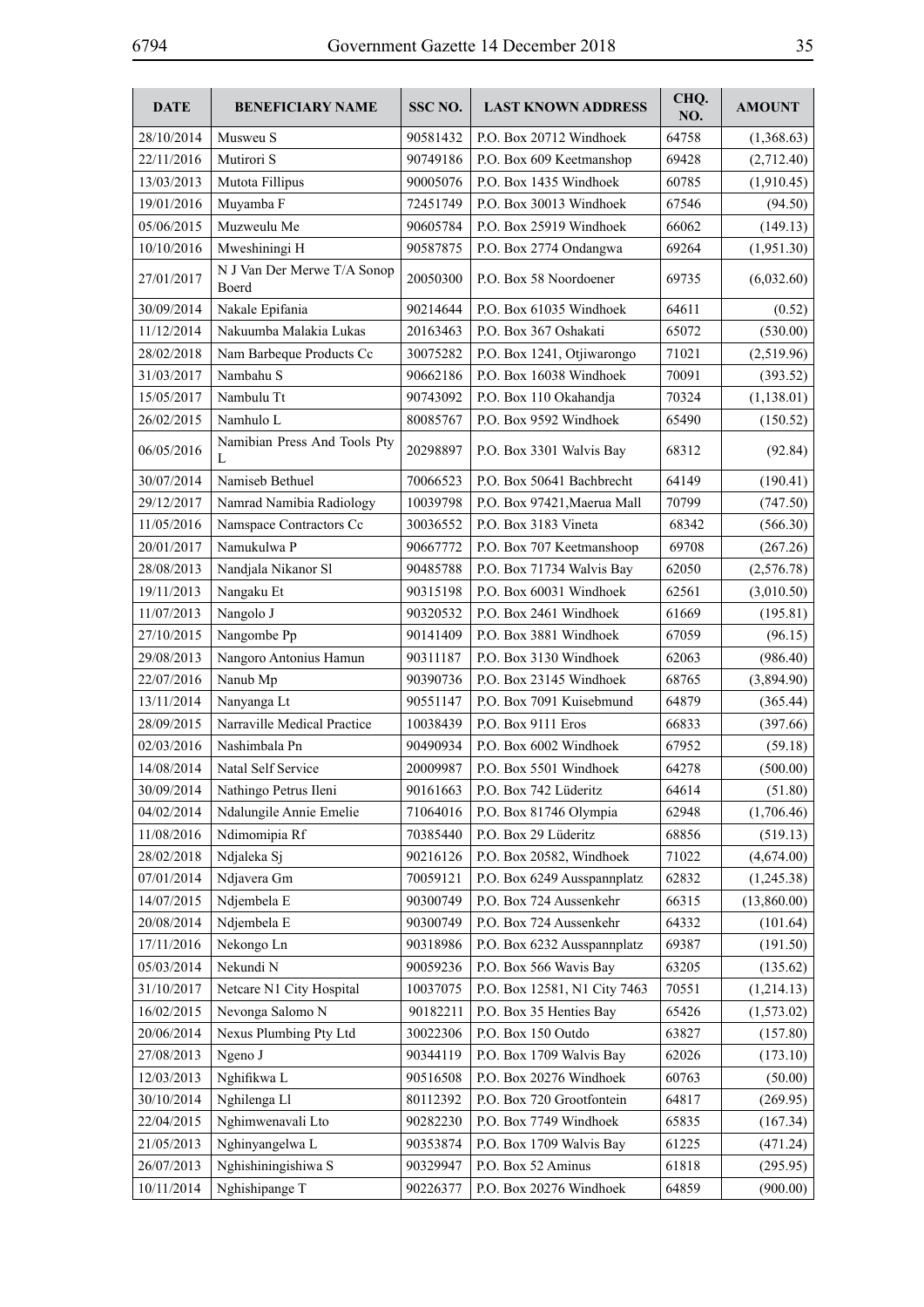| <b>DATE</b> | <b>BENEFICIARY NAME</b>             | SSC <sub>NO.</sub> | <b>LAST KNOWN ADDRESS</b>                 | CHQ.<br>NO. | <b>AMOUNT</b> |
|-------------|-------------------------------------|--------------------|-------------------------------------------|-------------|---------------|
| 23/07/2015  | Nghoshi Jn                          | 90396402           | P.O. Box 3513 Windhoek                    | 66401       | (1,471.70)    |
| 14/07/2014  | Nginga Mk                           | 90470802           | P.O. Box 27122 Windhoek                   | 64024       | (7,500.00)    |
| 15/04/2014  | Ngolo D                             | 90566957           | P.O. Box 32 Kuisebmund                    | 63452       | (643.51)      |
| 29/09/2016  | Nguaiko J                           | 72422424           | P.O. Box 60173 Katutura                   | 69183       | (3,300.00)    |
| 01/09/2016  | Nguka Kk                            | 90267854           | P.O. Box 464 Otjiwalongo                  | 69015       | (533.89)      |
| 25/06/2013  | Niinkoti M                          | 90555280           | P.O. Box 3342 Ongwediva                   | 61514       | (1,449.51)    |
| 03/10/2012  | Nivex Enterprise                    | 30007360           | P.O. Box 724 Noordoewer                   | 59529       | (278.64)      |
| 09/03/2017  | Nj Van Der Merwe T/A Sonop<br>Boerd | 20068365           | P.O. Box 58 Noordoener                    | 69935       | (1,825.40)    |
| 02/10/2015  | Nue-Zongombe General Dealer         | 30029316           | P.O. Box 2726 Rundu                       | 66900       | (986.40)      |
| 18/09/2015  | Oaseb T                             | 90519905           | P.O. Box 24046 Windhoek                   | 66774       | (212.16)      |
| 28/12/2012  | Ochurub F                           | 90229750           | P.O. Box 23047 Windhoek                   | 60334       | (1,160.59)    |
| 05/01/2017  | Okambamba Investment Cc             | 30069185           | P.O. Box 96515 Windhoek                   | 69627       | (965.41)      |
| 21/08/2015  | Olka Tjipepa                        | 10005004           | P.O. Box 162 Okahandja                    | 66646       | (399.67)      |
| 29/07/2016  | Olympia Medical Centre              | 10020171           | P.O. Box 80228 Olympia                    | 68813       | (467.52)      |
| 20/08/2015  | Omaheke Pharmacy                    | 10038002           | P.O. Box 32460 Pionierspark               | 66607       | (91.83)       |
| 19/01/2016  | <b>Omaruru Medical Practice</b>     | 10031413           | P.O. Box 333 Omaruru                      | 67551       | (531.10)      |
| 29/11/2012  | Omualu Fish Processors (Pty)<br>Ltd | 30034481           | P.O. Box 747 Walvis Bay                   | 60164       | (1,650.42)    |
| 06/11/2014  | Omualu Fish Processors(Pty)<br>Ltd  | 30034481           | P.O. Box 747 Walvis Bay                   | 64848       | (37.36)       |
| 07/04/2016  | Omukwiyu Contractors Cc             | 30047493           | P.O. Box 619                              | 68212       | (7,200.00)    |
| 30/01/2015  | Ondangwa Ambulance Services         | 10036662           | P.O. Box 25045 Ondangwa                   | 65317       | (4,143.00)    |
| 02/12/2016  | Onehealth Central                   | 10040666           | P.O. Box 5170 Ausspannplatz               | 69491       | (544.28)      |
| 29/12/2017  | Onelungo Investments Cc             | 30071086           | P.O. Box 119, Outapi                      | 70779       | (1,340.00)    |
| 19/12/2014  | Ongombe Safari's Cc                 | 30031952           | P.O. Box 2419 Rundu                       | 65125       | (5,348.00)    |
| 22/11/2016  | Oosthuizen Human & Kilian           | 10040356           | P.O. Box 97480 Maerua Park                | 69430       | (2,745.00)    |
| 17/11/2016  | Opperman Cristiaan Matthys          | 20184755           | P.O. Box 385 Gobabis                      | 69389       | (2,400.00)    |
| 26/07/2013  | Opperman Db                         | 90160004           | P.O. Box 2864 Windhoek                    | 61823       | (319.20)      |
| 02/12/2016  | Oshilongo Investment Cc             | 30053853           | P.O. Box 3415 Windhoek                    | 69492       | (369.90)      |
| 14/03/2016  | Oshilongo Investment Cc             | 30053853           | P.O. Box 3415 Windhoek                    | 68045       | (51.79)       |
| 02/12/2016  | Oshilongo Investment Cc             | 30053853           | P.O. Box 3415 Windhoek                    | 69492       | (369.90)      |
| 27/01/2016  | Otjitoroa Farming Two Cc            | 20050676           | P.O. Box 1458 Otjiwarongo                 | 67593       | (2,105.73)    |
| 22/12/2015  | Otjiwarongo Velle And Scrap         | 30020128           | P.O. Box 2000 Otjiwarongo                 | 67425       | (172.62)      |
| 28/04/2014  | Otjomuise Construction Cc           | 30025361           | P.O. Box 62149 Windhoek                   | 63486       | (1,000.00)    |
| 21/11/2016  | Outreach Pharmancy                  | 10040662           | P.O. Box 9348 Eros                        | 69409       | (635.04)      |
| 24/05/2016  | Pallet World Cc                     | 30058050           | Box<br>P.O.<br>91042<br>Klein<br>Windhoek | 68467       | (2,305.54)    |
| 24/11/2016  | Palm Valley Medical                 | 10040249           | P.O. Box 1712 Gobabis                     | 69447       | (715.80)      |
| 18/09/2015  | Palmwag Lodge Pty Ltd               | 20012275           | P.O. Box 6850 Windhoek                    | 66776       | (2,500.00)    |
| 19/02/2015  | Paramount Healthcare Clinic         | 10024815           | Private Bag 13365 Windhoek                | 65440       | (27.00)       |
| 08/10/2016  | Paulus L                            | 71528611           | P.O. Box 70 Walvisbay                     | 66942       | (9,900.00)    |
| 31/03/2014  | Paulus M                            | 90465991           | P.O. Box 1416 Tsumeb                      | 63311       | (262.97)      |
| 26/07/2013  | Paulus Mn                           | 90280751           | P.O. Box 4186 Windhoek                    | 61824       | (104.50)      |
| 25/072016   | Paulus Th                           | 90565555           | P.O. Box 33 Windhoek                      | 68783       | (86.22)       |
| 12/07/2013  | Peelenga Hv                         | 90498352           | P.O. Box 32248 Windhoek                   | 61690       | (220.94)      |
| 15/02/2016  | People's Meat Market                | 30045611           | P.O. Box 248 Walvis Bay                   | 67676       | (32.14)       |
| 26/02/2017  | Pep Store Namibia Pty Ltd           | 20048378           | P.O. Box 442 Okahandja                    | 69822       | (3,036.10)    |
| 21/11/2016  | Petrus Ss                           | 90194113           | P.O. Box 86133 Eros                       | 69410       | (278.10)      |
| 31/07/2013  | Phcc Pharmacy Cc                    | 10024480           | Private Bag 13365 Windhoek                | 61869       | (46.53)       |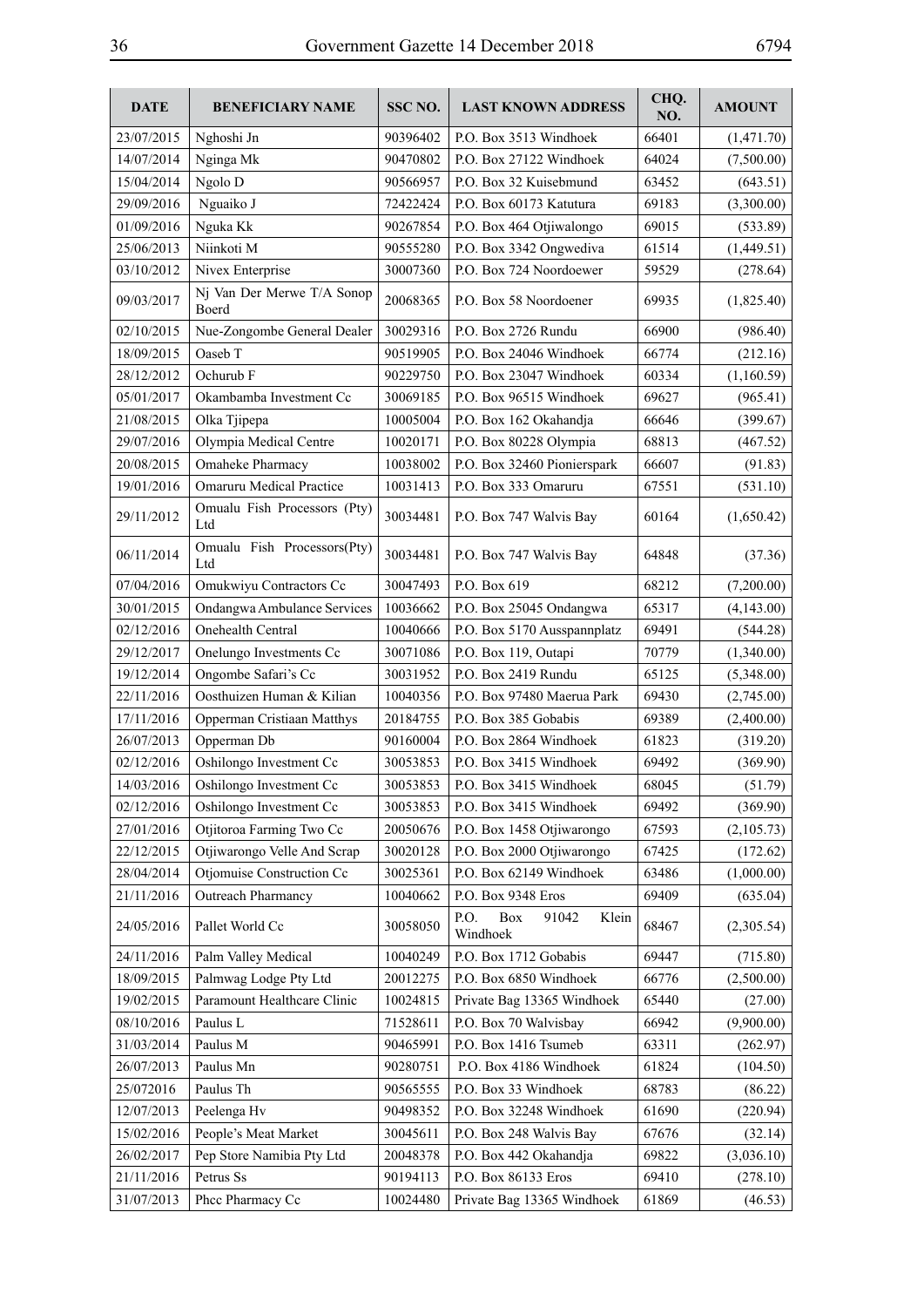| <b>DATE</b> | <b>BENEFICIARY NAME</b>           | SSC NO.  | <b>LAST KNOWN ADDRESS</b>    | CHQ.<br>NO. | <b>AMOUNT</b> |
|-------------|-----------------------------------|----------|------------------------------|-------------|---------------|
| 17/08/2016  | Physios @ Paramount               | 10030705 | P.O. Box 2256 Windhoek       | 68897       | (116.70)      |
| 14/08/2013  | Pieters P                         | 90367043 | P.O. Box 1369 Keetmanshoop   | 61972       | (141.78)      |
| 14/05/2014  | Pioniers Park Butchery            | 30081882 | P.O. Box 22568 Windhoek      | 63593       | (2,154.24)    |
| 31/05/2016  | Pius I                            | 90607008 | P.O. Box 2200 Windhoek       | 68495       | (557.40)      |
| 10/02/2015  | Plakkies Boerdery Cc              | 30055666 | P.O. Box 1345 Otjiwarongo    | 65377       | (1,216.95)    |
| 04/07/2014  | Pro Steel                         | 30005414 | P.O. Box 720 Grootfontein    | 63955       | (359.61)      |
| 27/04/2017  | Proqual D                         | 10027863 | P.O. Box 27154, Windhoek     | 70239       | (295.40)      |
| 14/01/2016  | Protractor Investments Pty Ltd    | 30064744 | P.O. Box 70728 Khomasdal     | 67533       | (1,200.00)    |
| 04/02/2013  | Qe Construction Cc                | 30003912 | P.O. Box 26 Swakopmund       | 60543       | (120.00)      |
| 11/01/2013  | R/H Cleanin                       | 30019854 | P.O. Box 2394 Windhoek       | 60391       | (680.48)      |
| 01/12/2014  | Radstone Namibia (Pty) Ltd        | 30065731 | P.O. Box 30674 Windhoek      | 64998       | (165.00)      |
| 17/06/2016  | Rauch Medical Clinic              | 10039630 | P.O. Box 32256 Windhoek      | 68588       | (280.00)      |
| 26/06/2013  | Rcc/Chico Joint Venture           | 30065099 | P.O. Box 6113 Nkurenkuru     | 61538       | (2,038.29)    |
| 30/06/2016  | Richard Gm                        | 90689009 | P.O. Box 32248 Windhoek      | 68649       | (31.11)       |
| 13/06/2014  | Richard Reiff New Owner           | 20000130 | P.O. Box 223 Otavi           | 63789       | (2,084.04)    |
| 17/08/2016  | Ritters (Pty) Ltd                 | 20052497 | P.O.box 301 Windhoek         | 68898       | (8,782.20)    |
| 04/10/2013  | Rivu Maria                        | 90152556 | Private Bag 2620 Otjiwarongo | 59567       | (120.00)      |
| 23/09/2016  | Rjd Enterprise                    | 30070105 | P.O. Box 10958 Windhoek      | 69154       | (3,905.88)    |
| 27/02/2014  | Roach Investment                  | 30037401 | P.O. Box 7010 Swakopmund     | 63155       | (4,675.82)    |
| 21/04/2015  | Rooinasie 0                       | 72217141 | P.O. Box 305 Gobabis         | 65817       | (10, 493.92)  |
| 08/07/2016  | Routh R1                          | 90488385 | P.O. Box 1497 Tsumeb         | 68680       | (150.00)      |
| 29/07/2016  | Rundu Meat Supply<br>CC/2002/1463 | 30031073 | P.O. Box 881 Rundu           | 68815       | (1,287.00)    |
| 31/07/2013  | Saal H                            | 90239926 | P.O. Box 114 Mariental       | 61871       | (1,000.00)    |
| 29/12/2017  | Samuel Rousseau                   | 20240221 | P.O. Box 1468, Windhoek      | 70819       | (714.41)      |
| 31/03/2015  | Saul J                            | 90346690 | P.O. Box 33 Gobabis          | 65740       | (86.30)       |
| 09/03/2016  | Schultz M                         | 90602639 | P.O. Box 80784 Windhoek      | 68013       | (145.00)      |
| 24/06/2015  | Sentraal Slaghuis                 | 30096311 | P.O. Box 80951 Olympia       | 66195       | (1,171.16)    |
| 21/07/2015  | Shaakumeni M                      | 90547888 | P.O. Box 3041 Walvis Bay     | 66356       | (2,577.96)    |
| 28/02/2018  | Shaanika Jerobeam                 | 90223432 | P.O. Box 61003, Katutura     | 71011       | (3,300.00)    |
| 16/07/2015  | Shabeni E                         | 90322948 | P.O. Box 319 Grootfontein    | 66336       | (1,518.80)    |
| 25/09/2015  | Shahamange A                      | 70457594 | P.O. Box 15 Uderitz          | 66821       | (205.32)      |
| 19/12/2014  | Shakulenga Jona                   | 70453439 | P.O. Box 773 Lüderitz        | 62762       | (9,209.75)    |
| 04/10/2016  | Shalongo B                        | 90615099 | P.O. Box 6812 Windhoek       | 69234       | (94.50)       |
| 21/05/2013  | Shambalula Valombola J            | 90386146 | P.O. Box 1709 Walvis Bay     | 61234       | (228.10)      |
| 04/03/2014  | Shapata Fm                        | 90456412 | P.O. Box 2141 Walvis Bay     | 63189       | (131.55)      |
| 17/09/2013  | Shatilwe T                        | 80106051 | P.O. Box 144 Okahandja       | 62209       | (192.30)      |
| 12/11/2015  | Shaulua Gp                        | 90135904 | P.O. Box 1387 Windhoek       | 67187       | (1,606.44)    |
| 05/04/2016  | Sheekuli T                        | 90541512 | P.O. Box 109 Henties Bay     | 68198       | (369.90)      |
| 09/09/2014  | Shifela E                         | 90460269 | P.O. Box 830 Windhoek        | 64417       | (199.80)      |
| 25/09/2014  | Shiikwa Oh                        | 90128403 | P.O. Box 9480 Windhoek       | 64563       | (3,572.94)    |
| 21/05/2014  | Shiikwa Oh                        | 90128403 | P.O. Box 9480 Windhoek       | 63647       | (30.00)       |
| 09/11/2012  | Shiimbi Tns                       | 90497445 | P.O. Box 1223 Lüderitz       | 59950       | (37.00)       |
| 16/07/2015  | Shikale Wilbard                   | 30088317 | P.O. Box 5367 Swakopmund     | 66337       | (394.60)      |
| 28/08/2013  | Shikesho S                        | 90448138 | P.O. Box 1709 Walvis Bay     | 62052       | (129.56)      |
| 23/03/2017  | Shikongo I J T                    | 90726095 | P.O. Box 1015 Outapi         | 70043       | (73.07)       |
| 19/03/2013  | Shikongo S                        | 90112257 | P.O. Box 1434 Walvis Bay     | 60856       | (246.88)      |
| 17/12/2014  | Shikongo Tn                       | 90110636 | P.O. Box 173 Oranjemund      | 65108       | (3,051.90)    |
| 04/12/2014  | Shikwambi K                       | 90056144 | P0 Box 436 Windhoek          | 65037       | (1,183.68)    |
|             |                                   |          |                              |             |               |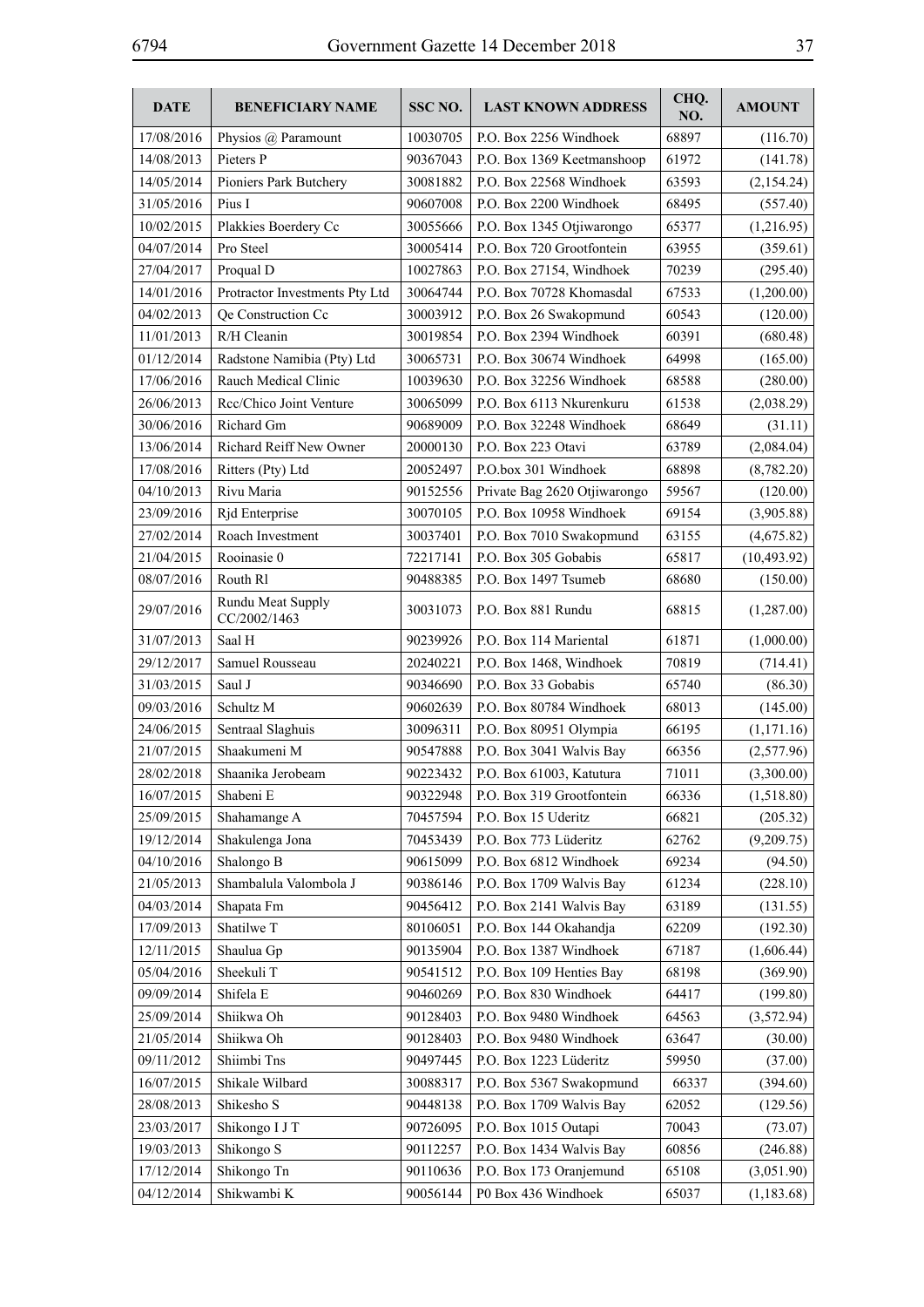| <b>DATE</b> | <b>BENEFICIARY NAME</b>                  | SSC <sub>NO.</sub> | <b>LAST KNOWN ADDRESS</b>        | CHO.<br>NO. | <b>AMOUNT</b> |
|-------------|------------------------------------------|--------------------|----------------------------------|-------------|---------------|
| 24/10/2012  | Shilimukweni K                           | 80093289           | P.O. Box 3857 Walvis Bay         | 59784       | (2,090.95)    |
| 12/02/2014  | Shilongo D                               | 90251417           | P.O. Box 2381 Walvis Bay         | 63020       | (1,310.00)    |
| 27/11/2013  | Shimbamba I                              | 90266456           | P0 Box 1178 Swakopmund           | 62628       | (270.50)      |
| 11/08/2016  | Shimbika Investment Cc                   | 30089764           | P.O. Box 28075 Windhoek          | 68860       | (1,021.32)    |
| 18/07/2014  | Shimbome Ta                              | 90012268           | P.O. Box 3818 Walvis Bay         | 64077       | (722.79)      |
| 18/07/2016  | Shimweefeleni M                          | 90315584           | P.O. Box 777 Lüderitz            | 68712       | (813.75)      |
| 08/09/2014  | Shinana F                                | 90082286           | P.O. Box 24 Lüderitz             | 64401       | (3,766.10)    |
| 05/09/2016  | Shinedima Jn                             | 90454280           | P.O. Box 200 Lüderitz            | 69022       | (216.92)      |
| 11/06/2015  | Shipembe Rehabeam K                      | 90069303           | P.O. Box 30758 Pioneers Park     | 66120       | (28.83)       |
| 02/12/2016  | Shitiveni Ih                             | 90559664           | P.O. Box 8910 Windhoek           | 69495       | (182.35)      |
| 29/07/2016  | Shitumbapo Ps                            | 90559893           | P.O. Box 33 Windhoek             | 68803       | (3,674.25)    |
| 06/01/2014  | Shiweda Jso                              | 90499582           | P.O. Box 3585 Oshakati           | 62828       | (83.14)       |
| 31/10/2017  | Simbuwa Rs                               | 90574651           | P.O. Box 1952, Ngweze            | 70693       | (168.72)      |
| 04/01/2013  | Simon Fn                                 | 90432216           | P.O. Box 11188<br>Klein Windhoek | 60365       | (4, 561.73)   |
| 04/06/2014  | Simon Jp                                 | 90325984           | P.O. Box 7236 Kuisebmund         | 63717       | (2,216.94)    |
| 25/09/2014  | Simon Kn                                 | 90414338           | P.O. Box 2023 Windhoek           | 64565       | (5,890.32)    |
| 17/07/2014  | Simon Lv                                 | 90344938           | P.O. Box 61 Lüderitz             | 64060       | (1,033.28)    |
| 14/03/2016  | Sindimba Gh                              | 90552189           | P.O. Box 941 Rundu               | 68050       | (339.74)      |
| 17/10/2014  | Skybuild Construction Cc                 | 30025527           | P.O. Box 96129 Windhoek          | 64708       | (568.16)      |
| 23/01/2013  | Smith Joineries                          | 30004431           | P.O. Box 30027 Windhoek          | 60439       | (3,054.29)    |
| 24/06/2014  | Springbok Patrols<br>Namibia<br>(Pty)    | 20036521           | P.O. Box 2749 Oshakati           | 63860       | (2,108.43)    |
| 04/10/2016  | Sr H Uiras Wellness Room                 | 10028091           | P.O. Box 50132 Bachbrecht        | 69237       | (158.33)      |
| 26/07/2013  | <b>Star Medical Services</b>             | 10029231           | P.O. Box 8231 Bachbrecht         | 61833       | (1,028.60)    |
| 17/09/2014  | Steel And Industrial Supplies<br>Cc      | 30031638           | P.O. Box 157 Wavis Bay           | 64494       | (279.60)      |
| 06/04/2016  | Steenkamp Bouer                          | 30100698           | P.O. Box 815 Gobabis             | 68208       | (500.00)      |
| 07/03/2017  | Stone Africa Pty Ltd                     | 30012485           | P.O. Box 7010 Swakopmund         | 69892       | (1,764.00)    |
| 10/07/2014  | Swart H.J                                | 30021595           | P.O. Box 1159 Otjiwarongo        | 63996       | (397.68)      |
| 20/05/2016  | T Yatale Construction Cc                 | 30020569           | P.O. Box 24275 Windhoek          | 68445       | (184.95)      |
| 19/05/2015  | T.A. Woker Krumneck West                 | 20065945           | P.O. Box 1043 Windhoek           | 65957       | (5,533.44)    |
| 07/12/2016  | Tau Pele Construction Namibia<br>Pty Ltd | 30033704           | P.O. Box 11459<br>Klein Windhoek | 69525       | (72, 430.94)  |
| 17/12/2014  | Teya Investment Cc                       | 30042903           | P.O. Box 20712 Windhoek          | 65089       | (961.65)      |
| 17/01/2014  | Teya Investment Cc                       | 30042903           | P.O. Box 20712 Windhoek          | 64709       | (554.85)      |
| 16/06/2014  | Teya Investments Five Cc                 | 30021954           | P.O. Box 2048 Oshakati           | 63809       | (8,322.00)    |
| 27/05/2013  | Theophelus Petrus                        | 80059956           | P.O. Box 2369 Oshakati           | 61283       | (538.84)      |
| 14/04/2014  | Thindere Mom                             | 90129762           | P.O. Box 5092 Walvis Bay         | 63431       | (1,855.44)    |
| 28/06/2016  | Thomas H                                 | 90050135           | P.O. Box 730 Oshakati            | 68630       | (2,722.28)    |
| 29/07/2015  | Timberworld & Joinery                    | 30063271           | P.O. Box 24151 Windhoek          | 66455       | (1,849.20)    |
| 22/12/2014  | <b>Tinsel Pharmacy</b>                   | 10037329           | P.O. Box 65137 Katutura          | 65140       | (2,451.55)    |
| 26/09/2014  | Tj Civil Technology Cc                   | 30037788           | P.O. Box 1603 Keetmanshoop       | 64590       | (1,737.90)    |
| 28/07/2014  | Tj Civil Technology Cc                   | 30037788           | P.O. Box 1603 Keetmanshoop       | 64145       | (256.44)      |
| 04/02/2014  | Tjinjama A                               | 90066417           | P.O. Box 634 Gobabis             | 62970       | (120.00)      |
| 13/02/2013  | Tobias Ah                                | 90515425           | P.O. Box 2012 Gobabis            | 60610       | (2,051.92)    |
| 13/02/2013  | Trekkopje Joint Venture                  | 30047141           | P.O. Box 8259 Johannesburg       | 60611       | (359.01)      |
| 08/07/2013  | Tromp Huide & Velle                      | 30036624           | P.O. Box 1598 Goabis             | 61641       | (994.16)      |
| 31/08/2014  | Twyfelfontein Country Lodge<br>Pty       | 30009602           | P.O. Box 6597 Windhoek           | 63651       | (201.53)      |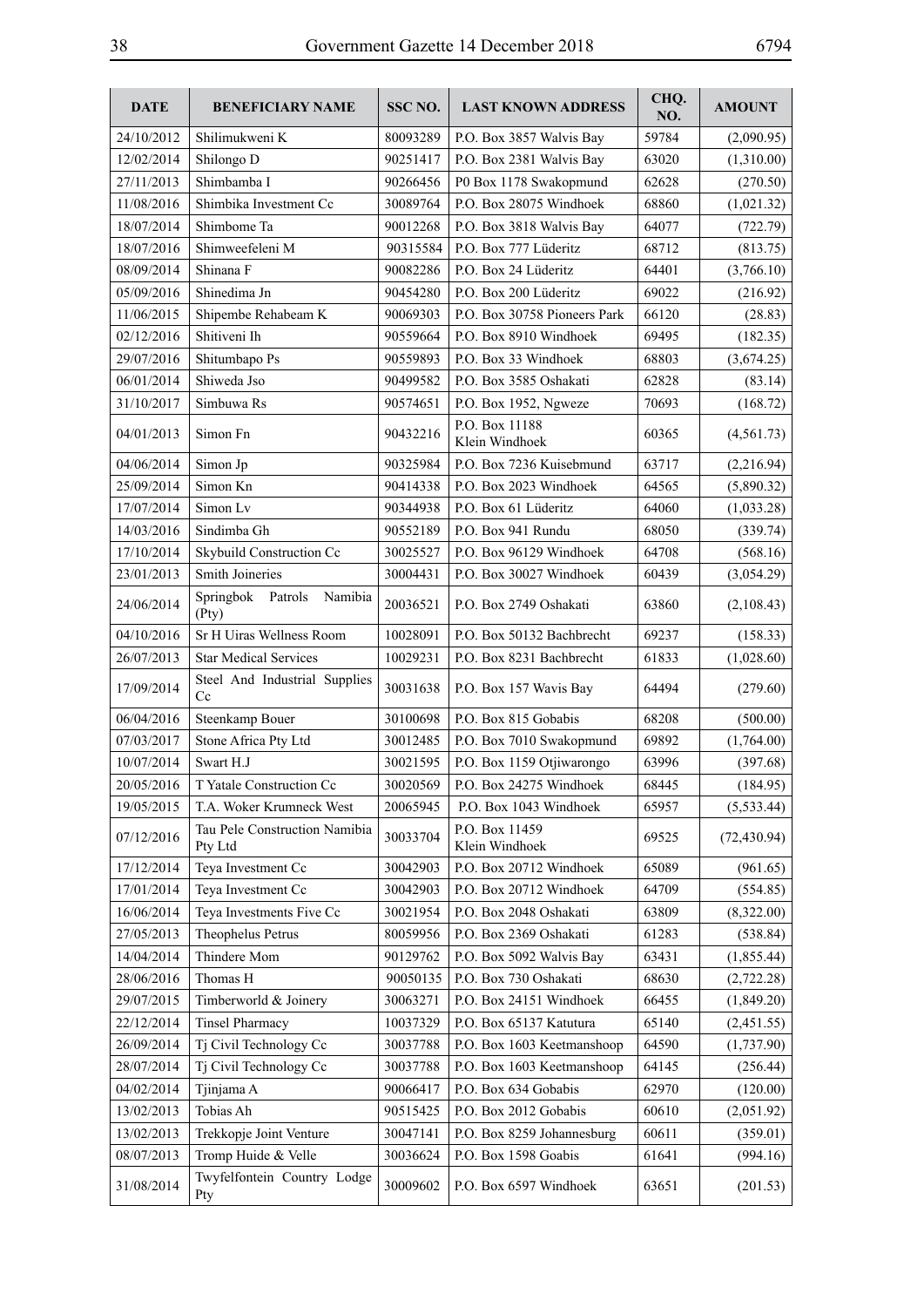| <b>DATE</b> | <b>BENEFICIARY NAME</b>             | SSC NO.  | <b>LAST KNOWN ADDRESS</b>   | CHQ.<br>NO. | <b>AMOUNT</b> |
|-------------|-------------------------------------|----------|-----------------------------|-------------|---------------|
| 12/01/2016  | Tyre Rack Namibia Cc                | 30079602 | P.O. Box 705 Windhoek       | 67512       | (2,293.07)    |
| 14/12/2015  | Tyre Rack Namibia Cc                | 30079602 | P.O. Box 705 Windhoek       | 67357       | (450.00)      |
| 11/02/2015  | <b>Uhites M</b>                     | 90481451 | P.O. Box 6 Kalkfeld         | 65392       | (296.10)      |
| 19/08/2013  | Uirab Fransiskus                    | 90030282 | P.O. Box 1290 Tsumeb        | 61991       | (8,062.50)    |
| 03/05/2017  | Uiseb I                             | 90143375 | P.O. Box 9149 Katutura      | 70278       | (468.34)      |
| 18/09/2013  | Uiseb Ni                            | 90270784 | P.O. Box 124 Karibib        | 62227       | (1,733.60)    |
| 26/11/2013  | <b>Union Medical Centre</b>         | 10016116 | P.O. Box 1088 Grootfontein  | 62625       | (820.80)      |
| 16/10/2012  | United Fishing Enterprises(Pty)     | 20049091 | P.O. Box 63 Walvis Bay      | 59695       | (2,094.96)    |
| 10/04/2015  | Uutoni Elias T                      | 90020877 | P.O. Box 3377 Walvis Bay    | Apf?        | (1,570.16)    |
| 16/09/2016  | Uutoni G                            | 90340619 | P.O. Box 124 Lüderitz       | 69089       | (542.48)      |
| 08/01/2013  | Uwukhaeb J                          | 70833785 | P.O. Box 7403 Katutura      | 60374       | (634.50)      |
| 28/05/2015  | Van Rooi J                          | 90419493 | P.O. Box 876 Otjiwarongo    | 65992       | (6,300.00)    |
| 29/12/2017  | Van Rooi J                          | 90370661 | P.O. Box 171, Khomasdal     | 70837       | (319.50)      |
| 10/11/2015  | Van Staden Gert J.s                 | 20018643 | P.O. Box 1464 Otjiwarongo   | 67168       | (554.85)      |
| 22/07/2014  | Van Wyk L                           | 90304851 | P.O. Box 9806 Rehoboth      | 64107       | (4,882.32)    |
| 26/02/2014  | Vermeydu Building Contr. Pty<br>Ltd | 20159952 | P.O. Box 150 Outjo          | 63110       | (846.45)      |
| 31/08/2014  | Vinron Property Seventy Cc          | 30071279 | P.O. Box 11158 Windhoek     | 62441       | (2,396.46)    |
| 17/11/2016  | Voltect Namibia Cc                  | 30049119 | P.O. Box 2155 Windhoek      | 69391       | (6,508.52)    |
| 18/02/2016  | Walvis Bay Airports Service<br>Pty  | 30009034 | P.O. Box 4 Walvis Bay       | 67822       | (1,113.90)    |
| 22/10/2013  | Wanaheda Medical Centre             | 10032223 | P.O. Box 27537 Windhoek     | 62419       | (28.42)       |
| 11/07/2014  | <b>Wessels Dawid</b>                | 71530086 | P.O. Box 602 Lüderitz       | 63980       | (147.96)      |
| 14/08/2013  | West Care Medical Centre            | 10023207 | P.O. Box 50022 Bachbrecht   | 61975       | (451.51)      |
| 07/02/2014  | <b>Westcare Dental</b>              | 10036469 | P.O. Box 5055 Windhoek      | 62997       | (3,664.00)    |
| 11/09/2015  | Westerhuyz Construction Cc          | 30079353 | P.O. Box 5454 Windhoek      | 66740       | (100.00)      |
| 10/06/2015  | Wilbard Nv                          | 90617763 | P.O. Box 15215 Oshakati     | 66108       | (77.07)       |
| 09/06/2017  | Wilhelma Js                         | 90630136 | P.O. Box 62119 Windhoek     | 70440       | (4,403.90)    |
| 11/02/2016  | Williams E                          | 90634242 | P.O. Box 740 Uderitz        | 67660       | (95.52)       |
| 11/01/2013  | Windhoek Adventist Clinic           | 10034188 | P.O. Box 4 Windhoek         | 60393       | (548.41)      |
| 23/03/2017  | Windstaan A                         | 90748311 | P.O. Box 31345 Windhoek     | 70047       | (170.13)      |
| 10/03/2017  | Windstaan G                         | 90038829 | P.O. Box 69 Bethanie        | 70008       | (916.67)      |
| 06/06/2017  | Wolbling G                          | 20150058 | P.O. Box 890 Otjiwalongo    | 70415       | (5,000.00)    |
| 03/10/2012  | Woodpecker Joiners                  | 30015485 | P.O. Box 6581 Auspannplatz  | 59540       | (377.85)      |
| 31/10/2017  | Xoagub A                            | 90703357 | P.O. Box 4364, Windhoek     | 70649       | (182.35)      |
| 13/11/2013  | Yang Tze Restaurant                 | 20046467 | P.O. Box 11729 Windhoek     | 62530       | (100.00)      |
| 18/02/2016  | Young Life                          | 30012688 | P.O. Box 2626 Ondangwa      | 67827       | (93.06)       |
| 18/02/2016  | Yucca Investments Five Cc           | 30034294 | P.O. Box 1457 Oshakati      | 67849       | (93.06)       |
| 25/11/2013  | Zaongara V                          | 90391888 | P.O. Box 60633 Windhoek     | 62505       | (2,269.50)    |
|             | <b>Total</b>                        |          |                             |             | (996, 927.30) |
|             | <b>ACCIDENT PENSION FUND (APF)</b>  |          |                             |             |               |
| 20/11/2012  | Moses L                             | 71310482 | P.O. Box 733 Ohangwena      | 15976       | (176.90)      |
| 17/12/2012  | Mattie Kamab                        | 10005011 | P.O. Box 515 Gobabis        | 16113       | (414.96)      |
| 02/04/2013  | Moses L                             | 71310482 | P.O. Box 733 Ohangwena      | 16384       | (176.90)      |
| 24/06/2013  | Moses L                             | 71310482 | P.O. Box 733 Ohangwena      | 16663       | (261.82)      |
| 29/08/2013  | Matilda Hogobes                     | 10023442 | P.O. Box 707 Gobabis        | 16883       | (445.20)      |
| 23/09/2013  | Moses L                             | 71310482 | P.O. Box 733 Ohangwena      | 16934       | (198.13)      |
| 22/10/2013  | Moses L                             | 71310482 | P.O. Box 733 Ohangwena      | 17018       | (198.13)      |
| 20/05/2014  | Lucia Gaoas                         | 10007905 | P.O. Box 32039 Pionierspark | 17588       | (529.20)      |
|             |                                     |          |                             |             |               |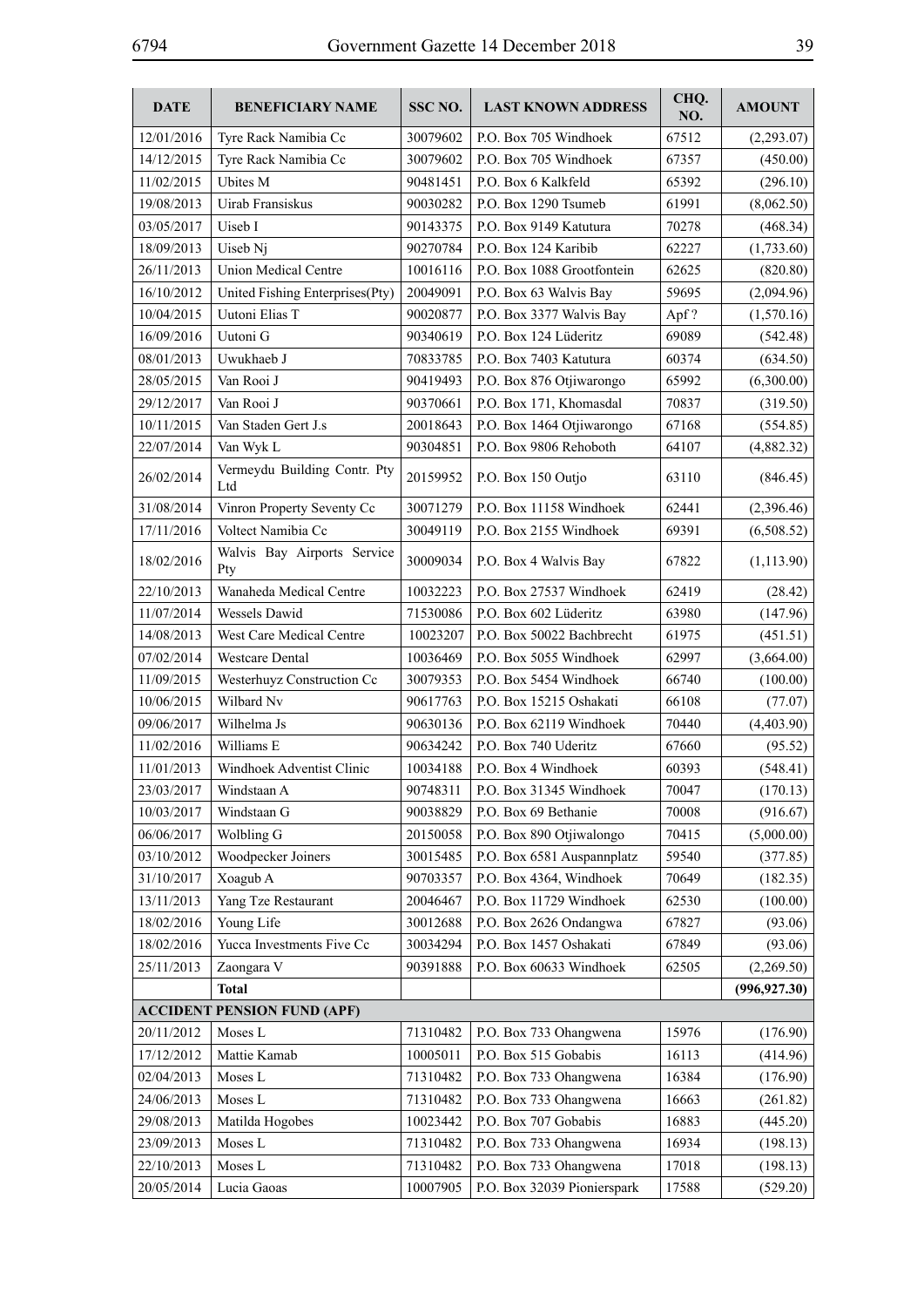| <b>DATE</b> | <b>BENEFICIARY NAME</b> | SSC NO.  | <b>LAST KNOWN ADDRESS</b> | CHQ.<br>NO. | <b>AMOUNT</b> |
|-------------|-------------------------|----------|---------------------------|-------------|---------------|
| 26/06/2014  | Brendell Ji             | 90017533 | P.O. Box 3117 Rehoboth    | 17726       | (739.20)      |
| 25/08/2014  | Mathias Maria N         | 10029310 | P.O. Box 2 Ondangwa       | 17835       | (119.62)      |
| 31/12/2014  | Mathias Maria N         | 10029310 | P.O. Box 2 Ondangwa       | 17908       | (119.62)      |
| 22/10/2014  | Mathias Maria N         | 10029310 | P.O. Box 2 Ondangwa       | 17979       | (119.62)      |
| 22/10/2014  | Nehale Joel             | 90029796 | P/Bag 5554 Oshakati       | 17986       | (127.06)      |
| 20/11/2014  | Mathias Maria N         | 10029310 | P.O. Box 2 Ondangwa       | 18056       | (119.62)      |
| 23/01/2015  | Puriza J                | 90541628 | P.O. Box 874 Walvis Bay   | 18218       | (504.40)      |
| 23/02/2015  | Lonia Nd Haimbodi       | 10023203 | P.O. Box 881 Oshakati     | 18278       | (369.60)      |
| 23/03/2015  | Legina Heita            | 10005050 | P.O. Box 18052 Onandjaba  | 18407       | (207.92)      |
| 23/03/2015  | Lonia Nd Haimbodi       | 10023203 | P.O. Box 881 Oshakati     | 18409       | (369.60)      |
| 23/03/2015  | Puriza J                | 90541628 | P.O. Box 874 Walvis Bay   | 18423       | (504.40)      |
| 21/04/2015  | Lonia Nd Haimbodi       | 10023203 | P.O. Box 881 Oshakati     | 18493       | (369.60)      |
| 21/04/2015  | Puriza J                | 90541628 | P.O. Box 874 Walvis Bay   | 18506       | (504.40)      |
| 26/05/2015  | Anastasia Hamalwa       | 10018606 | P.O. Box 887 Oshakati     | 18553       | (105.84)      |
| 26/05/2015  | Puriza J                | 90541628 | P.O. Box 874 Walvis Bay   | 18574       | (504.40)      |
| 02/06/2015  | Lonia Nd Haimbodi       | 10023203 | P.O. Box 881 Oshakati     | 18617       | (369.60)      |
| 23/06/2015  | Lonia Nd Haimbodi       | 10023203 | P.O. Box 881 Oshakati     | 18650       | (369.60)      |
| 23/06/2015  | Mathias Maria N         | 10029310 | P.O. Box 3261 Ondangwa    | 18655       | (119.62)      |
| 23/06/2015  | Puriza J                | 90541628 | P.O. Box 874 Walvis Bay   | 18663       | (504.40)      |
| 20/07/2015  | Lonia Nd Haimbodi       | 10023203 | P.O. Box 881 Oshakati     | 18731       | (369.60)      |
| 20/07/2015  | Puriza J                | 90541628 | P.O. Box 874 Walvis Bay   | 18743       | (504.40)      |
| 22/09/2015  | Lonia Nd Haimbodi       | 10023203 | P.O. Box 881 Oshakati     | 18835       | (369.60)      |
| 22/09/2015  | Puriza J                | 90541628 | P.O. Box 874 Walvis Bay   | 18845       | (504.40)      |
| 22/10/2015  | Lonia Nd Haimbodi       | 10023203 | P.O. Box 881 Oshakati     | 18913       | (369.60)      |
| 25/01/2016  | Naomi Kazenaimue        | 10026984 | P.O. Box 150 Okakarara    | 19131       | (194.04)      |
| 23/05/2016  | Susanna Tiboth          | 10022489 | P.O. Box 171 Keetmanshp   | 19419       | (403.20)      |
| 22/11/2016  | Nehale Joel             | 90029796 | P.O. Box 1390 Ondangwa    | 19856       | (127.06)      |
| 20/01/2017  | Anastasia Hamalwa       | 10018606 | P.O. Box 887 Oshakati     | 19959       | (105.84)      |
| 21/02/2017  | Anastasia Hamalwa       | 10018606 | P.O. Box 887 Oshakati     | 20023       | (105.84)      |
| 23/03/2017  | Anastasia Hamalwa       | 10018606 | P.O. Box 887 Oshakati     | 20088       | (105.84)      |
| 24/04/2017  | Anastasia Hamalwa       | 10018606 | P.O. Box 887 Oshakati     | 20141       | (105.84)      |
| 16/05/2017  | Nambalu T               | 90743092 | P.O. Box 110 Okahandja    | 20203       | (5,190.41)    |
| 16/05/2017  | Anastasia Hamalwa       | 10018606 | P.O. Box 887 Oshakati     | 20192A      | (105.84)      |
| 04/07/2017  | Anastasia Hamalwa       | 10018606 | P.O. Box 887 Oshakati     | 20289       | (105.84)      |
| 04/07/2017  | Nambalu T               | 90743092 | P.O. Box 110 Okahandja    | 20297       | (1,500.00)    |
| 27/07/2017  | Anastasia Hamalwa       | 10018606 | P.O. Box 887 Oshakati     | 20333       | (105.84)      |
| 27/07/2017  | Nambalu T               | 90743092 | P.O. Box 110 Okahandja    | 20337       | (1,500.00)    |
| 31/07/2017  | Nehale Joel             | 90029796 | P.O. Box 1390 Ondangwa    | 29796       | (127.06)      |
| 22/08/2017  | Nambalu T               | 90743092 | P.O. Box 110 Okahandja    | 20355       | (1,500.00)    |
| 22/08/2017  | Anastasia Hamalwa       | 10018606 | P.O. Box 887 Oshakati     | 20350       | (105.84)      |
| 27/09/2017  | Anastasia Hamalwa       | 10018606 | P.O. Box 887 Oshakati     | 20388       | (105.84)      |
| 27/09/2017  | Nambalu T               | 90743092 | P.O. Box 110 Okahandja    | 20401       | (1,500.00)    |
| 19/10/2017  | Anastasia Hamalwa       | 10018606 | P.O. Box 887 Oshakati     | 20431       | (105.84)      |
| 19/10/2017  | Mariand Martha          | 10036672 | P.O. Box 1276 Tsumeb      | 20440       | (300.00)      |
| 19/10/2017  | Nambalu T               | 90743092 | P.O. Box 110 Okahandja    | 20441       | (1,500.00)    |
| 29/11/2017  | Anastasia Hamalwa       | 10018606 | P.O. Box 887 Oshakati     | 20502       | (105.84)      |
| 29/11/2017  | Nambalu Tt              | 90743092 | P.O. Box 110 Okahandja    | 20506       | (1,500.00)    |
| 20/12/2017  | Hamalwa Anastasia       | 10018606 | P.O. Box 887 Oshakati     | 20541       | (105.84)      |
| 20/12/2017  | Nambalu T               | 90743092 | P.O. Box 110 Okahandja    | 20543       | (1,500.00)    |